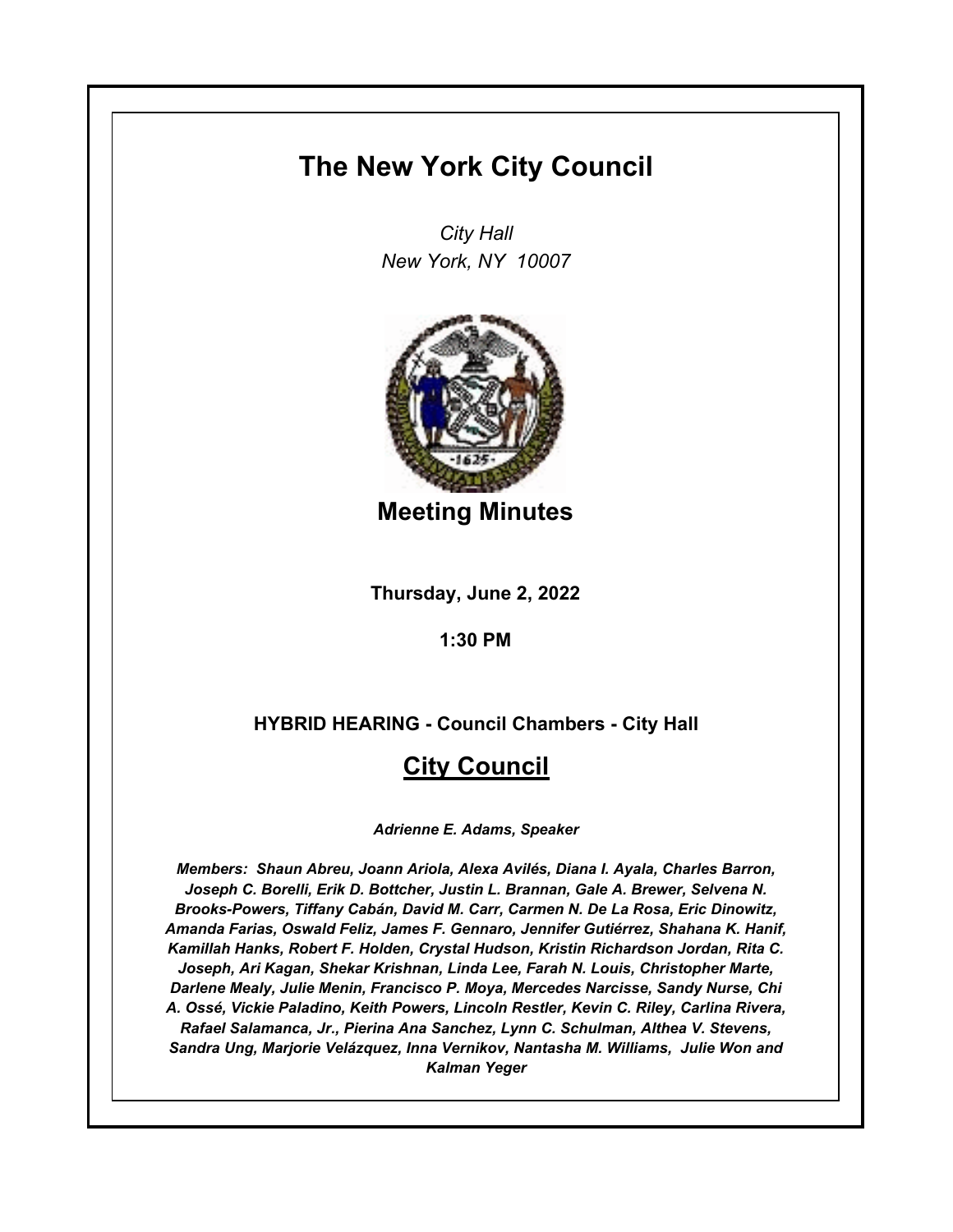*The Majority Leader (Council Member Powers) presiding as the President Pro Tempore.*

| 1. | Roll Call                  |                                                                                                                                                                                                                                                                                                                                                                                                                                                                                                       |
|----|----------------------------|-------------------------------------------------------------------------------------------------------------------------------------------------------------------------------------------------------------------------------------------------------------------------------------------------------------------------------------------------------------------------------------------------------------------------------------------------------------------------------------------------------|
|    |                            | Present: Speaker Adams, Ayala, Abreu, Ariola, Avilés, Barron, Borelli, Bottcher, Brannan,<br>Brewer, Brooks-Powers, Cabán, Carr, De La Rosa, Dinowitz, Farías, Feliz,<br>Gennaro, Gutiérrez, Hanif, Hanks, Holden, Hudson, Richardson Jordan, Joseph,<br>Kagan, Krishnan, Lee, Louis, Marte, Mealy, Menin, Moya, Narcisse, Nurse,<br>Ossé, Paladino, Powers, Restler, Riley, Rivera, Salamanca Jr., Sanchez,<br>Schulman, Stevens, Ung, Velázquez, Williams, Won and Yeger<br><b>Absent: Vernikov</b> |
|    |                            | The presence of a quorum was announced by the Majority Leader and Acting President<br>Pro Tempore (Council Member Powers).                                                                                                                                                                                                                                                                                                                                                                            |
|    |                            | There were 50 Council Members marked present for this hybrid Stated Meeting.                                                                                                                                                                                                                                                                                                                                                                                                                          |
| 2. | Invocation                 |                                                                                                                                                                                                                                                                                                                                                                                                                                                                                                       |
|    |                            | The Invocation was delivered by Rabbi Daniel Sherman, West Side Institutional<br>Synagogue, located at 120 West 76 Street, New York, N.Y. 10023.                                                                                                                                                                                                                                                                                                                                                      |
|    |                            | Council Member Brewer moved to spread the Invocation in full upon the Record.                                                                                                                                                                                                                                                                                                                                                                                                                         |
| 3. | <b>Adoption of Minutes</b> |                                                                                                                                                                                                                                                                                                                                                                                                                                                                                                       |
|    |                            | Council Member Carr moved that the Minutes of the Stated Meeting of May 5, 2022 be<br>adopted as printed.                                                                                                                                                                                                                                                                                                                                                                                             |
| 4. |                            | Messages & Papers from the Mayor                                                                                                                                                                                                                                                                                                                                                                                                                                                                      |
|    | M 0067-2022                | <b>Communication from the Mayor - Submitting the Mayor's</b><br>Revenue Letter regarding the Fiscal Year 2023 Expense Budget<br>updating the probable amounts and sources of revenues<br>pursuant to Section 1516 of the Charter<br><u> Attachments:</u> Mayor's Revenue Letter, June 2, 2022 - Stated Meeting Agenda                                                                                                                                                                                 |
|    |                            | This Mayor's Message was Rcvd, Ord, Prnt, Fld by Council                                                                                                                                                                                                                                                                                                                                                                                                                                              |
| 5. |                            | Communications from City, County & Borough Offices                                                                                                                                                                                                                                                                                                                                                                                                                                                    |
|    | M 0068-2022                | Communication from the Office of Management and Budget -<br>Submitting a copy of the District Resource Statement - New York<br><b>City Human Resources Administration, Fiscal and Service</b>                                                                                                                                                                                                                                                                                                         |

*Attachments:* District Resource Statement, June 2, 2022 - Stated Meeting Agenda

**Reports for 2021 and 2022, pursuant to Sections 2707 and 2708 of** 

**This Communication was Rcvd, Ord, Prnt, Fld by Council**

**the New York City Charter.**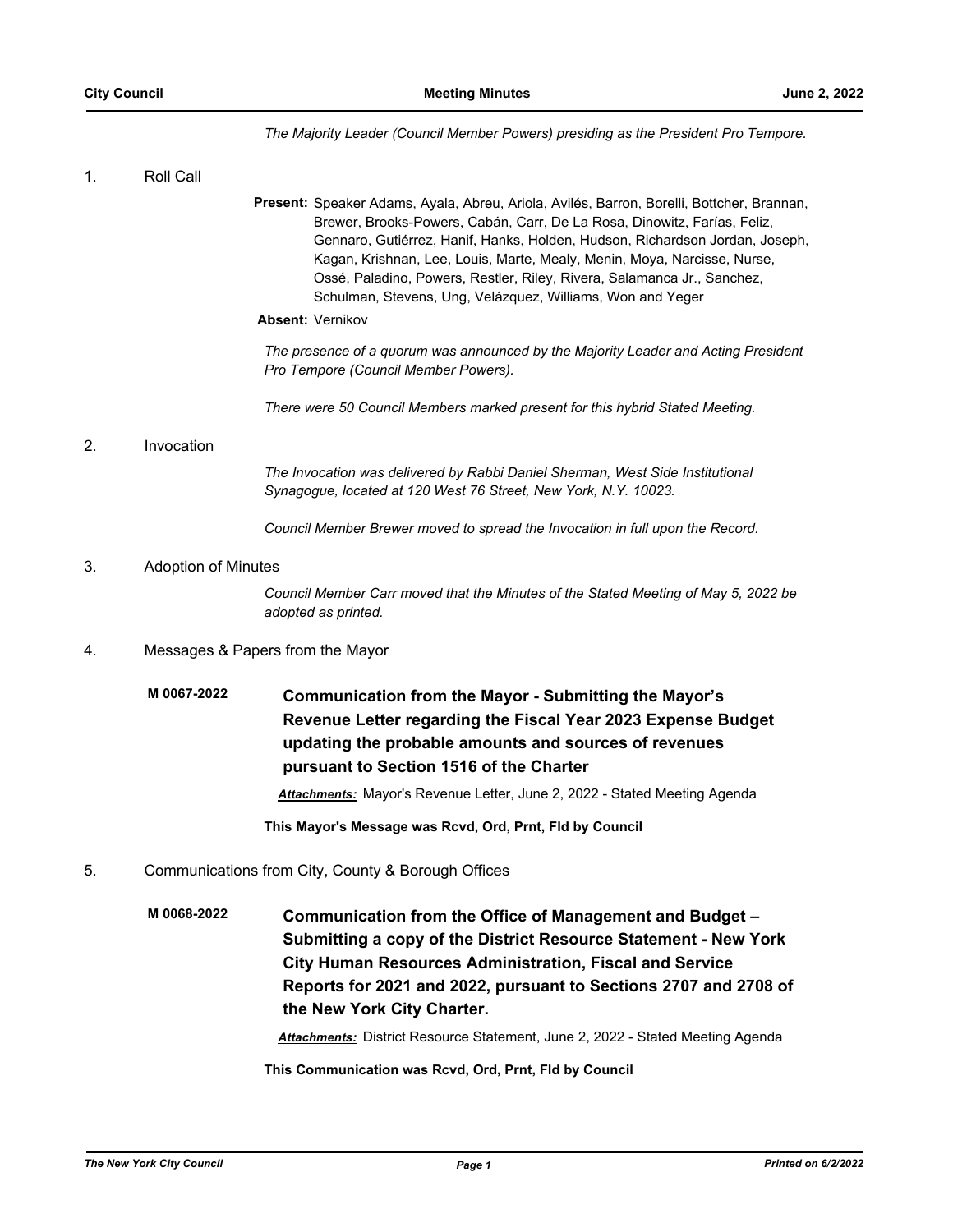**Communication from the Manhattan Borough President - Submitting the name of Ms. Leila Bozorg, to the Council for its advice and consent regarding her appointment to the City Planning Commission, pursuant to Sections 31 and 192 of the City Charter. M 0069-2022**

*Attachments:* Appointment Letter, June 2, 2022 - Stated Meeting Agenda

**This Communication was Referred to Comm by Council to the Committee on Rules, Privileges and Elections**

6. Petitions and Communications

*None.*

## 7. Land Use Call-Ups

*The Majority Leader and Acting President Pro Tempore (Council Member Powers) put the question whether the Council would agree with and adopt such motion which was decided in the affirmative by the following vote:*

**By The Chair of the Land Use Committee (Council Member Salamanca): M 0070-2022**

**Pursuant to Sections 11.20(b-d) of the Council Rules and Section 197-d(b)(3) of the New York City Charter, the Council hereby resolves that the action of the City Planning Commission on Application No. C 220235 PPQ (Resilient Edgemere Community Initiative) shall be subject to Council review. This item is related to Application Nos. C 220232 ZMQ, N 220233 ZRQ, C 220236 HAQ, and C 220237 HUQ.**

*Attachments:* June 2, 2022 - Stated Meeting Agenda

**A motion was made that this Land Use Call-Up be Approved, by Council approved by Roll Call.**

- Affirmative: 48 Speaker Adams, Ayala, Abreu, Ariola, Avilés, Barron, Borelli, Bottcher, Brannan, Brewer, Brooks-Powers, Cabán, Carr, De La Rosa, Dinowitz, Farías, Feliz, Gennaro, Gutiérrez, Hanif, Hanks, Holden, Hudson, Richardson Jordan, Joseph, Kagan, Krishnan, Lee, Louis, Marte, Mealy, Menin, Moya, Narcisse, Nurse, Ossé, Paladino, Powers, Restler, Riley, Sanchez, Schulman, Stevens, Ung, Velázquez, Williams, Won and Yeger
- **Non-voting:** 2 Rivera and Salamanca Jr.
	- Absent: 1 Vernikov

*At this point, the Majority Leader and Acting President Pro Tempore (Council Member Powers) declared that the aforementioned items were adopted and referred to the Committee on Land Use and to the appropriate Land Use Subcommittee.*

### 8. Communication from the Speaker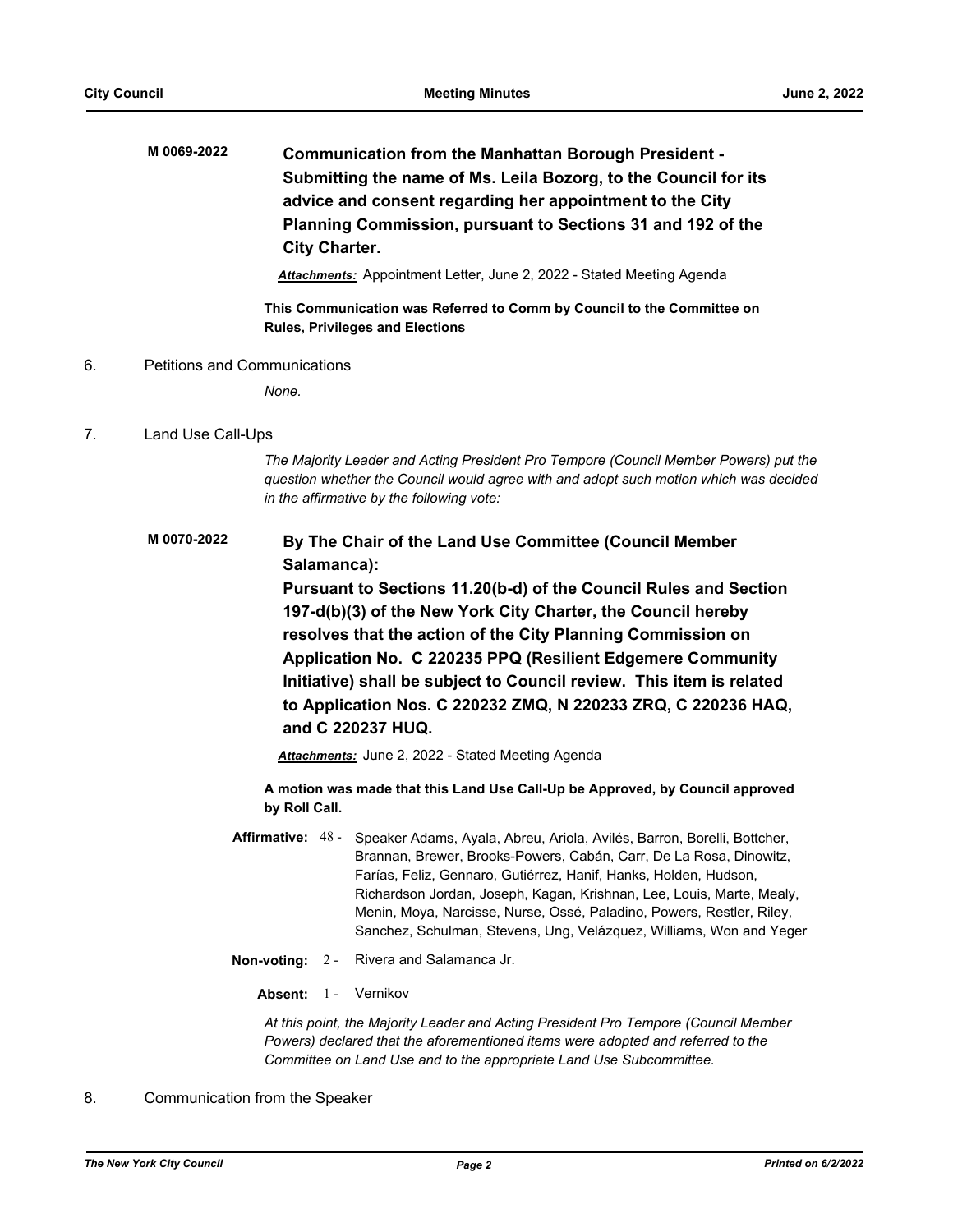- 9. Discussion of General Orders
- 10. Reports of Special Committees *None*
- 11. Reports of Standing Committees

Report of the Committee on Finance

- **A Local Law to amend the administrative code of the city of New York, in relation to authorizing an increase in the amount to be expended annually in the Sutphin Boulevard business improvement district, an extension of the boundaries of such district, a change in the method of assessment upon which the district charge in such district is based, and an increase in the maximum total amount to be expended for improvements in such district, and providing for the dissolution of the one hundred sixty-fifth street mall special assessment district, and the dissolution of the Jamaica Center mall special assessment district Int 0103-2022**
	- *Attachments:* Summary of Int. No. 103, Int. No. 103, March 24, 2022 Stated Meeting Agenda, City Planning Commission Report, Committee Report 4/7/22, Hearing Testimony 4/7/22, Hearing Transcript 4/7/22, Hearing Transcript - Stated Meeting 3-24-22, Committee Report 6/2/22, Fiscal Impact Statement, June 2, 2022 - Stated Meeting Agenda

#### **A motion was made that this Introduction be Approved by Council approved by Roll Call.**

- Affirmative: 49 Speaker Adams, Ayala, Abreu, Ariola, Avilés, Barron, Borelli, Bottcher, Brannan, Brewer, Brooks-Powers, Cabán, Carr, De La Rosa, Dinowitz, Farías, Feliz, Gennaro, Gutiérrez, Hanif, Hanks, Holden, Hudson, Richardson Jordan, Joseph, Kagan, Krishnan, Lee, Louis, Marte, Mealy, Menin, Moya, Narcisse, Nurse, Ossé, Paladino, Powers, Restler, Riley, Rivera, Salamanca Jr., Sanchez, Schulman, Stevens, Ung, Velázquez, Williams and Won
	- **Negative:** 1 Yeger
		- Absent: 1 Vernikov

#### **Resolution to establish that the discount percentage for early payment of real estate taxes be set at one-half of one percent per annum for Fiscal Year 2023. Res 0191-2022**

*Attachments:* Res. No. 191, Committee Report, June 2, 2022 - Stated Meeting Agenda

**A motion was made that this Resolution be Approved, by Council approved by consent Roll Call.**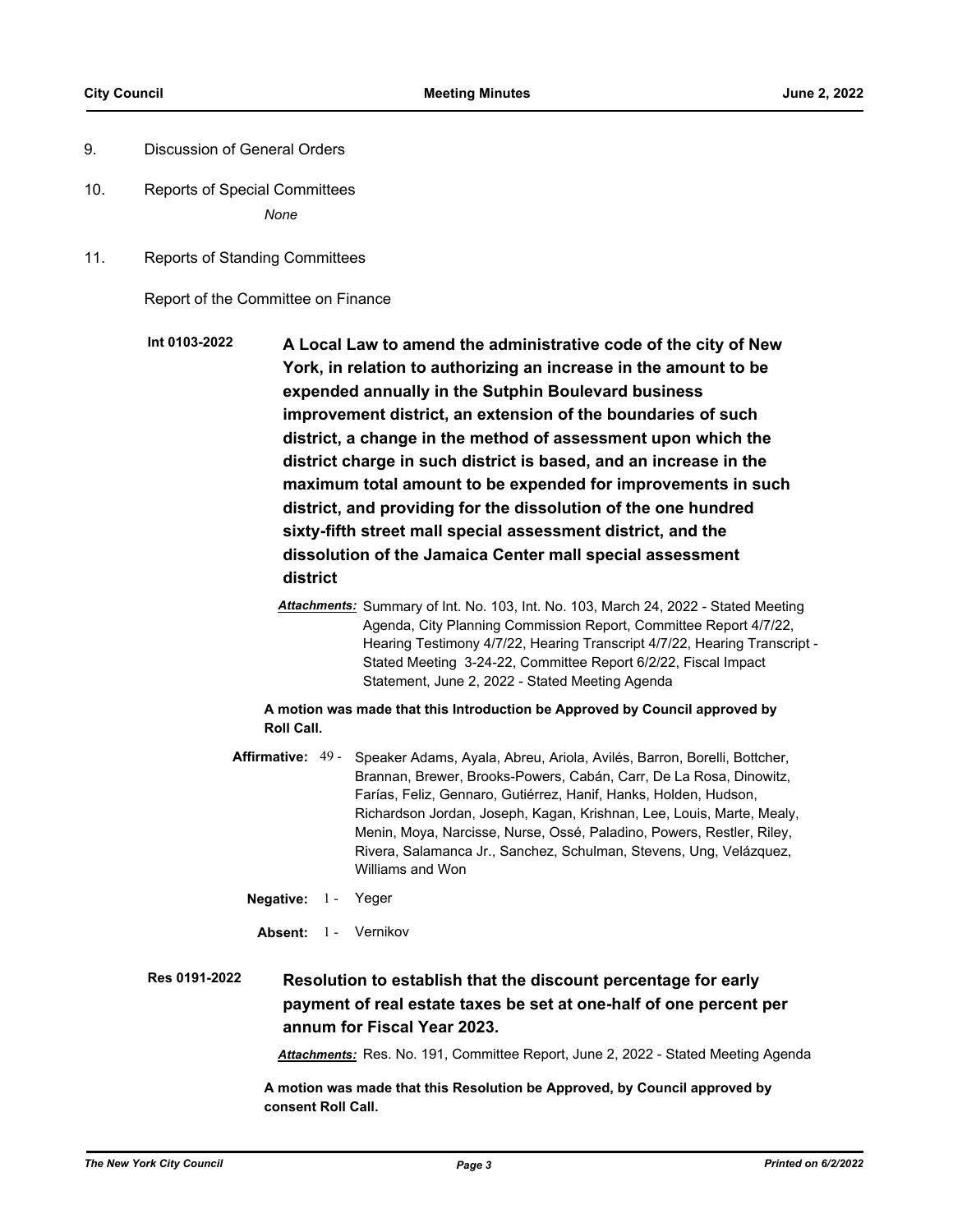Report of the Committee on Housing and Buildings

#### **A Local Law to amend the administrative code of the city of New York, in relation to inspections of self-closing doors and fire safety notices in residential buildings Int 0208-2022-A**

*Attachments:* Summary of Int. No. 208-A, Summary of Int. No. 208, Int. No. 208, Committee Report 4/6/22, Hearing Testimony 4/6/22, Hearing Transcript 4/6/22, April 14, 2022 - Stated Meeting Agenda, Proposed Int. No. 208-A - 5/26/22, Committee Report 6/1/22, Fiscal Impact Statement, June 2, 2022 - Stated Meeting Agenda

**A motion was made that this Introduction be Approved by Council approved by consent Roll Call.**

Report of the Committee on Land Use

**Application number C 210299 ZMK (840 Lorimer Street Rezoning) submitted by Zucker Enterprises, LLC, pursuant to Sections 197-c and 201 of the New York City Charter for the amendment of the Zoning Map, Section No. 13a, eliminating from within an existing R6A District a C2-4 District, eliminating a Special Mixed Use District (MX-8), changing from an R6A District to a C4-5D District, and changing from an M1-2/R6 District to a C4-5D District, Borough of Brooklyn, Community District 1, Council District 33. LU 0050-2022**

> *Attachments:* Calendar of the Subcommittee Meetings and Land Use Meeting - April 26 and 27, 2022, April 28, 2022 - Stated Meeting Agenda, Calendar of the Zoning Subcommittee and Land Use Meetings - May 31, 2022 and June 1, 2022, Res. No. 209, Committee Report, Hearing Transcript - Stated Meeting 4-28-22, June 2, 2022 - Stated Meeting Agenda

**A motion was made that this Land Use Application be Approved, by Council approved by consent Roll Call.**

**Resolution approving the decision of the City Planning Commission on ULURP No. C 210299 ZMK, a Zoning Map amendment (Preconsidered L.U. No. 50). Res 0209-2022**

> *Attachments:* Calendar of the Subcommittee Meetings and Land Use Meeting - April 26 and 27, 2022, April 28, 2022 - Stated Meeting Agenda, Calendar of the Zoning Subcommittee and Land Use Meetings - May 31, 2022 and June 1, 2022, Res. No. 209, Committee Report, June 2, 2022 - Stated Meeting Agenda

**A motion was made that this Resolution be Approved, by Council approved by consent Roll Call.**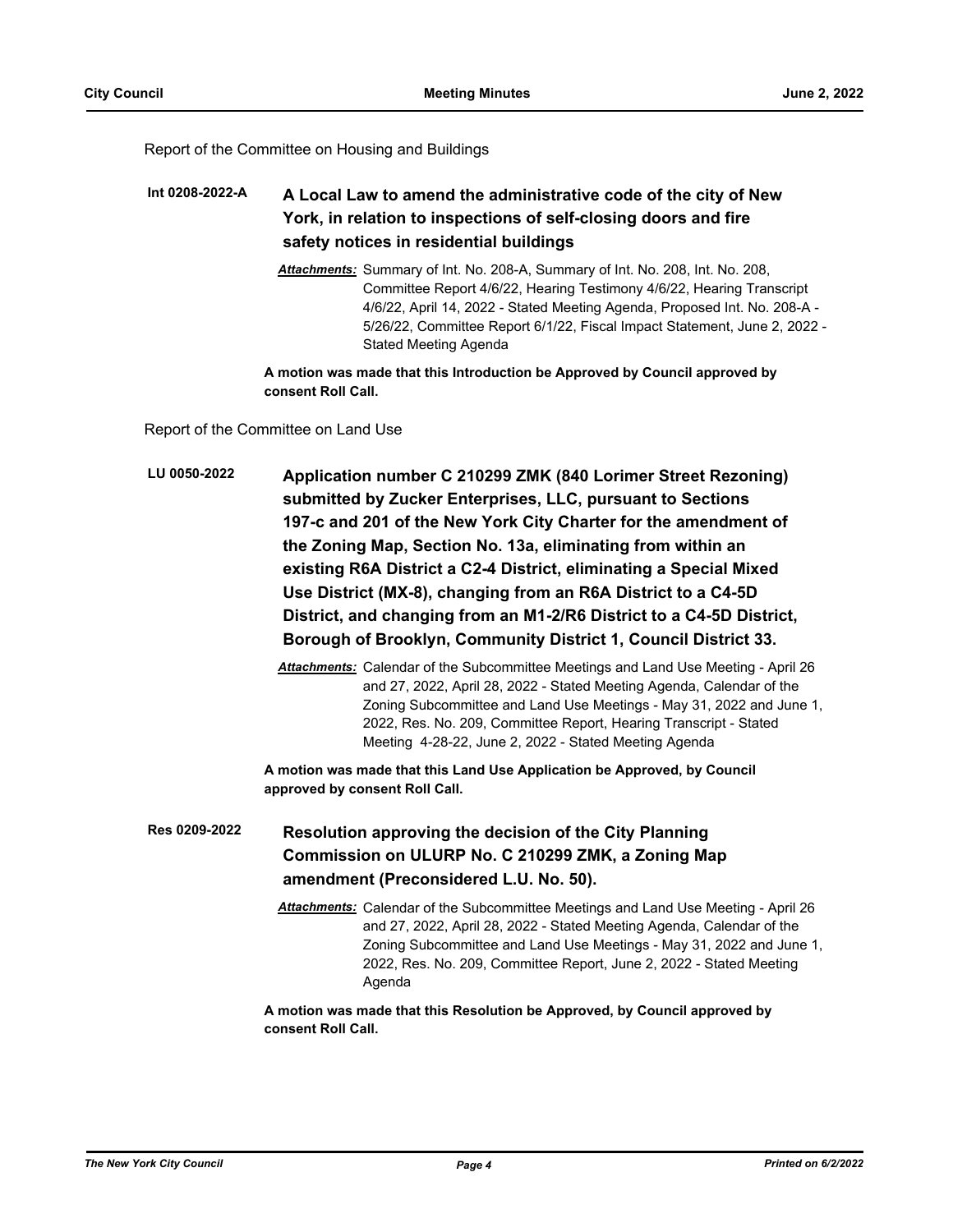| LU 0051-2022  | Application number N 210300 ZRK (840 Lorimer Street Rezoning)<br>submitted by Zucker Enterprises, LLC, pursuant to Section 201 of<br>the New York City Charter, for an amendment of the Zoning<br>Resolution of the City of New York, modifying APPENDIX F for the<br>purpose of establishing a Mandatory Inclusionary Housing area,<br>Borough of Brooklyn, Community District 1, Council District 33.                                                                                                                                                                                                                                                                                                                                                                                                                                                                                                |
|---------------|--------------------------------------------------------------------------------------------------------------------------------------------------------------------------------------------------------------------------------------------------------------------------------------------------------------------------------------------------------------------------------------------------------------------------------------------------------------------------------------------------------------------------------------------------------------------------------------------------------------------------------------------------------------------------------------------------------------------------------------------------------------------------------------------------------------------------------------------------------------------------------------------------------|
|               | Attachments: Calendar of the Subcommittee Meetings and Land Use Meeting - April 26<br>and 27, 2022, April 28, 2022 - Stated Meeting Agenda, Calendar of the<br>Zoning Subcommittee and Land Use Meetings - May 31, 2022 and June 1,<br>2022, Res. No. 210, Committee Report, Hearing Transcript - Stated<br>Meeting 4-28-22, June 2, 2022 - Stated Meeting Agenda                                                                                                                                                                                                                                                                                                                                                                                                                                                                                                                                      |
|               | A motion was made that this Land Use Application be Approved, by Council<br>approved by consent Roll Call.                                                                                                                                                                                                                                                                                                                                                                                                                                                                                                                                                                                                                                                                                                                                                                                             |
| Res 0210-2022 | Resolution approving the decision of the City Planning<br>Commission on Application No. N 210300 ZRK, for an amendment<br>of the text of the Zoning Resolution (Preconsidered L.U. No. 51).                                                                                                                                                                                                                                                                                                                                                                                                                                                                                                                                                                                                                                                                                                            |
|               | Attachments: Calendar of the Subcommittee Meetings and Land Use Meeting - April 26<br>and 27, 2022, April 28, 2022 - Stated Meeting Agenda, Calendar of the<br>Zoning Subcommittee and Land Use Meetings - May 31, 2022 and June 1,<br>2022, Res. No. 210, Committee Report, June 2, 2022 - Stated Meeting<br>Agenda                                                                                                                                                                                                                                                                                                                                                                                                                                                                                                                                                                                   |
|               | A motion was made that this Resolution be Approved, by Council approved by<br>consent Roll Call.                                                                                                                                                                                                                                                                                                                                                                                                                                                                                                                                                                                                                                                                                                                                                                                                       |
| LU 0053-2022  | Application number C 220134 ZMM (One 45/Museum of Civil<br>Rights) submitted by One45 Lenox, LLC, pursuant to Sections<br>197-c and 201 of the New York City Charter for an amendment of<br>the Zoning Map, Section No. 6a, eliminating from an existing R7-2<br>District a C1-4 District, changing from an R7-2 District to a C4-6<br>District, changing from a C8-3 District to a C4-6 District, Borough<br>of Manhattan, Community District 10, Council District 9.<br><b>Attachments:</b> May 5, 2022 - Stated Meeting Agenda, Calendar of the Subcommittee<br>Meetings and Land Use Meeting - May 10 - May 12, 2022, Hearing<br>Testimony - Zoning 5-10-22, Calendar of the Zoning Subcommittee and<br>Land Use Meetings - May 31, 2022 and June 1, 2022, Withdrawal Letter,<br>Res. No. 211, Committee Report, June 2, 2022 - Stated Meeting Agenda<br>Filed pursuant to a Letter of Withdrawal. |
|               |                                                                                                                                                                                                                                                                                                                                                                                                                                                                                                                                                                                                                                                                                                                                                                                                                                                                                                        |

**A motion was made that this Land Use Application be Filed, by Council approved by consent Roll Call.**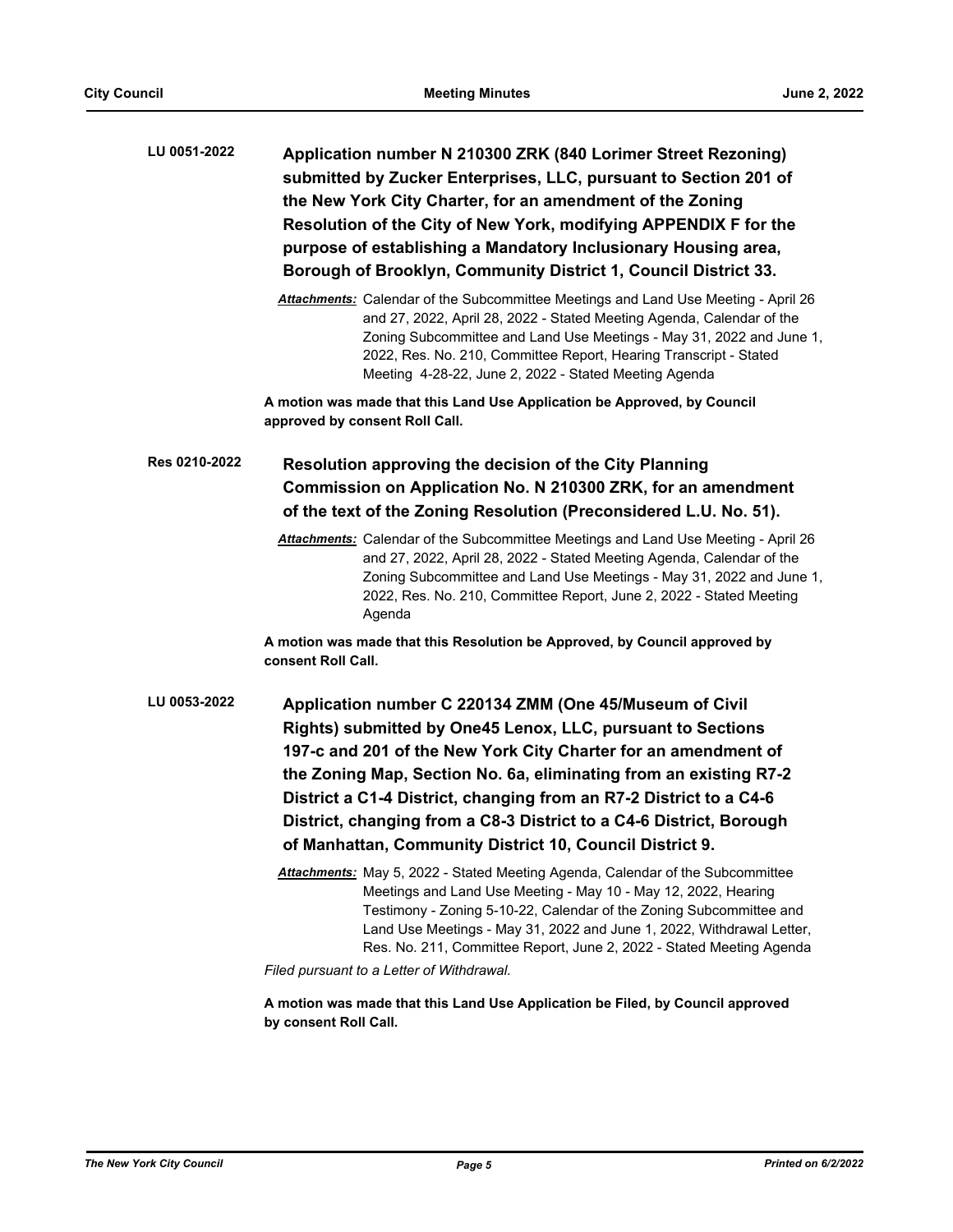| Res 0211-2022 | Resolution approving a motion to file pursuant to withdrawal of |
|---------------|-----------------------------------------------------------------|
|               | the application regarding the decision of the City Planning     |
|               | Commission on ULURP No. C 220134 ZMM, a Zoning Map              |
|               | amendment (L.U. No. 53).                                        |

*Attachments:* May 5, 2022 - Stated Meeting Agenda, Calendar of the Subcommittee Meetings and Land Use Meeting - May 10 - May 12, 2022, Hearing Testimony - Zoning 5-10-22, Calendar of the Zoning Subcommittee and Land Use Meetings - May 31, 2022 and June 1, 2022, Withdrawal Letter, Res. No. 211, Committee Report, June 2, 2022 - Stated Meeting Agenda

*Filed pursuant to a Letter of Withdrawal.*

**A motion was made that this Resolution be Filed, by Council approved by consent Roll Call.**

**Application number N 220135 ZRM (One 45/Museum of Civil Rights) submitted by One45 Lenox, LLC, pursuant to Section 201 of the New York City Charter, for an amendment of the Zoning Resolution of the City of New York, modifying Article VII, Chapter 4 for the purpose of amending location of commercial use regulations, and modifying APPENDIX F for the purpose of establishing a Mandatory Inclusionary Housing area, Borough of Manhattan, Community District 10, Council District 9. LU 0054-2022**

> *Attachments:* May 5, 2022 - Stated Meeting Agenda, Calendar of the Subcommittee Meetings and Land Use Meeting - May 10 - May 12, 2022, Hearing Testimony - Zoning 5-10-22, Calendar of the Zoning Subcommittee and Land Use Meetings - May 31, 2022 and June 1, 2022, Withdrawal Letter, Res. No. 212, Committee Report, June 2, 2022 - Stated Meeting Agenda

*Filed pursuant to a Letter of Withdrawal.*

**A motion was made that this Land Use Application be Filed, by Council approved by consent Roll Call.**

- **Resolution approving a motion to file pursuant to withdrawal of the application regarding the decision of the City Planning Commission on Application No. N 220135 ZRM, for an amendment of the text of the Zoning Resolution (L.U. No. 54). Res 0212-2022**
	- *Attachments:* May 5, 2022 Stated Meeting Agenda, Calendar of the Subcommittee Meetings and Land Use Meeting - May 10 - May 12, 2022, Hearing Testimony - Zoning 5-10-22, Calendar of the Zoning Subcommittee and Land Use Meetings - May 31, 2022 and June 1, 2022, Withdrawal Letter, Res. No. 212, Committee Report, June 2, 2022 - Stated Meeting Agenda

*Filed pursuant to a Letter of Withdrawal.*

**A motion was made that this Resolution be Filed, by Council approved by consent Roll Call.**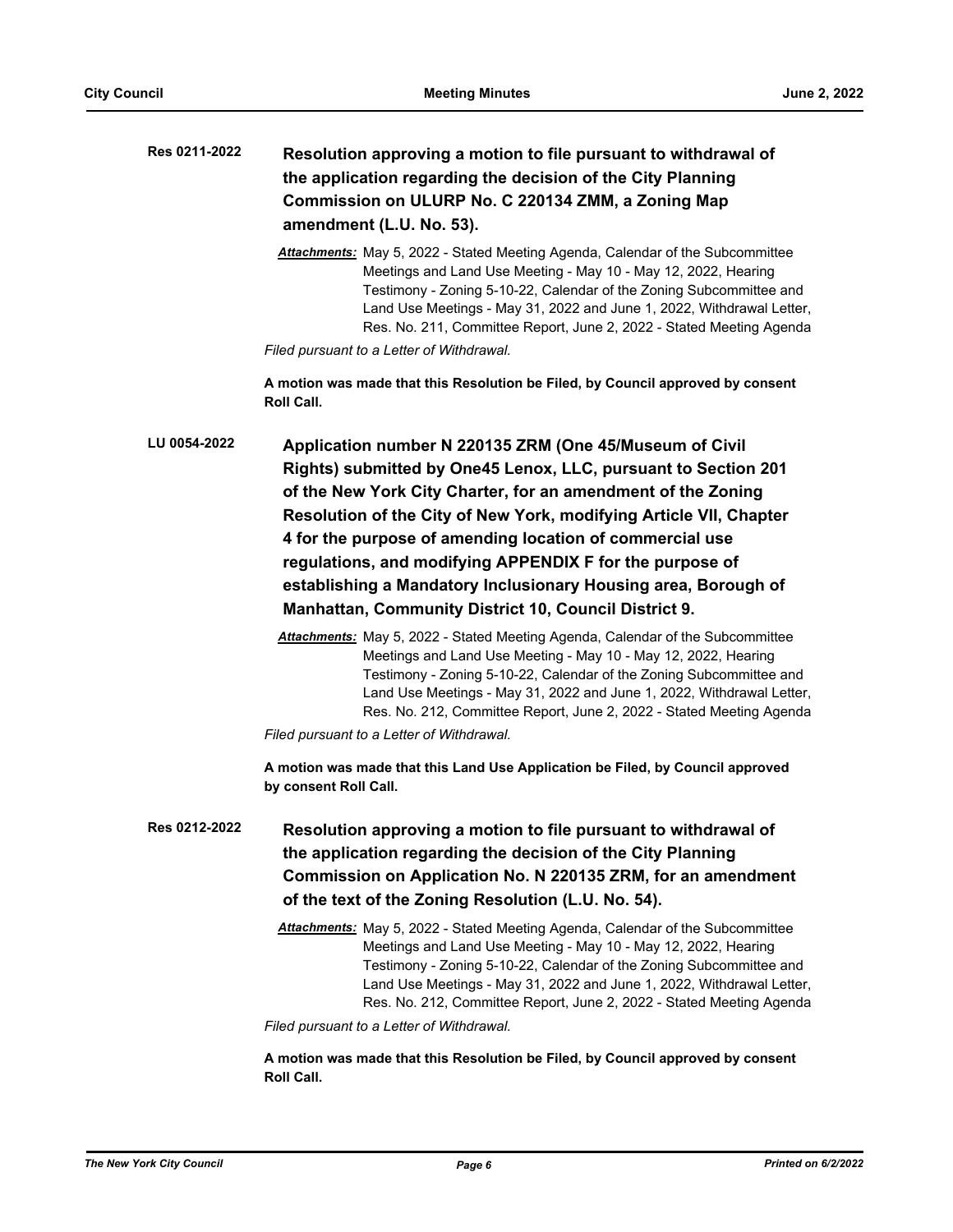**Application number C 220136 ZSM (One 45/Museum of Civil Rights) submitted by One45 Lenox, LLC, pursuant to Sections 197c and 201 of the New York City Charter for the grant of a special permit pursuant to Section 74-743 of the Zoning Resolution to modify the tower regulations of Section 35-64 (Special Tower Regulations for Mixed Buildings) of a mixed-use building (Building 1), in connection with a proposed mixed-use development, within a large-scale general development, bounded by West 145th Street, Lenox Avenue – Malcolm X. Boulevard, West 144th Street, a line 100 feet northwesterly of Lenox Avenue – Malcolm X. Boulevard, a line midway between West 144th Street and West 145th Street, and a line 160 feet southeasterly of Adam Clayton Powell Jr. Boulevard (Block 2013, Lots 29, 33, 38, 44 and 50), in a C4-6 District, Borough of Manhattan, Community District 10, Council District 9. LU 0055-2022**

> *Attachments:* May 5, 2022 - Stated Meeting Agenda, Calendar of the Subcommittee Meetings and Land Use Meeting - May 10 - May 12, 2022, Hearing Testimony - Zoning 5-10-22, Calendar of the Zoning Subcommittee and Land Use Meetings - May 31, 2022 and June 1, 2022, Withdrawal Letter, Res. No. 213, Committee Report, June 2, 2022 - Stated Meeting Agenda

*Filed pursuant to a Letter of Withdrawal.*

**A motion was made that this Land Use Application be Filed, by Council approved by consent Roll Call.**

**Resolution approving a motion to file pursuant to withdrawal of the application regarding the decision of the City Planning Commission on ULURP No. C 220136 ZSM, for the grant of a special permit (L.U. No. 55). Res 0213-2022**

> *Attachments:* May 5, 2022 - Stated Meeting Agenda, Calendar of the Subcommittee Meetings and Land Use Meeting - May 10 - May 12, 2022, Hearing Testimony - Zoning 5-10-22, Calendar of the Zoning Subcommittee and Land Use Meetings - May 31, 2022 and June 1, 2022, Withdrawal Letter, Res. No. 213, Committee Report, June 2, 2022 - Stated Meeting Agenda

*Filed pursuant to a Letter of Withdrawal.*

**A motion was made that this Resolution be Filed, by Council approved by consent Roll Call.**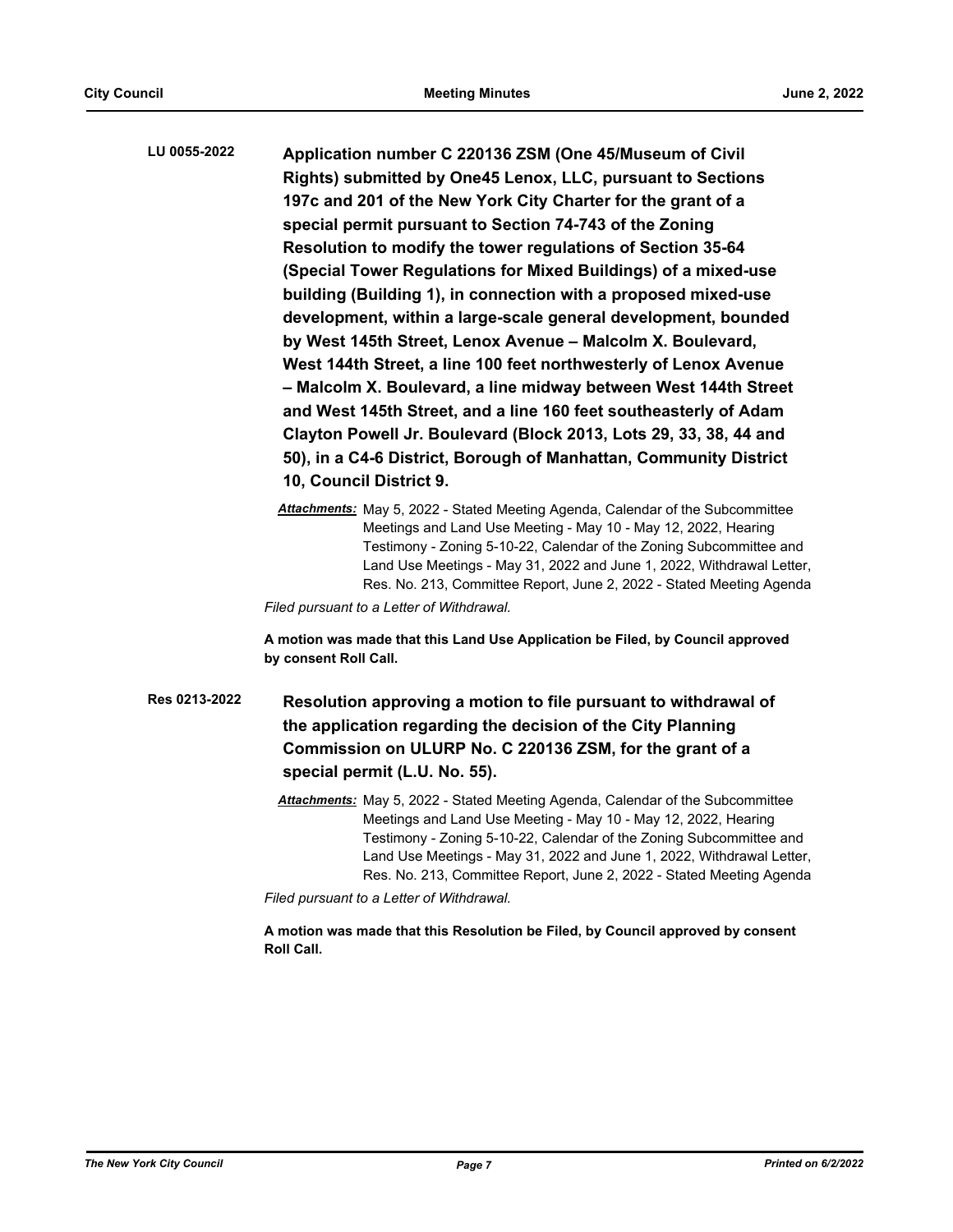**Application number C 220137(A) ZSM (One 45/Museum of Civil Rights) submitted by One45 Lenox, LLC, pursuant to Sections 197-c and 201 and proposed for modification pursuant to Section 2-06(c)(1) of the Uniform Land Use Review Procedure of the New York City Charter for the grant of special permits pursuant to Section 74-744(b) of the Zoning Resolution to modify requirements of Section 32-42 (Location Within Buildings) to allow commercial uses (banquet hall use & office amenity space) to be located above residential use, and to modify the requirements of Section 32-423 (Limitation on ground floor location) to allow Use Group 9 uses (banquet hall use) to be located within 50 feet of the street wall of a mixed-use building (Building 1); and Section 74-744(c) of the Zoning Resolution to modify the signage regulations of Section 32-641 (Total Surface Area of Signs), 32-642 (Non-Illuminated Signs), 32-644 (Illuminated or Flashing Signs in C4, C5-4, C6 & C7 Districts), Section 32-652 (Permitted Projection in all other Commercial Districts) and Section 32-655 (Height of Signs in all other Commercial Districts); in connection with a proposed mixed-use development, within a large-scale general development, bounded by West 145th Street, Lenox Avenue – Malcolm X. Boulevard, West 144th Street, a line 100 feet northwesterly of Lenox Avenue – Malcolm X. Boulevard, a line midway between West 144th Street and West 145th Street, and a line 160 feet southeasterly of Adam Clayton Powell Jr. Boulevard (Block 2013, Lots 29, 33, 38, 44 and 50), in a C4-6 District, Borough of Manhattan, Community District 10, Council District 9. LU 0056-2022**

> *Attachments:* May 5, 2022 - Stated Meeting Agenda, Calendar of the Subcommittee Meetings and Land Use Meeting - May 10 - May 12, 2022, Hearing Testimony - Zoning 5-10-22, Calendar of the Zoning Subcommittee and Land Use Meetings - May 31, 2022 and June 1, 2022, Withdrawal Letter, Res. No. 214, Committee Report, June 2, 2022 - Stated Meeting Agenda

*FIled pursuant to a Letter of Withdrawal.*

**A motion was made that this Land Use Application be Filed, by Council approved by consent Roll Call.**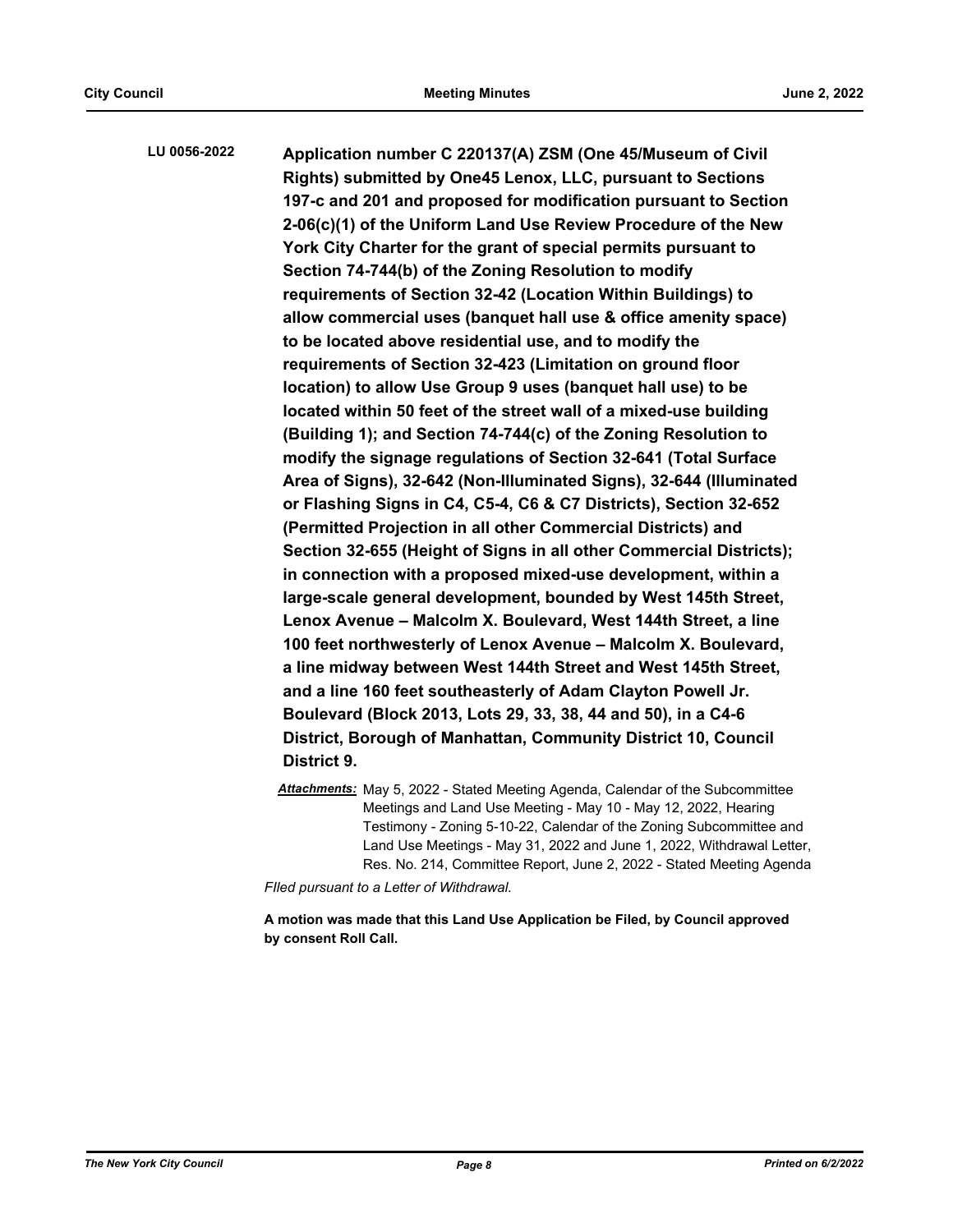| Res 0214-2022 | Resolution approving a motion to file pursuant to withdrawal of |
|---------------|-----------------------------------------------------------------|
|               | the application regarding the decision of the City Planning     |
|               | Commission on ULURP No. C 220137(A) ZSM, for the grant of a     |
|               | special permit (L.U. No. 56).                                   |

*Attachments:* May 5, 2022 - Stated Meeting Agenda, Calendar of the Subcommittee Meetings and Land Use Meeting - May 10 - May 12, 2022, Hearing Testimony - Zoning 5-10-22, Calendar of the Zoning Subcommittee and Land Use Meetings - May 31, 2022 and June 1, 2022, Withdrawal Letter, Res. No. 214, Committee Report, June 2, 2022 - Stated Meeting Agenda

*Filed pursuant to a Letter of Withdrawal.*

**A motion was made that this Resolution be Filed, by Council approved by consent Roll Call.**

**Application number C 220142 ZSM (One 45/Museum of Civil Rights) submitted by One45 Lenox, LLC, pursuant to Sections197-c and 201 of the New York City Charter for the grant of a special permit pursuant to Section 74-533 of the Zoning Resolution to reduce the required accessory off-street parking spaces to 130 spaces (20%) for dwelling units in a development within a Transit Zone, that includes at least 20 percent of all dwelling units as income-restricted housing units, in connection with a proposed mixed-use development, within a large-scale general development, bounded by West 145th Street, Lenox Avenue – Malcolm X. Boulevard, West 144th Street, a line 100 feet northwesterly of Lenox Avenue – Malcolm X. Boulevard, a line midway between West 144th Street and West 145th Street, and a line 160 feet southeasterly of Adam Clayton Powell Jr. Boulevard (Block 2013, Lots 29, 33, 38, 44 and 50), in a C4-6 District, Borough of Manhattan, Community District 10, Council District 9. LU 0057-2022**

*Attachments:* May 5, 2022 - Stated Meeting Agenda, Calendar of the Subcommittee Meetings and Land Use Meeting - May 10 - May 12, 2022, Hearing Testimony - Zoning 5-10-22, Calendar of the Zoning Subcommittee and Land Use Meetings - May 31, 2022 and June 1, 2022, Withdrawal Letter, Res. No. 215, Committee Report, June 2, 2022 - Stated Meeting Agenda

*Filed pursuant to a Letter of Withdrawal.*

**A motion was made that this Land Use Application be Filed, by Council approved by consent Roll Call.**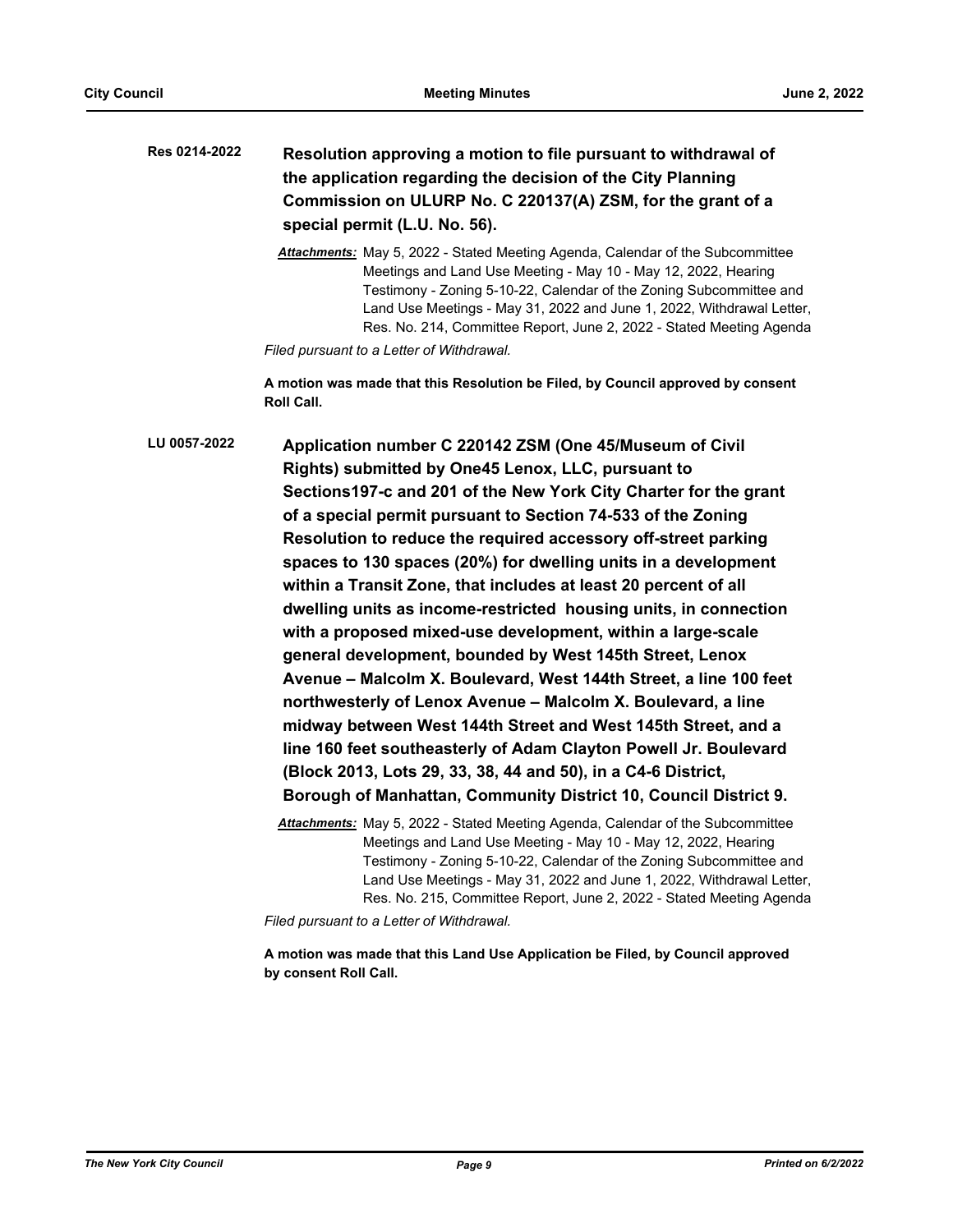| Res 0215-2022 | Resolution approving a motion to file pursuant to withdrawal of<br>the application regarding the decision of the City Planning                                                                                                                                                                                                                                                  |
|---------------|---------------------------------------------------------------------------------------------------------------------------------------------------------------------------------------------------------------------------------------------------------------------------------------------------------------------------------------------------------------------------------|
|               | Commission on ULURP No. C 220142 ZSM, for the grant of a                                                                                                                                                                                                                                                                                                                        |
|               | special permit (L.U. No. 57).                                                                                                                                                                                                                                                                                                                                                   |
|               | <b>Attachments:</b> May 5, 2022 - Stated Meeting Agenda, Calendar of the Subcommittee<br>Meetings and Land Use Meeting - May 10 - May 12, 2022, Hearing<br>Testimony - Zoning 5-10-22, Calendar of the Zoning Subcommittee and<br>Land Use Meetings - May 31, 2022 and June 1, 2022, Withdrawal Letter,<br>Res. No. 215, Committee Report, June 2, 2022 - Stated Meeting Agenda |
|               | Filed pursuant to a Letter of Withdrawal.                                                                                                                                                                                                                                                                                                                                       |
|               | A motion was made that this Resolution be Filed, by Council approved by consent<br>Roll Call.                                                                                                                                                                                                                                                                                   |
| LU 0058-2022  | Application number C 210391 ZMX (1930 Adee Avenue Rezoning)<br>submitted by Centerland Realty, LLC, pursuant to Sections 197-c<br>and 201 of the New York City Charter for the amendment of the<br>Zoning Map, Section Nos. 2b and 4a, by changing from an R4<br>District to an R6B District, Borough of the Bronx, Community<br><b>District 12, Council District 12.</b>       |
|               | <b>Attachments:</b> May 5, 2022 - Stated Meeting Agenda, Calendar of the Subcommittee<br>Meetings and Land Use Meeting - May 10 - May 12, 2022, Calendar of the<br>Zoning Subcommittee and Land Use Meetings - May 31, 2022 and June 1,<br>2022, Res. No. 216, Committee Report, June 2, 2022 - Stated Meeting<br>Agenda                                                        |
|               | A motion was made that this Land Use Application be Approved, by Council<br>approved by consent Roll Call.                                                                                                                                                                                                                                                                      |
| Res 0216-2022 | Resolution approving the decision of the City Planning<br>Commission on ULURP No. C 210391 ZMX, a Zoning Map<br>amendment (L.U. No. 58).                                                                                                                                                                                                                                        |
|               | Attachments: May 5, 2022 - Stated Meeting Agenda, Calendar of the Subcommittee<br>Meetings and Land Use Meeting - May 10 - May 12, 2022, Calendar of the<br>Zoning Subcommittee and Land Use Meetings - May 31, 2022 and June 1,<br>2022, Res. No. 216, Committee Report, June 2, 2022 - Stated Meeting<br>Agenda                                                               |
|               | A motion was made that this Resolution be Approved, by Council approved by<br>consent Roll Call.                                                                                                                                                                                                                                                                                |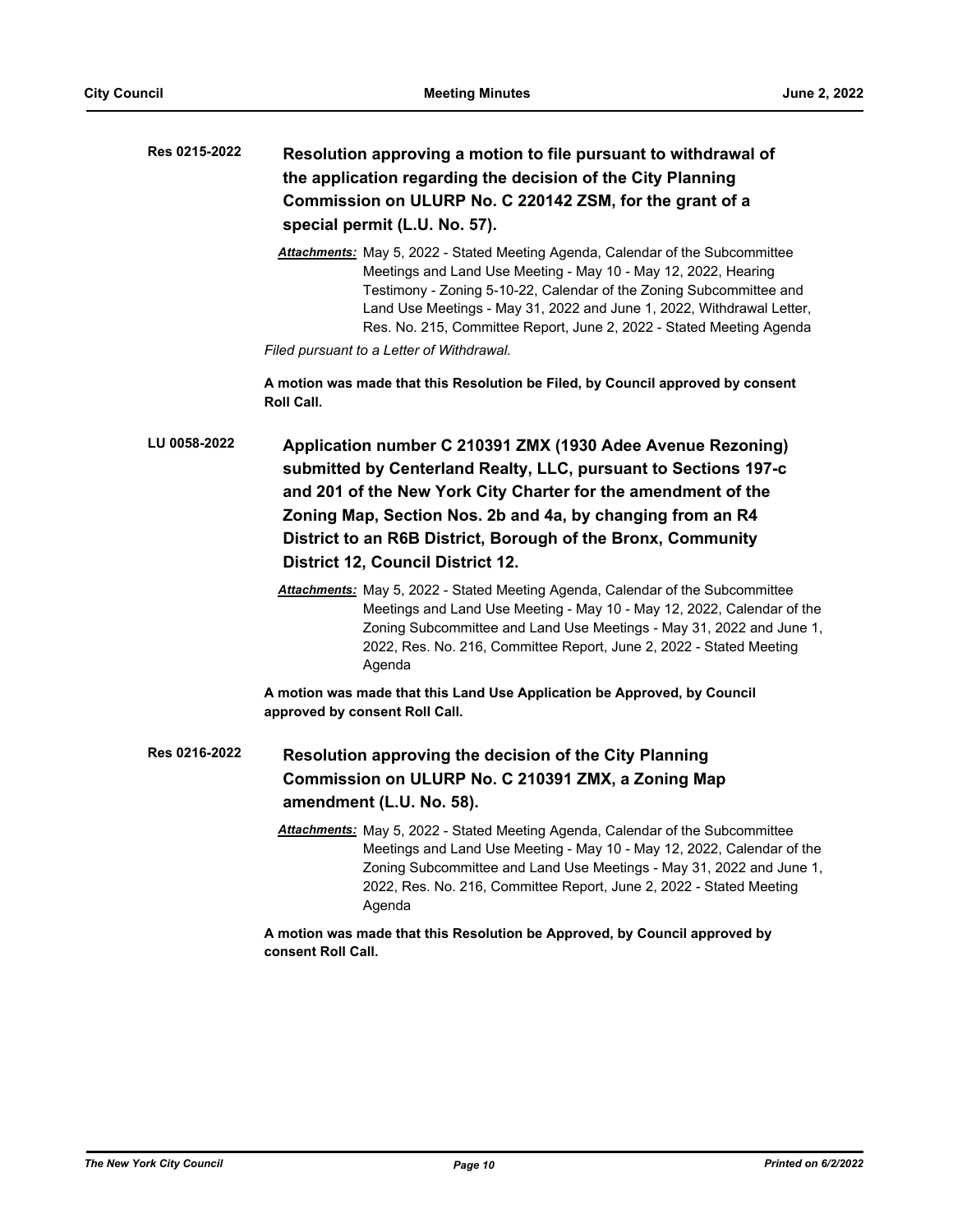| LU 0059-2022 | Application number N 210392 ZRX (1930 Adee Avenue Rezoning)       |
|--------------|-------------------------------------------------------------------|
|              | submitted by Centerland Realty, LLC, pursuant to Section 201 of   |
|              | the New York City Charter, for an amendment of the Zoning         |
|              | Resolution of the City of New York, modifying Appendix F for the  |
|              | purpose of establishing a Mandatory Inclusionary Housing area,    |
|              | Borough of the Bronx, Community District 12, Council District 12. |

*Attachments:* May 5, 2022 - Stated Meeting Agenda, Calendar of the Subcommittee Meetings and Land Use Meeting - May 10 - May 12, 2022, Calendar of the Zoning Subcommittee and Land Use Meetings - May 31, 2022 and June 1, 2022, Res. No. 217, Committee Report, June 2, 2022 - Stated Meeting Agenda

**A motion was made that this Land Use Application be Approved, by Council approved by consent Roll Call.**

#### **Resolution approving the decision of the City Planning Commission on Application No. N 210392 ZRX, for an amendment of the text of the Zoning Resolution (L.U. No. 59). Res 0217-2022**

*Attachments:* May 5, 2022 - Stated Meeting Agenda, Calendar of the Subcommittee Meetings and Land Use Meeting - May 10 - May 12, 2022, Calendar of the Zoning Subcommittee and Land Use Meetings - May 31, 2022 and June 1, 2022, Res. No. 217, Committee Report, June 2, 2022 - Stated Meeting Agenda

**A motion was made that this Resolution be Approved, by Council approved by consent Roll Call.**

Report of the Committee on Rules, Privileges and Elections

**Resolution pursuant to the State Open Meetings Law providing that the Council and its Committees and Subcommittees may use videoconferencing to conduct meetings in accordance with the State Open Meetings Law and that the Speaker shall take all actions necessary to accomplish this and make any and all determinations during a disaster emergency relating to the in-person participation requirements of such law. Res 0204-2022**

*Attachments:* Res. No. 204, Committee Report, June 2, 2022 - Stated Meeting Agenda

**A motion was made that this Resolution be Approved, by Council approved by Roll Call.**

Affirmative: 44 - Speaker Adams, Ayala, Abreu, Avilés, Barron, Bottcher, Brannan, Brewer, Brooks-Powers, Cabán, De La Rosa, Dinowitz, Farías, Feliz, Gennaro, Gutiérrez, Hanif, Hanks, Hudson, Richardson Jordan, Joseph, Kagan, Krishnan, Lee, Louis, Marte, Mealy, Menin, Moya, Narcisse, Nurse, Ossé, Powers, Restler, Riley, Rivera, Salamanca Jr., Sanchez, Schulman, Stevens, Ung, Velázquez, Williams and Won

**Negative:** 6 - Ariola, Borelli, Carr, Holden, Paladino and Yeger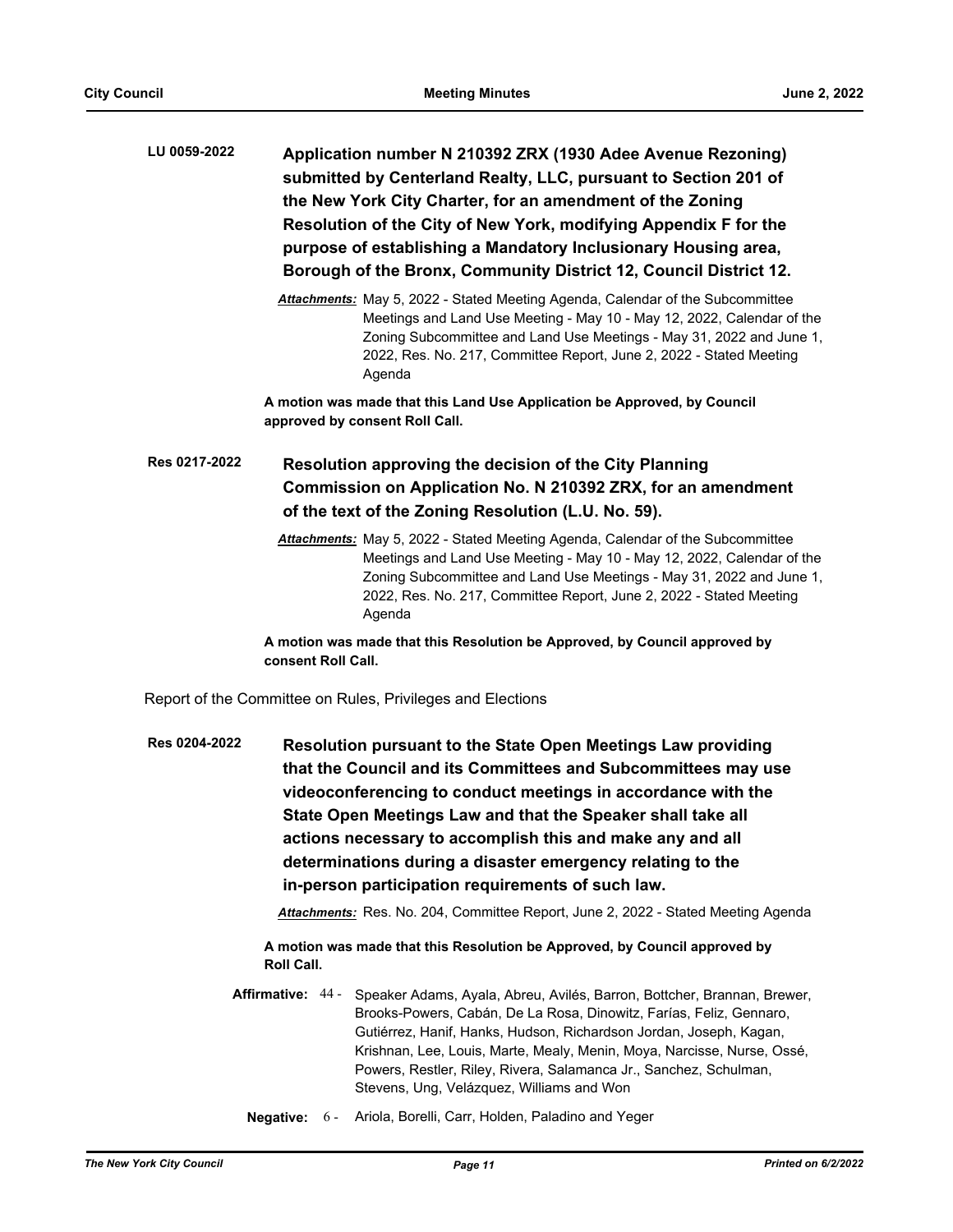#### Absent: 1 - Vernikov

Report of the Committee on Women and Gender Equity

#### **A Local Law in relation to a report on the role of women and gender non-binary, non-conforming, and intersex workers in nontraditional careers Int 0179-2022-A**

*Attachments:* Summary of Int. No. 179-A, Summary of Int. No. 179, Int. No. 179, April 14, 2022 - Stated Meeting Agenda, Committee Report 4/19/22, Hearing Testimony 4/19/22, Proposed Int. No. 179-A - 5/13/22, Committee Report 6/1/22, Fiscal Impact Statement, June 2, 2022 - Stated Meeting Agenda

#### **This Introduction was Laid Over by Council**

#### 12. General Orders Calendar

- **Application number C 200246 ZMQ (146-93 Guy Brewer Boulevard Rezoning) submitted by Ranbir, LLC, pursuant to Sections 197-c and 201 of the New York City Charter for an amendment of the Zoning Map, Section No. 19b: changing from an R3-2 District to an R6A District and establishing within the proposed R6A District a C2-2 District, Borough of Queens, Community District 13, Council District 31. LU 0039-2022**
	- *Attachments:* Calendar of the Zoning Subcommittee and Land Use Meetings April 12, 2022, Hearing Testimony - Zoning 4-12-22, Hearing Transcript - Zoning 4-12-22 AM, Hearing Transcript - Zoning 4-12-22 PM, April 14, 2022 - Stated Meeting Agenda, Calendar of the Subcommittee Meetings and Land Use Meeting - May 10 - May 12, 2022, May 19, 2022 - Stated Meeting Agenda, City Planning Commission Approval Letter, Res. No. 218, Committee Report, June 2, 2022 - Stated Meeting Agenda

#### **A motion was made that this Land Use Application be Approved, by Council approved by Roll Call.**

- Affirmative: 49 Speaker Adams, Ayala, Abreu, Ariola, Avilés, Borelli, Bottcher, Brannan, Brewer, Brooks-Powers, Cabán, Carr, De La Rosa, Dinowitz, Farías, Feliz, Gennaro, Gutiérrez, Hanif, Hanks, Holden, Hudson, Richardson Jordan, Joseph, Kagan, Krishnan, Lee, Louis, Marte, Mealy, Menin, Moya, Narcisse, Nurse, Ossé, Paladino, Powers, Restler, Riley, Rivera, Salamanca Jr., Sanchez, Schulman, Stevens, Ung, Velázquez, Williams, Won and Yeger
	- **Negative:** 1 Barron
		- Absent: 1 Vernikov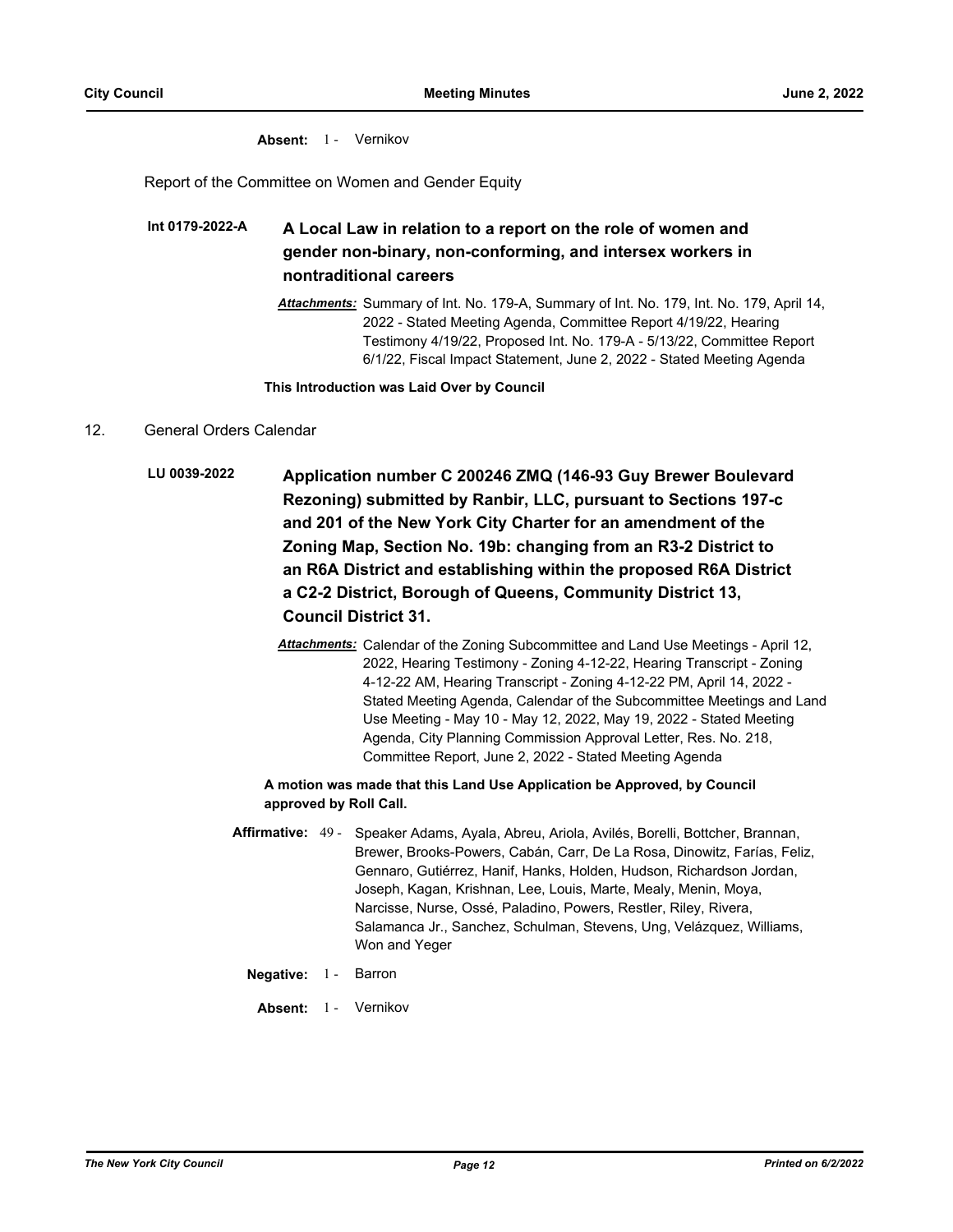#### **Resolution approving with modifications the decision of the City Planning Commission on ULURP No. C 200246 ZMQ, a Zoning Map amendment (Preconsidered L.U. No. 39). Res 0218-2022**

*Attachments:* Calendar of the Zoning Subcommittee and Land Use Meetings - April 12, 2022, Hearing Testimony - Zoning 4-12-22, April 14, 2022 - Stated Meeting Agenda, Calendar of the Subcommittee Meetings and Land Use Meeting - May 10 - May 12, 2022, City Planning Commission Approval Letter, Res. No. 218, Committee Report, June 2, 2022 - Stated Meeting Agenda

**A motion was made that this Resolution be Approved, by Council approved by Roll Call.**

- **Affirmative:** Speaker Adams, Ayala, Abreu, Ariola, Avilés, Borelli, Bottcher, Brannan, Brewer, Brooks-Powers, Cabán, Carr, De La Rosa, Dinowitz, Farías, Feliz, Gennaro, Gutiérrez, Hanif, Hanks, Holden, Hudson, Richardson Jordan, Joseph, Kagan, Krishnan, Lee, Louis, Marte, Mealy, Menin, Moya, Narcisse, Nurse, Ossé, Paladino, Powers, Restler, Riley, Rivera, Salamanca Jr., Sanchez, Schulman, Stevens, Ung, Velázquez, Williams, Won and Yeger Affirmative: 49 -
	- **Negative:** 1 Barron
		- **Absent:** 1 Vernikov

**Application number C 210312 ZMK (103 Lee Avenue) submitted by Sbeny holdings, LLC, pursuant to Sections 197-c and 201 of the New York City Charter for an amendment of the Zoning Map, Section No. 12d: eliminating from within an existing R6 District a C1-3 District, changing from an R6 District to an R7X District, and establishing within the proposed R7X District a C2-4 District, Borough of Brooklyn, Community District 1, Council District 33. LU 0041-2022**

> *Attachments:* Calendar of the Zoning Subcommittee and Land Use Meetings - April 12, 2022, Hearing Transcript - Zoning 4-12-22 AM, Hearing Transcript - Zoning 4-12-22 PM, April 14, 2022 - Stated Meeting Agenda, Calendar of the Subcommittee Meetings and Land Use Meeting - May 10 - May 12, 2022, May 19, 2022 - Stated Meeting Agenda, City Planning Commission Approval Letter, Res. No. 219, Committee Report, June 2, 2022 - Stated Meeting Agenda

## **A motion was made that this Land Use Application be Approved, by Council approved by Roll Call.**

- Affirmative: 49 Speaker Adams, Ayala, Abreu, Ariola, Avilés, Borelli, Bottcher, Brannan, Brewer, Brooks-Powers, Cabán, Carr, De La Rosa, Dinowitz, Farías, Feliz, Gennaro, Gutiérrez, Hanif, Hanks, Holden, Hudson, Richardson Jordan, Joseph, Kagan, Krishnan, Lee, Louis, Marte, Mealy, Menin, Moya, Narcisse, Nurse, Ossé, Paladino, Powers, Restler, Riley, Rivera, Salamanca Jr., Sanchez, Schulman, Stevens, Ung, Velázquez, Williams, Won and Yeger
	- **Negative:** 1 Barron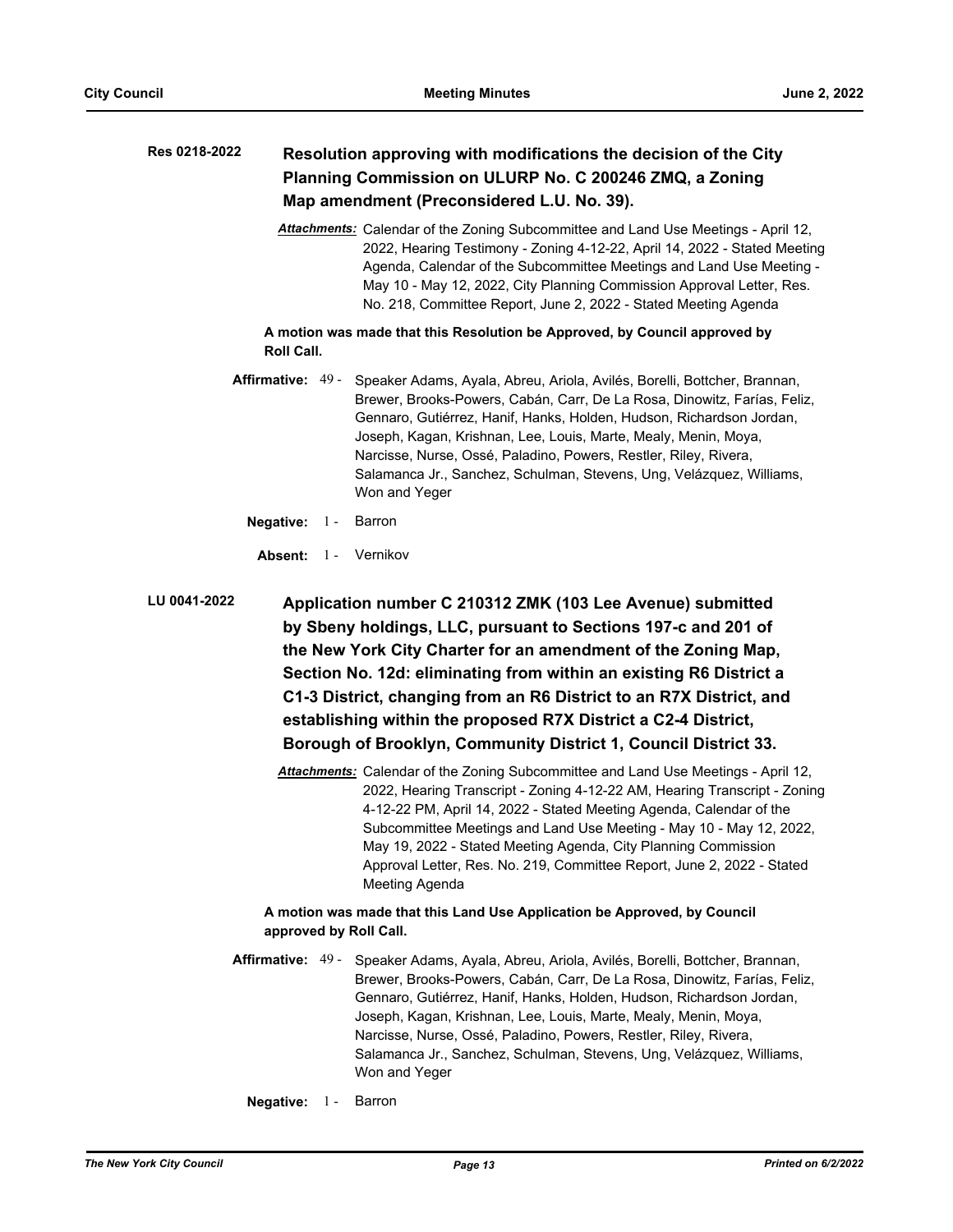#### Absent: 1 - Vernikov

#### **Resolution approving with modifications the decision of the City Planning Commission on ULURP No. C 210312 ZMK, a Zoning Map amendment (Preconsidered L.U. No. 41). Res 0219-2022**

*Attachments:* Calendar of the Zoning Subcommittee and Land Use Meetings - April 12, 2022, April 14, 2022 - Stated Meeting Agenda, Calendar of the Subcommittee Meetings and Land Use Meeting - May 10 - May 12, 2022, City Planning Commission Approval Letter, Res. No. 219, Committee Report, June 2, 2022 - Stated Meeting Agenda

#### **A motion was made that this Resolution be Approved, by Council approved by Roll Call.**

- **Affirmative:** Speaker Adams, Ayala, Abreu, Ariola, Avilés, Borelli, Bottcher, Brannan, Brewer, Brooks-Powers, Cabán, Carr, De La Rosa, Dinowitz, Farías, Feliz, Gennaro, Gutiérrez, Hanif, Hanks, Holden, Hudson, Richardson Jordan, Joseph, Kagan, Krishnan, Lee, Louis, Marte, Mealy, Menin, Moya, Narcisse, Nurse, Ossé, Paladino, Powers, Restler, Riley, Rivera, Salamanca Jr., Sanchez, Schulman, Stevens, Ung, Velázquez, Williams, Won and Yeger Affirmative: 49 -
	- **Negative:** 1 Barron
	- **Absent:** 1 Vernikov

**Application number N 210313 ZRK (103 Lee Avenue) submitted by Sbeny Holdings, LLC, pursuant to Section 201 of the New York City Charter, for an amendment of the Zoning Resolution of the City of New York, modifying APPENDIX F for the purpose of establishing a Mandatory Inclusionary Housing area, Borough of Brooklyn, Community District 1, Council District 33. LU 0042-2022**

> *Attachments:* Calendar of the Zoning Subcommittee and Land Use Meetings - April 12, 2022, Hearing Transcript - Zoning 4-12-22 AM, Hearing Transcript - Zoning 4-12-22 PM, April 14, 2022 - Stated Meeting Agenda, Calendar of the Subcommittee Meetings and Land Use Meeting - May 10 - May 12, 2022, May 19, 2022 - Stated Meeting Agenda, City Planning Commission Approval Letter, Res. No. 220, Committee Report, June 2, 2022 - Stated Meeting Agenda

## **A motion was made that this Land Use Application be Approved, by Council approved by Roll Call.**

- **Affirmative:** Speaker Adams, Ayala, Abreu, Ariola, Avilés, Borelli, Bottcher, Brannan, Brewer, Brooks-Powers, Cabán, Carr, De La Rosa, Dinowitz, Farías, Feliz, Gennaro, Gutiérrez, Hanif, Hanks, Holden, Hudson, Richardson Jordan, Joseph, Kagan, Krishnan, Lee, Louis, Marte, Mealy, Menin, Moya, Narcisse, Nurse, Ossé, Paladino, Powers, Restler, Riley, Rivera, Salamanca Jr., Sanchez, Schulman, Stevens, Ung, Velázquez, Williams, Won and Yeger Affirmative: 49 -
	- **Negative:** 1 Barron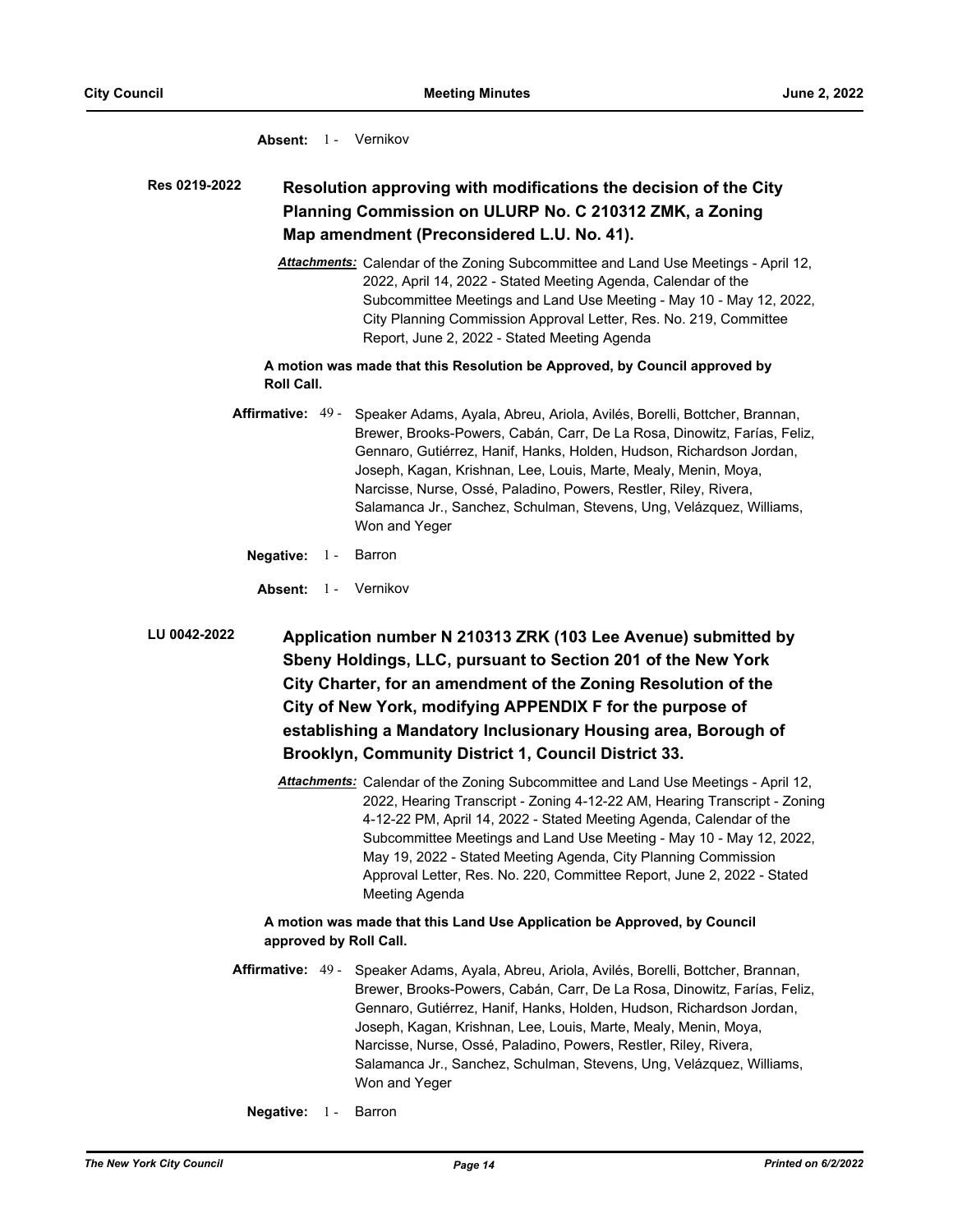#### Absent: 1 - Vernikov

**Resolution approving with modifications the decision of the City Planning Commission on Application No. N 210313 ZRK, for an amendment of the text of the Zoning Resolution (Preconsidered L.U. No. 42). Res 0220-2022**

> *Attachments:* Calendar of the Zoning Subcommittee and Land Use Meetings - April 12, 2022, April 14, 2022 - Stated Meeting Agenda, Calendar of the Subcommittee Meetings and Land Use Meeting - May 10 - May 12, 2022, City Planning Commission Approval Letter, Res. No. 220, Committee Report, June 2, 2022 - Stated Meeting Agenda

#### **A motion was made that this Resolution be Approved, by Council approved by Roll Call.**

- Affirmative: 49 Speaker Adams, Ayala, Abreu, Ariola, Avilés, Borelli, Bottcher, Brannan, Brewer, Brooks-Powers, Cabán, Carr, De La Rosa, Dinowitz, Farías, Feliz, Gennaro, Gutiérrez, Hanif, Hanks, Holden, Hudson, Richardson Jordan, Joseph, Kagan, Krishnan, Lee, Louis, Marte, Mealy, Menin, Moya, Narcisse, Nurse, Ossé, Paladino, Powers, Restler, Riley, Rivera, Salamanca Jr., Sanchez, Schulman, Stevens, Ung, Velázquez, Williams, Won and Yeger
	- **Negative:** 1 Barron
	- Absent: 1 Vernikov

## **T2022-0001 Commissioner of Deeds**

*Attachments:* February 10, 2022 - Stated Meeting Agenda, Hearing Transcript - Stated Meeting 2-10-22, March 10, 2022 - Stated Meeting Agenda, Hearing Transcript - Stated Meeting 3-10-22, March 24, 2022 - Stated Meeting Agenda, Minutes of the Stated Meeting - February 10, 2022, May 5, 2022 - Stated Meeting Agenda, Hearing Transcript - Stated Meeting 3-24-22, May 19, 2022 - Stated Meeting Agenda, June 2, 2022 - Stated Meeting Agenda

#### **A motion was made that this Commissioner of Deeds be Approved, by Council approved by consent Roll Call.**

Coupled on General Orders Calendar

Finance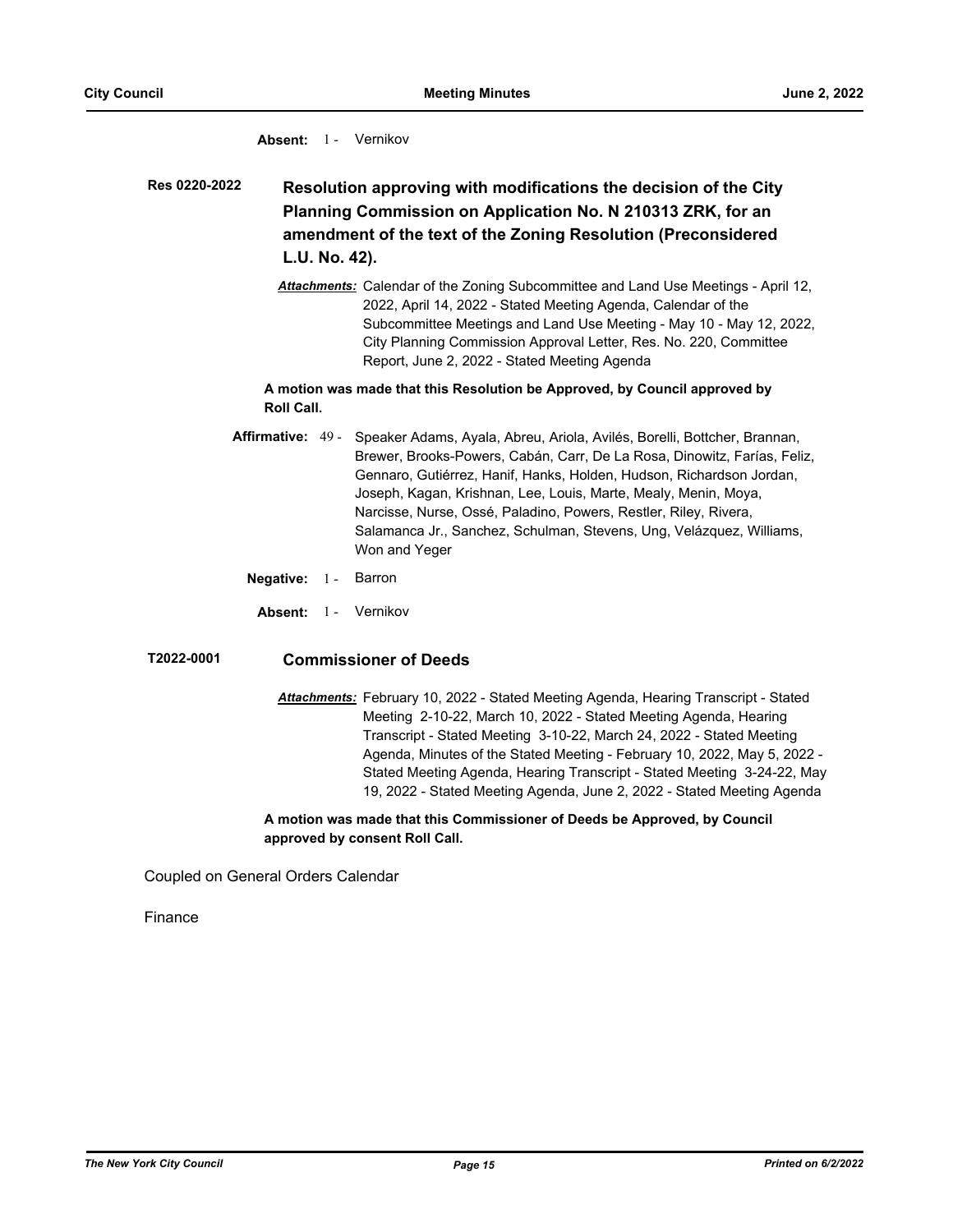| Int 0103-2022                | A Local Law to amend the administrative code of the city of New<br>York, in relation to authorizing an increase in the amount to be<br>expended annually in the Sutphin Boulevard business<br>improvement district, an extension of the boundaries of such<br>district, a change in the method of assessment upon which the<br>district charge in such district is based, and an increase in the<br>maximum total amount to be expended for improvements in such<br>district, and providing for the dissolution of the one hundred<br>sixty-fifth street mall special assessment district, and the<br>dissolution of the Jamaica Center mall special assessment<br>district |
|------------------------------|-----------------------------------------------------------------------------------------------------------------------------------------------------------------------------------------------------------------------------------------------------------------------------------------------------------------------------------------------------------------------------------------------------------------------------------------------------------------------------------------------------------------------------------------------------------------------------------------------------------------------------------------------------------------------------|
|                              | Attachments: Summary of Int. No. 103, Int. No. 103, March 24, 2022 - Stated Meeting<br>Agenda, City Planning Commission Report, Committee Report 4/7/22,<br>Hearing Testimony 4/7/22, Hearing Transcript 4/7/22, Hearing Transcript -<br>Stated Meeting 3-24-22, Committee Report 6/2/22, Fiscal Impact<br>Statement, June 2, 2022 - Stated Meeting Agenda                                                                                                                                                                                                                                                                                                                  |
| Res 0191-2022                | Resolution to establish that the discount percentage for early<br>payment of real estate taxes be set at one-half of one percent per<br>annum for Fiscal Year 2023.                                                                                                                                                                                                                                                                                                                                                                                                                                                                                                         |
|                              | Attachments: Res. No. 191, Committee Report, June 2, 2022 - Stated Meeting Agenda                                                                                                                                                                                                                                                                                                                                                                                                                                                                                                                                                                                           |
| <b>Housing and Buildings</b> |                                                                                                                                                                                                                                                                                                                                                                                                                                                                                                                                                                                                                                                                             |
| Int 0208-2022-A              | A Local Law to amend the administrative code of the city of New<br>York, in relation to inspections of self-closing doors and fire<br>safety notices in residential buildings                                                                                                                                                                                                                                                                                                                                                                                                                                                                                               |
|                              | Attachments: Summary of Int. No. 208-A, Summary of Int. No. 208, Int. No. 208,<br>Committee Report 4/6/22, Hearing Testimony 4/6/22, Hearing Transcript<br>4/6/22, April 14, 2022 - Stated Meeting Agenda, Proposed Int. No. 208-A -<br>5/26/22, Committee Report 6/1/22, Fiscal Impact Statement, June 2, 2022 -<br><b>Stated Meeting Agenda</b>                                                                                                                                                                                                                                                                                                                           |
| Land Use                     |                                                                                                                                                                                                                                                                                                                                                                                                                                                                                                                                                                                                                                                                             |
| Res 0209-2022                | <b>Resolution approving the decision of the City Planning</b><br>Commission on ULURP No. C 210299 ZMK, a Zoning Map<br>amendment (Preconsidered L.U. No. 50).                                                                                                                                                                                                                                                                                                                                                                                                                                                                                                               |
|                              | Attachments: Calendar of the Subcommittee Meetings and Land Use Meeting - April 26<br>and 27, 2022, April 28, 2022 - Stated Meeting Agenda, Calendar of the<br>Zoning Subcommittee and Land Use Meetings - May 31, 2022 and June 1,<br>2022, Res. No. 209, Committee Report, June 2, 2022 - Stated Meeting<br>Agenda                                                                                                                                                                                                                                                                                                                                                        |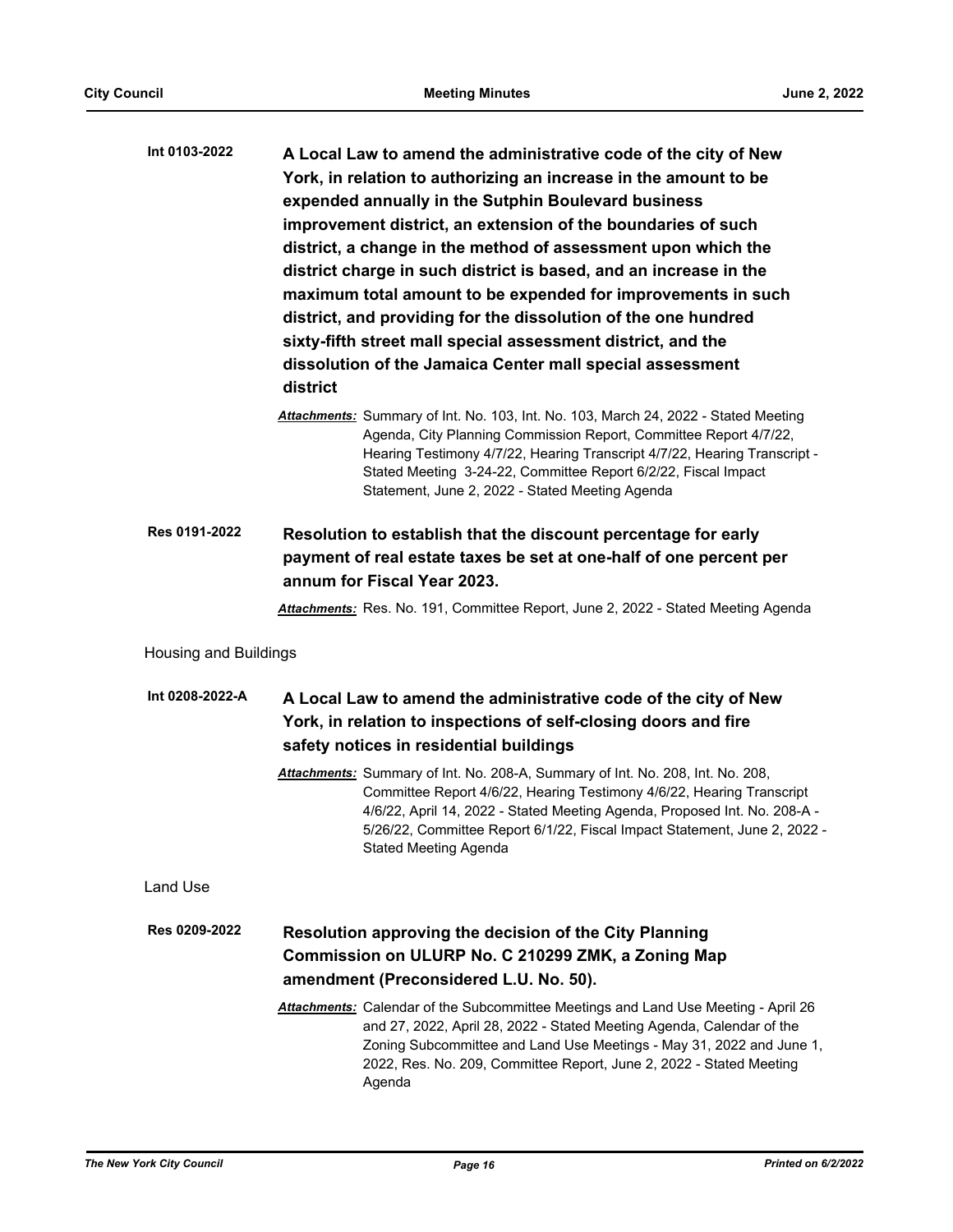| Res 0210-2022 | Resolution approving the decision of the City Planning<br>Commission on Application No. N 210300 ZRK, for an amendment<br>of the text of the Zoning Resolution (Preconsidered L.U. No. 51).                                                                                                                                                                                     |
|---------------|---------------------------------------------------------------------------------------------------------------------------------------------------------------------------------------------------------------------------------------------------------------------------------------------------------------------------------------------------------------------------------|
|               | Attachments: Calendar of the Subcommittee Meetings and Land Use Meeting - April 26<br>and 27, 2022, April 28, 2022 - Stated Meeting Agenda, Calendar of the<br>Zoning Subcommittee and Land Use Meetings - May 31, 2022 and June 1,<br>2022, Res. No. 210, Committee Report, June 2, 2022 - Stated Meeting<br>Agenda                                                            |
| Res 0211-2022 | Resolution approving a motion to file pursuant to withdrawal of<br>the application regarding the decision of the City Planning<br>Commission on ULURP No. C 220134 ZMM, a Zoning Map                                                                                                                                                                                            |
|               | amendment (L.U. No. 53).                                                                                                                                                                                                                                                                                                                                                        |
|               | <b>Attachments:</b> May 5, 2022 - Stated Meeting Agenda, Calendar of the Subcommittee<br>Meetings and Land Use Meeting - May 10 - May 12, 2022, Hearing<br>Testimony - Zoning 5-10-22, Calendar of the Zoning Subcommittee and<br>Land Use Meetings - May 31, 2022 and June 1, 2022, Withdrawal Letter,<br>Res. No. 211, Committee Report, June 2, 2022 - Stated Meeting Agenda |
| Res 0212-2022 | Resolution approving a motion to file pursuant to withdrawal of<br>the application regarding the decision of the City Planning                                                                                                                                                                                                                                                  |
|               | Commission on Application No. N 220135 ZRM, for an amendment<br>of the text of the Zoning Resolution (L.U. No. 54).                                                                                                                                                                                                                                                             |
|               | <b>Attachments:</b> May 5, 2022 - Stated Meeting Agenda, Calendar of the Subcommittee<br>Meetings and Land Use Meeting - May 10 - May 12, 2022, Hearing<br>Testimony - Zoning 5-10-22, Calendar of the Zoning Subcommittee and<br>Land Use Meetings - May 31, 2022 and June 1, 2022, Withdrawal Letter,<br>Res. No. 212, Committee Report, June 2, 2022 - Stated Meeting Agenda |
| Res 0213-2022 | Resolution approving a motion to file pursuant to withdrawal of<br>the application regarding the decision of the City Planning                                                                                                                                                                                                                                                  |
|               | Commission on ULURP No. C 220136 ZSM, for the grant of a                                                                                                                                                                                                                                                                                                                        |
|               | special permit (L.U. No. 55).                                                                                                                                                                                                                                                                                                                                                   |
|               | <b>Attachments:</b> May 5, 2022 - Stated Meeting Agenda, Calendar of the Subcommittee<br>Meetings and Land Use Meeting - May 10 - May 12, 2022, Hearing<br>Testimony - Zoning 5-10-22, Calendar of the Zoning Subcommittee and<br>Land Use Meetings - May 31, 2022 and June 1, 2022, Withdrawal Letter,<br>Res. No. 213, Committee Report, June 2, 2022 - Stated Meeting Agenda |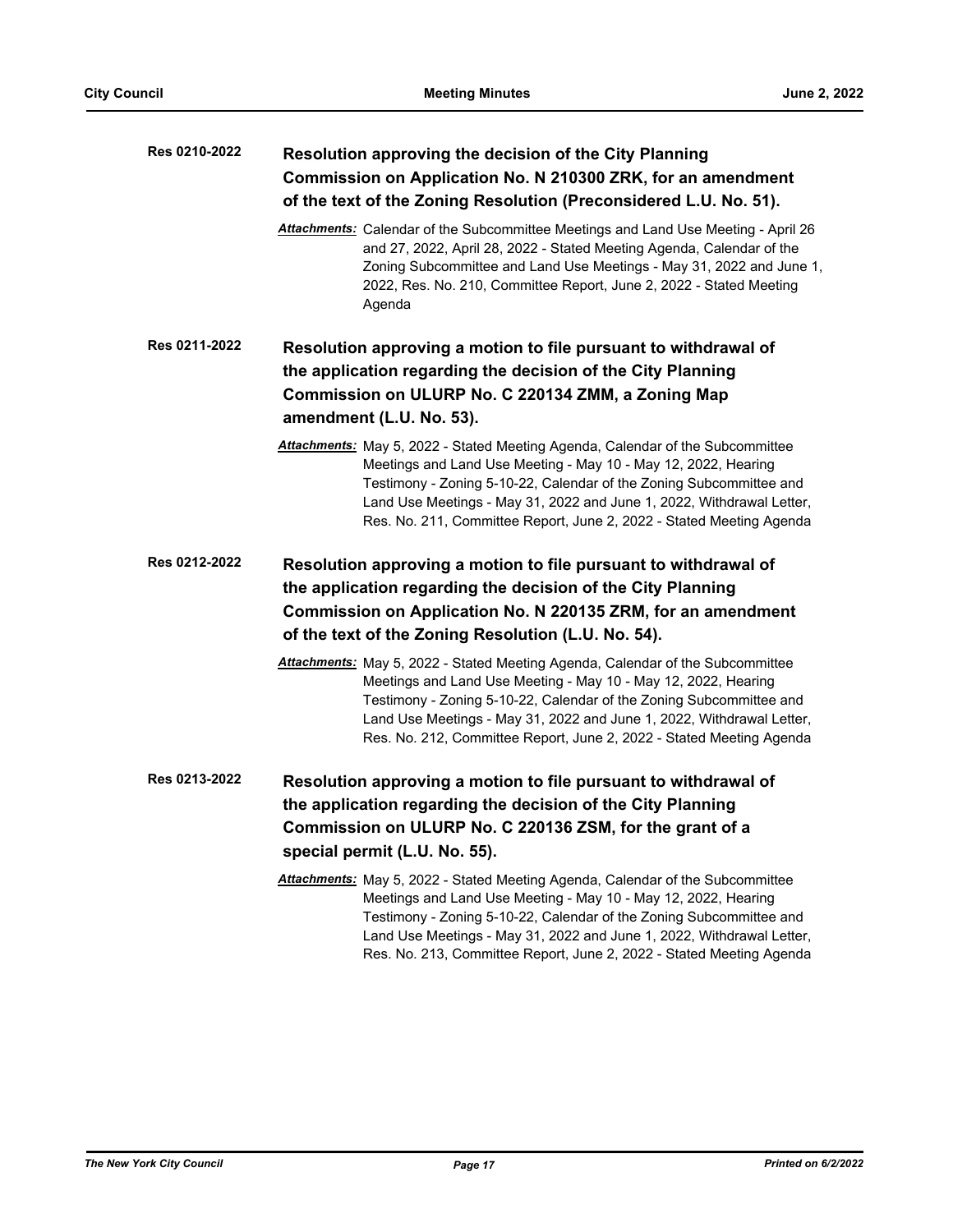| Res 0214-2022 | Resolution approving a motion to file pursuant to withdrawal of<br>the application regarding the decision of the City Planning<br>Commission on ULURP No. C 220137(A) ZSM, for the grant of a<br>special permit (L.U. No. 56).                                                                                                                                           |  |
|---------------|--------------------------------------------------------------------------------------------------------------------------------------------------------------------------------------------------------------------------------------------------------------------------------------------------------------------------------------------------------------------------|--|
|               | Attachments: May 5, 2022 - Stated Meeting Agenda, Calendar of the Subcommittee<br>Meetings and Land Use Meeting - May 10 - May 12, 2022, Hearing<br>Testimony - Zoning 5-10-22, Calendar of the Zoning Subcommittee and<br>Land Use Meetings - May 31, 2022 and June 1, 2022, Withdrawal Letter,<br>Res. No. 214, Committee Report, June 2, 2022 - Stated Meeting Agenda |  |
| Res 0215-2022 | Resolution approving a motion to file pursuant to withdrawal of                                                                                                                                                                                                                                                                                                          |  |
|               | the application regarding the decision of the City Planning                                                                                                                                                                                                                                                                                                              |  |
|               | Commission on ULURP No. C 220142 ZSM, for the grant of a<br>special permit (L.U. No. 57).                                                                                                                                                                                                                                                                                |  |
|               | Attachments: May 5, 2022 - Stated Meeting Agenda, Calendar of the Subcommittee<br>Meetings and Land Use Meeting - May 10 - May 12, 2022, Hearing<br>Testimony - Zoning 5-10-22, Calendar of the Zoning Subcommittee and<br>Land Use Meetings - May 31, 2022 and June 1, 2022, Withdrawal Letter,<br>Res. No. 215, Committee Report, June 2, 2022 - Stated Meeting Agenda |  |
| Res 0216-2022 | Resolution approving the decision of the City Planning                                                                                                                                                                                                                                                                                                                   |  |
|               | Commission on ULURP No. C 210391 ZMX, a Zoning Map<br>amendment (L.U. No. 58).                                                                                                                                                                                                                                                                                           |  |
|               | <b>Attachments:</b> May 5, 2022 - Stated Meeting Agenda, Calendar of the Subcommittee<br>Meetings and Land Use Meeting - May 10 - May 12, 2022, Calendar of the<br>Zoning Subcommittee and Land Use Meetings - May 31, 2022 and June 1,<br>2022, Res. No. 216, Committee Report, June 2, 2022 - Stated Meeting<br>Agenda                                                 |  |
| Res 0217-2022 | Resolution approving the decision of the City Planning<br>Commission on Application No. N 210392 ZRX, for an amendment                                                                                                                                                                                                                                                   |  |
|               | of the text of the Zoning Resolution (L.U. No. 59).                                                                                                                                                                                                                                                                                                                      |  |
|               | Attachments: May 5, 2022 - Stated Meeting Agenda, Calendar of the Subcommittee<br>Meetings and Land Use Meeting - May 10 - May 12, 2022, Calendar of the<br>Zoning Subcommittee and Land Use Meetings - May 31, 2022 and June 1,<br>2022, Res. No. 217, Committee Report, June 2, 2022 - Stated Meeting<br>Agenda                                                        |  |

Rules, Privileges, and Elections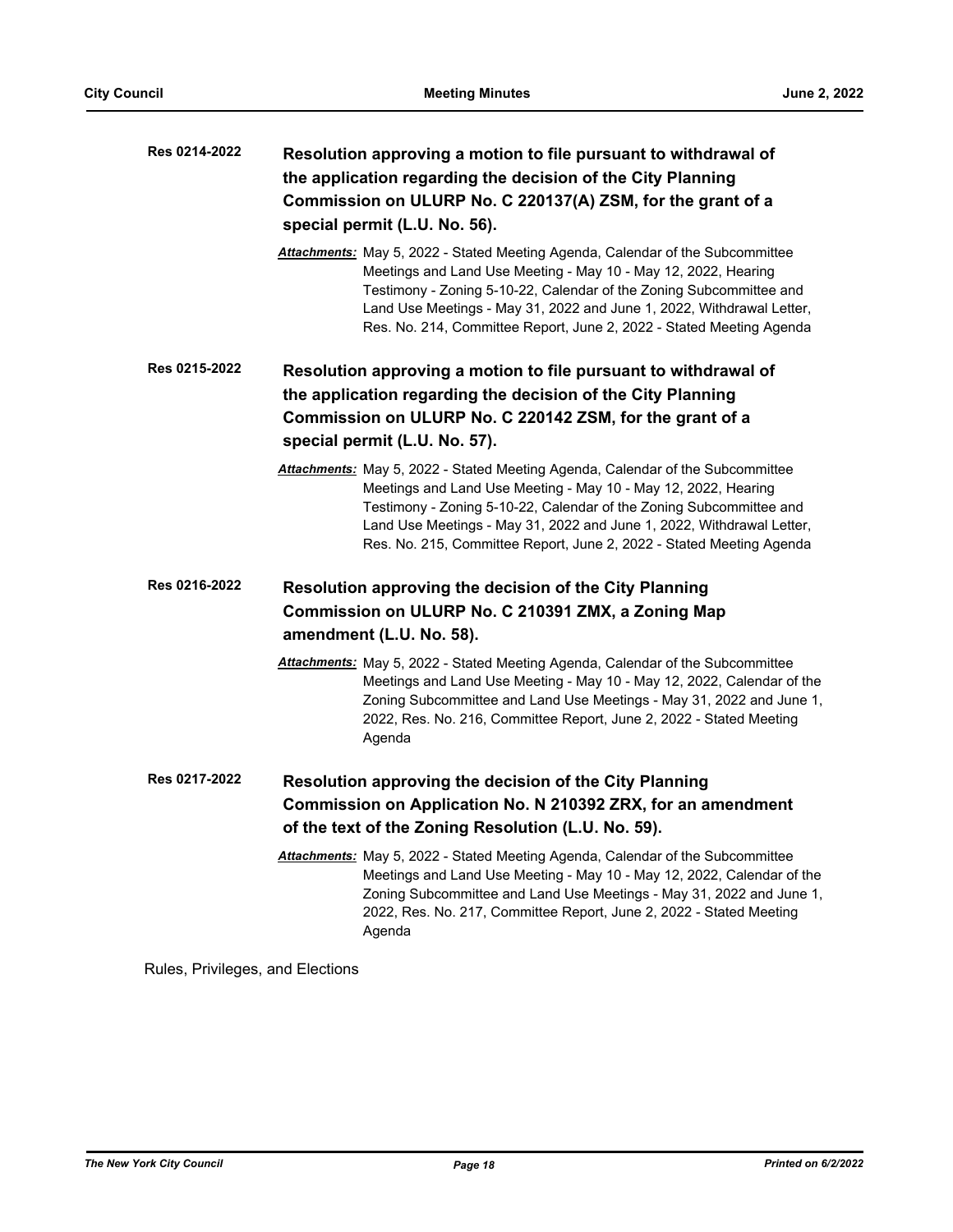| Resolution pursuant to the State Open Meetings Law providing  |
|---------------------------------------------------------------|
| that the Council and its Committees and Subcommittees may use |
| videoconferencing to conduct meetings in accordance with the  |
| State Open Meetings Law and that the Speaker shall take all   |
| actions necessary to accomplish this and make any and all     |
| determinations during a disaster emergency relating to the    |
| in-person participation requirements of such law.             |
|                                                               |

*Attachments:* Res. No. 204, Committee Report, June 2, 2022 - Stated Meeting Agenda

General Orders Calendar

#### **Resolution approving with modifications the decision of the City Planning Commission on ULURP No. C 200246 ZMQ, a Zoning Map amendment (Preconsidered L.U. No. 39). Res 0218-2022**

*Attachments:* Calendar of the Zoning Subcommittee and Land Use Meetings - April 12, 2022, Hearing Testimony - Zoning 4-12-22, April 14, 2022 - Stated Meeting Agenda, Calendar of the Subcommittee Meetings and Land Use Meeting - May 10 - May 12, 2022, City Planning Commission Approval Letter, Res. No. 218, Committee Report, June 2, 2022 - Stated Meeting Agenda

#### **Resolution approving with modifications the decision of the City Planning Commission on ULURP No. C 210312 ZMK, a Zoning Map amendment (Preconsidered L.U. No. 41). Res 0219-2022**

- *Attachments:* Calendar of the Zoning Subcommittee and Land Use Meetings April 12, 2022, April 14, 2022 - Stated Meeting Agenda, Calendar of the Subcommittee Meetings and Land Use Meeting - May 10 - May 12, 2022, City Planning Commission Approval Letter, Res. No. 219, Committee Report, June 2, 2022 - Stated Meeting Agenda
- **Resolution approving with modifications the decision of the City Planning Commission on Application No. N 210313 ZRK, for an amendment of the text of the Zoning Resolution (Preconsidered L.U. No. 42). Res 0220-2022**
	- *Attachments:* Calendar of the Zoning Subcommittee and Land Use Meetings April 12, 2022, April 14, 2022 - Stated Meeting Agenda, Calendar of the Subcommittee Meetings and Land Use Meeting - May 10 - May 12, 2022, City Planning Commission Approval Letter, Res. No. 220, Committee Report, June 2, 2022 - Stated Meeting Agenda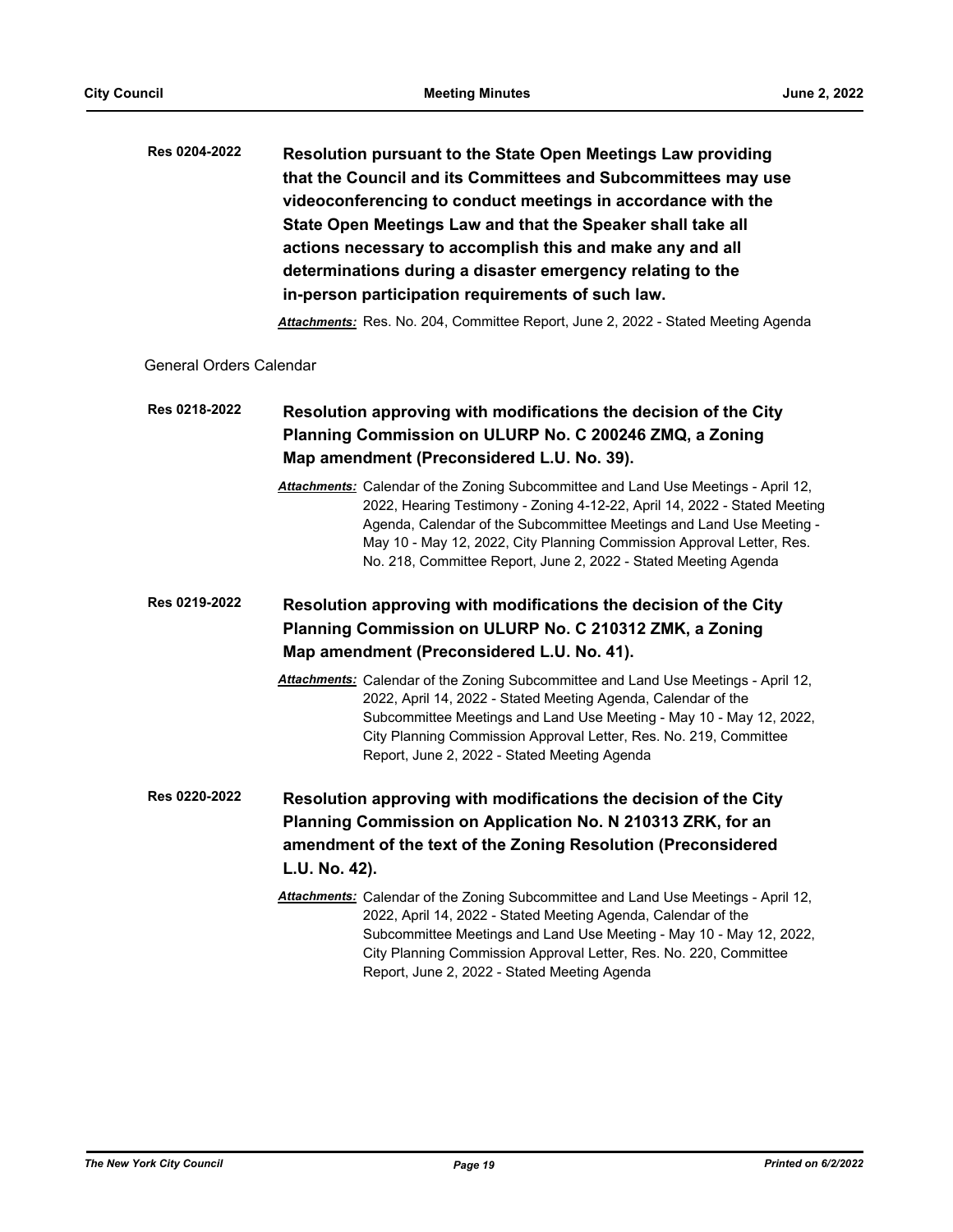## **T2022-0001 Commissioner of Deeds**

*Attachments:* February 10, 2022 - Stated Meeting Agenda, Hearing Transcript - Stated Meeting 2-10-22, March 10, 2022 - Stated Meeting Agenda, Hearing Transcript - Stated Meeting 3-10-22, March 24, 2022 - Stated Meeting Agenda, Minutes of the Stated Meeting - February 10, 2022, May 5, 2022 - Stated Meeting Agenda, Hearing Transcript - Stated Meeting 3-24-22, May 19, 2022 - Stated Meeting Agenda, June 2, 2022 - Stated Meeting Agenda

*The Majority Leader and Acting President Pro Tempore (Council Member Powers) put the question whether the Council would agree with and adopt such reports, which were decided in the affirmative by the following vote:*

#### Passed The Consent Agenda

#### **A motion was made that these files be approved by consent vote.**

Affirmative: 50 - Speaker Adams, Ayala, Abreu, Ariola, Avilés, Barron, Borelli, Bottcher, Brannan, Brewer, Brooks-Powers, Cabán, Carr, De La Rosa, Dinowitz, Farías, Feliz, Gennaro, Gutiérrez, Hanif, Hanks, Holden, Hudson, Richardson Jordan, Joseph, Kagan, Krishnan, Lee, Louis, Marte, Mealy, Menin, Moya, Narcisse, Nurse, Ossé, Paladino, Powers, Restler, Riley, Rivera, Salamanca Jr., Sanchez, Schulman, Stevens, Ung, Velázquez, Williams, Won and Yeger

Absent: 1 - Vernikov

*The following files were removed from the General Order Calendar and voted separately:*

*Int. No. 103, VOTE: 49-1-0; Negative: CM Yeger.*

*Preconsidered Res. No. 204, VOTE: 44-6-0 Negative: CMs Ariola, Carr, Holden, Paladino, Yeger, and the Minority Leader (Council Member Borelli).*

*L.U. No. 39 & Res. No. 218, L.U. No. 41 & Res. No. 219, L.U. No. 42 & Res. No. 220, L.U. No. 50 & Res. No. 209, L.U. No. 51 & Res. No. 210: VOTE: 49-1-0 Negative: CM Barron.*

*See files for individual votes.*

Introduction & Reading of Bills See Attached 13.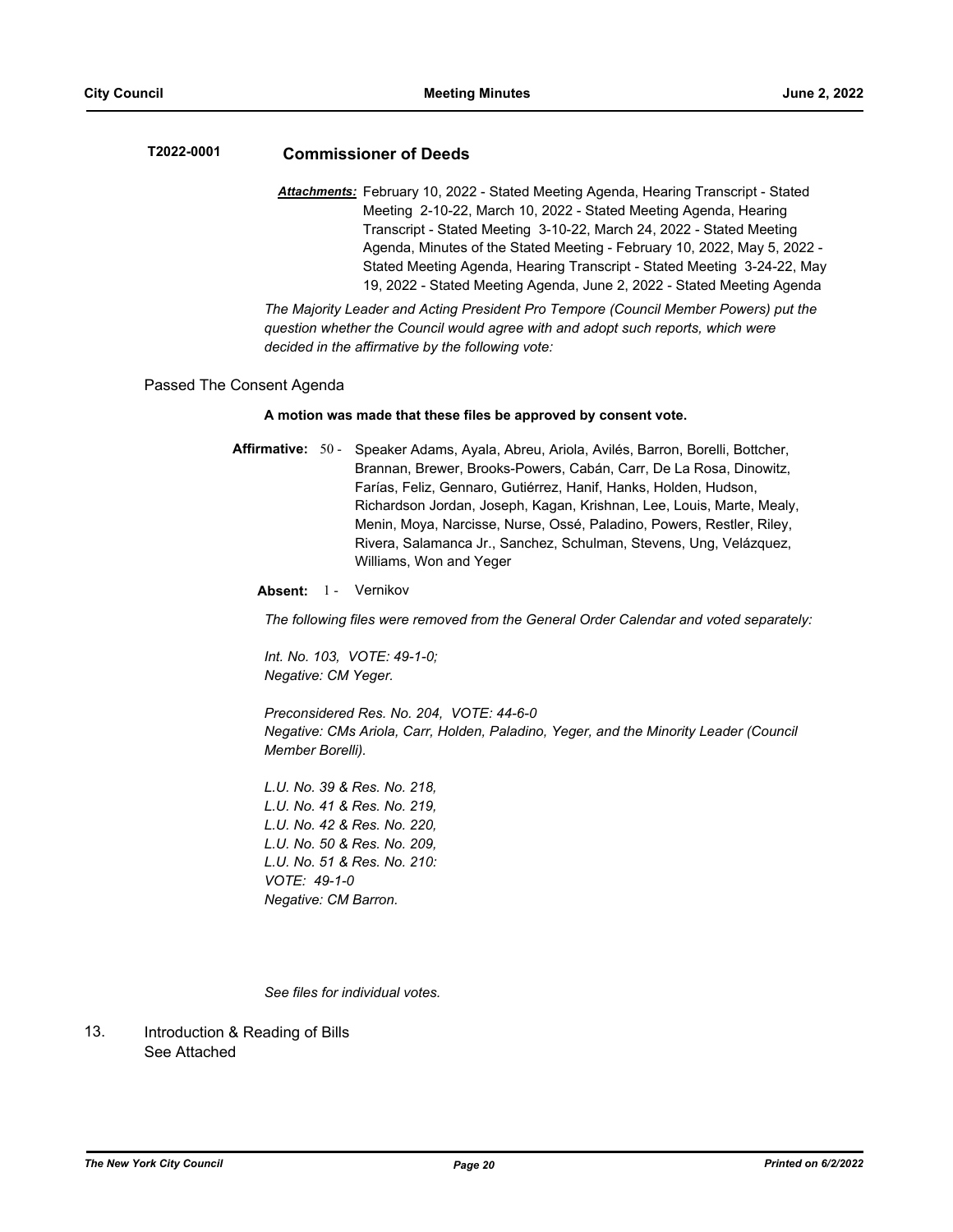| 14. | Discussion of Resolutions |
|-----|---------------------------|
|     |                           |

*None*

15. Resolutions

*None*

- 16. General Discussion
- 17. Extension of Remarks

#### INTRODUCTION AND READING OF BILLS

**A Local Law to amend the administrative code of the city of New York, in relation to requiring the department of health and mental hygiene to maintain language access services for abortion providers Int 0458-2022**

- *Sponsors:* By The Speaker (Council Member Adams)
- *Attachments:* Summary of Int. No. 458, Int. No. 458, June 2, 2022 Stated Meeting Agenda

**This Introduction was Referred to Comm by Council to the Committee on Women and Gender Equity**

**A Local Law to amend the administrative code of the city of New York, in relation to rat mitigation zones Int 0459-2022**

- *Sponsors:* By Council Members Abreu and Nurse
- *Attachments:* Summary of Int. No. 459, Int. No. 459, June 2, 2022 Stated Meeting Agenda

**This Introduction was Referred to Comm by Council to the Committee on Sanitation and Solid Waste Management**

- **A Local Law to amend the administrative code of the city of New York, in relation to receptacles in a building or dwelling that has a high concentration of rodent infestation Int 0460-2022**
	- *Sponsors:* By Council Members Abreu, Nurse and Bottcher *Attachments:* Summary of Int. No. 460, Int. No. 460, June 2, 2022 - Stated Meeting Agenda

**This Introduction was Referred to Comm by Council to the Committee on Sanitation and Solid Waste Management**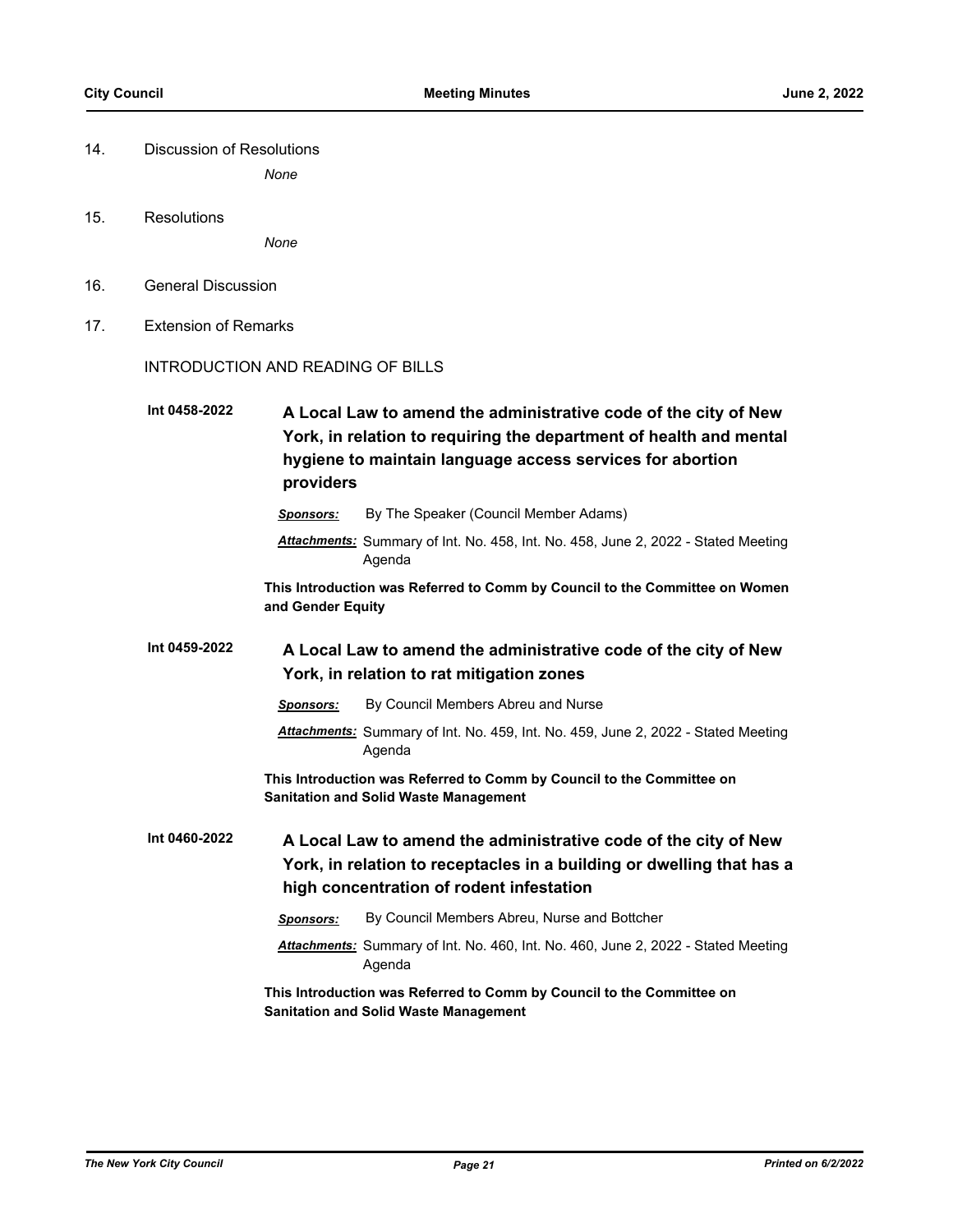| Int 0461-2022 | A Local Law to amend the administrative code of the city of New<br>York, in relation to identifying and removing boats from New York<br>city's littoral waters                                                                                                                                                                                                       |
|---------------|----------------------------------------------------------------------------------------------------------------------------------------------------------------------------------------------------------------------------------------------------------------------------------------------------------------------------------------------------------------------|
|               | By Council Members Ariola and Borelli<br><b>Sponsors:</b>                                                                                                                                                                                                                                                                                                            |
|               | Attachments: Summary of Int. No. 461, Int. No. 461, June 2, 2022 - Stated Meeting<br>Agenda                                                                                                                                                                                                                                                                          |
|               | This Introduction was Referred to Comm by Council to the Committee on<br><b>Resiliency and Waterfronts</b>                                                                                                                                                                                                                                                           |
| Res 0189-2022 | Resolution calling upon the New York State Legislature to pass,<br>and Governor to sign, Senate Bill S.6453 and Assembly Bill<br>A.1466C, the "NYS Build Public Renewables Act" enabling the<br>New York Power Authority to own and build new renewable<br>generation, storage, and transmission.                                                                    |
|               | By Council Member Avilés<br>Sponsors:                                                                                                                                                                                                                                                                                                                                |
|               | Attachments: Res. No. 189, June 2, 2022 - Stated Meeting Agenda                                                                                                                                                                                                                                                                                                      |
|               | This Resolution was Referred to Comm by Council to the Committee on<br><b>Environmental Protection</b>                                                                                                                                                                                                                                                               |
| Res 0190-2022 | Resolution calling upon the New York State Legislature and<br>Governor to provide their share of the additional three billion<br>dollars annually, that must be reinvested into NYCHA in order to<br>address capital needs resulting from decades of disinvestment in<br>its building stock.                                                                         |
|               | By Council Member Avilés<br>Sponsors:                                                                                                                                                                                                                                                                                                                                |
|               | Attachments: Res. No. 190, June 2, 2022 - Stated Meeting Agenda                                                                                                                                                                                                                                                                                                      |
|               | This Resolution was Referred to Comm by Council to the Committee on Public<br><b>Housing</b>                                                                                                                                                                                                                                                                         |
| Int 0462-2022 | A Local Law to amend the administrative code of the city of New<br>York, in relation to requiring pharmacies enrolled in a city<br>program to dispense opioid antagonists under a standing order<br>of the department of health and mental hygiene to post signs<br>announcing their enrollment and that patients may procure opioid<br>antagonists at such pharmacy |
|               | By Council Member Ayala<br><b>Sponsors:</b>                                                                                                                                                                                                                                                                                                                          |
|               | Attachments: Summary of Int. No. 462, Int. No. 462, June 2, 2022 - Stated Meeting<br>Agenda                                                                                                                                                                                                                                                                          |
|               |                                                                                                                                                                                                                                                                                                                                                                      |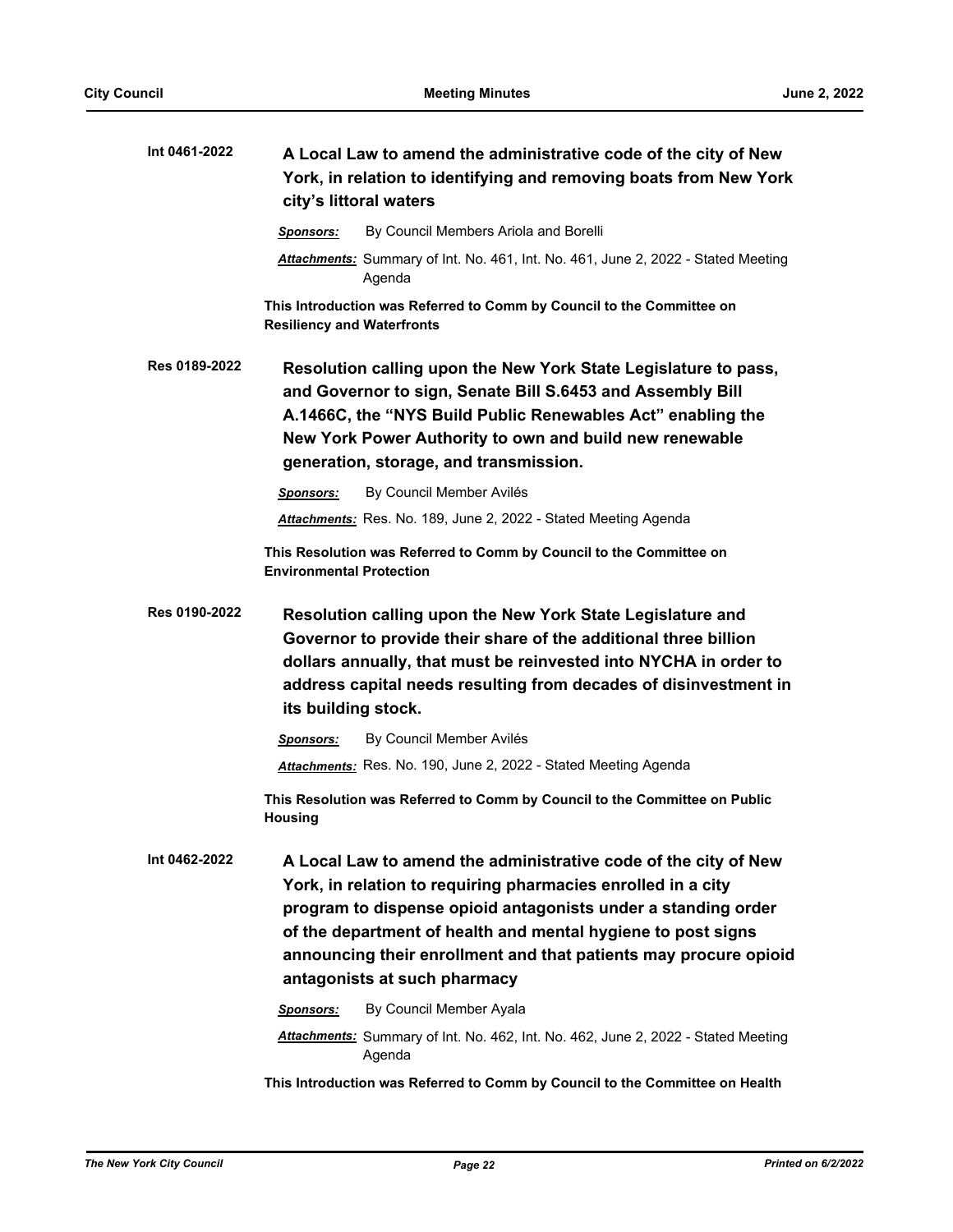| Res 0191-2022 | Resolution to establish that the discount percentage for early<br>payment of real estate taxes be set at one-half of one percent per<br>annum for Fiscal Year 2023.                                                                                                                                                                              |
|---------------|--------------------------------------------------------------------------------------------------------------------------------------------------------------------------------------------------------------------------------------------------------------------------------------------------------------------------------------------------|
|               | By Council Member Ayala<br>Sponsors:                                                                                                                                                                                                                                                                                                             |
|               | Attachments: Res. No. 191, Committee Report, June 2, 2022 - Stated Meeting Agenda                                                                                                                                                                                                                                                                |
|               | This Resolution was Referred to Comm by Council to the Committee on Finance                                                                                                                                                                                                                                                                      |
| Res 0192-2022 | Resolution to establish that the interest rate be four percent per<br>annum for Fiscal Year 2023 for non-payment of taxes on<br>properties with an assessed value of not more than \$250,000, or<br>not more than \$250,000 per residential unit for cooperative<br>apartments.                                                                  |
|               | By Council Member Ayala<br>Sponsors:                                                                                                                                                                                                                                                                                                             |
|               | Attachments: Res. No. 192, Committee Report, June 2, 2022 - Stated Meeting Agenda                                                                                                                                                                                                                                                                |
|               | This Resolution was Referred to Comm by Council to the Committee on Finance                                                                                                                                                                                                                                                                      |
| Res 0193-2022 | Resolution to establish that the interest rate be seven percent per<br>annum for Fiscal Year 2023 for non-payment of taxes on<br>properties with an assessed value of more than \$250,000 but less<br>than or equal to \$450,000, or more than \$250,000 but less than or<br>equal to \$450,000 per residential unit for cooperative apartments. |
|               | By Council Member Ayala<br>Sponsors:                                                                                                                                                                                                                                                                                                             |
|               | Attachments: Res. No. 193, Committee Report, June 2, 2022 - Stated Meeting Agenda                                                                                                                                                                                                                                                                |
|               | This Resolution was Referred to Comm by Council to the Committee on Finance                                                                                                                                                                                                                                                                      |
| Res 0194-2022 | Resolution to establish that the interest rate be 14 percent per<br>annum for Fiscal Year 2023 for non-payment of taxes on<br>properties with an assessed value of more than \$450,000, or more<br>than \$450,000 per residential unit for cooperative apartments.                                                                               |
|               | By Council Member Ayala<br>Sponsors:                                                                                                                                                                                                                                                                                                             |
|               | Attachments: Res. No. 194, Committee Report, June 2, 2022 - Stated Meeting Agenda                                                                                                                                                                                                                                                                |
|               | This Resolution was Referred to Comm by Council to the Committee on Finance                                                                                                                                                                                                                                                                      |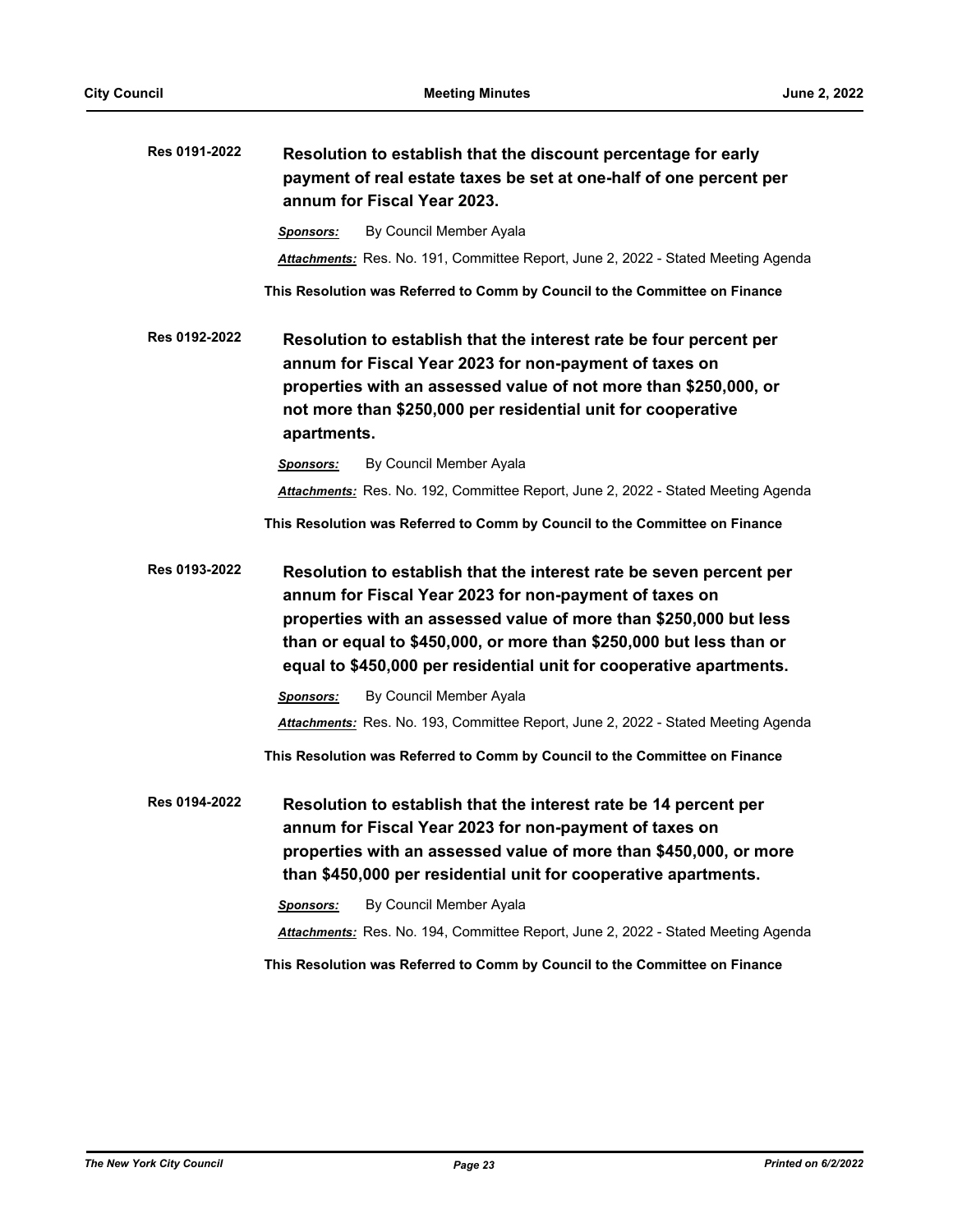| A Local Law to amend the New York city charter and the<br>administrative code of the city of New York, in relation to creating<br>an elected civilian review board and repealing the civilian<br>complaint review board and independent police investigation and<br>audit board                                                                                                                                                                                              |
|------------------------------------------------------------------------------------------------------------------------------------------------------------------------------------------------------------------------------------------------------------------------------------------------------------------------------------------------------------------------------------------------------------------------------------------------------------------------------|
| By Council Members Barron, Richardson Jordan, Ossé and Avilés<br><b>Sponsors:</b>                                                                                                                                                                                                                                                                                                                                                                                            |
| Attachments: Summary of Int. No. 463, Int. No. 463, June 2, 2022 - Stated Meeting<br>Agenda                                                                                                                                                                                                                                                                                                                                                                                  |
| This Introduction was Referred to Comm by Council to the Committee on Public<br><b>Safety</b>                                                                                                                                                                                                                                                                                                                                                                                |
| A Local Law to amend the administrative code of the city of New<br>York, in relation to exempting certain grocery stores from the<br>commercial rent tax                                                                                                                                                                                                                                                                                                                     |
| By Council Members Brewer, Powers, Rivera, Menin, Bottcher, Abreu,<br>Sponsors:<br>Ayala and Marte (in conjunction with the Manhattan Borough President)                                                                                                                                                                                                                                                                                                                     |
| Attachments: Summary of Int. No. 464, Int. No. 464, June 2, 2022 - Stated Meeting<br>Agenda                                                                                                                                                                                                                                                                                                                                                                                  |
| This Introduction was Referred to Comm by Council to the Committee on Finance                                                                                                                                                                                                                                                                                                                                                                                                |
| Resolution calling upon the New York State Legislature to pass,<br>and the Governor to sign, The Reproductive Freedom and Equity<br>Program (S.9078/A.10148A), which would establish a grant<br>program to provide funding to New York abortion providers and<br>non-profit organizations to increase access to abortion care                                                                                                                                                |
| By Council Members Brewer and Menin<br><b>Sponsors:</b>                                                                                                                                                                                                                                                                                                                                                                                                                      |
| Attachments: Res. No. 195, June 2, 2022 - Stated Meeting Agenda                                                                                                                                                                                                                                                                                                                                                                                                              |
| This Resolution was Referred to Comm by Council to the Committee on Women<br>and Gender Equity                                                                                                                                                                                                                                                                                                                                                                               |
| Resolution calling upon the New York State Legislature to pass,<br>and the Governor to sign, S.9137/A.10357, which would allow<br>out-of-state physicians to provide reproductive health services in<br>this state while awaiting full licensure<br>By Council Member Brooks-Powers<br><b>Sponsors:</b><br>Attachments: Res. No. 196, June 2, 2022 - Stated Meeting Agenda<br>This Resolution was Referred to Comm by Council to the Committee on Women<br>and Gender Equity |
|                                                                                                                                                                                                                                                                                                                                                                                                                                                                              |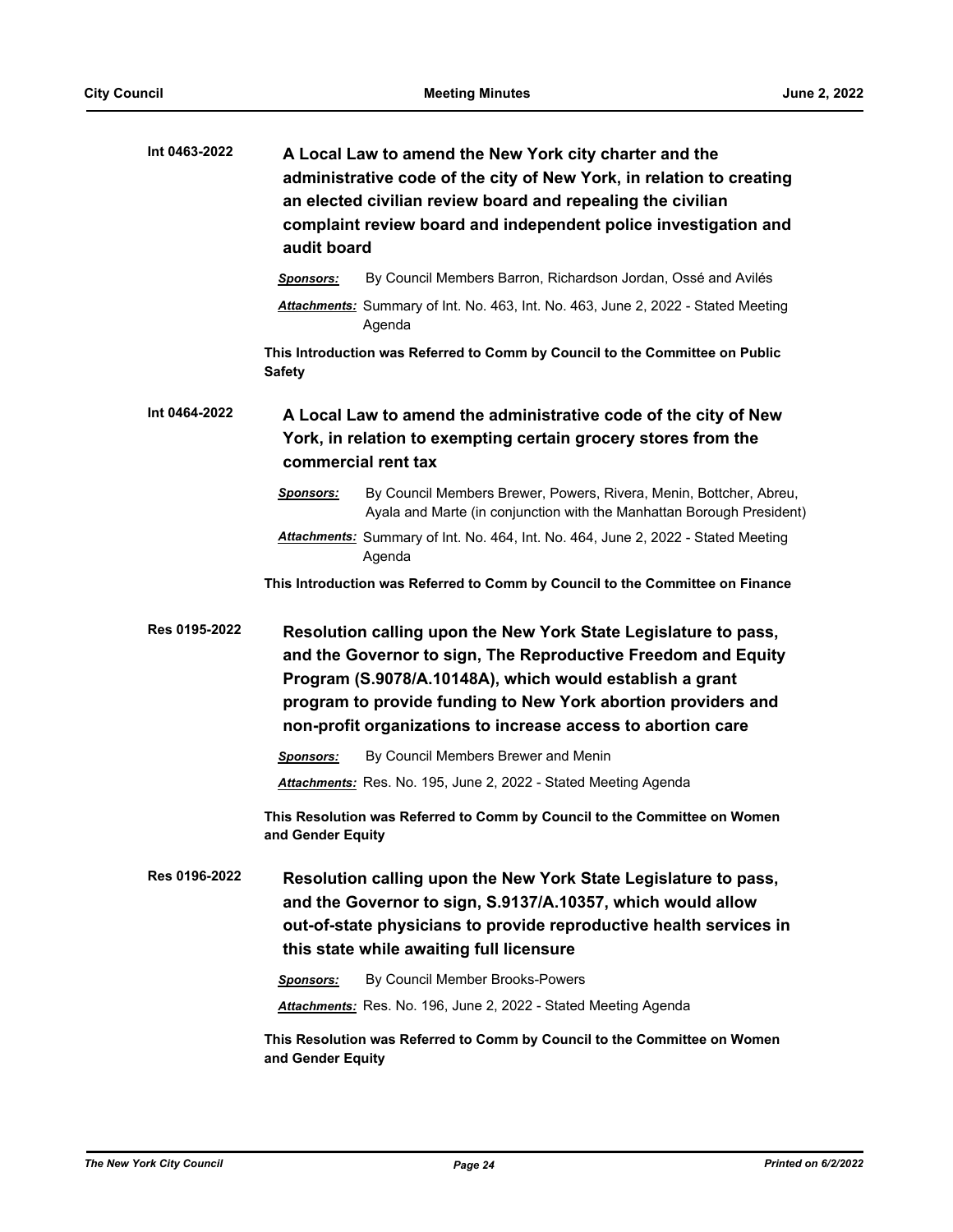| Int 0465-2022 |                                                                                                  | A Local Law to amend the administrative code of the city of New<br>York, in relation to a report on the provision of medical services<br>related to reproductive health care                                      |
|---------------|--------------------------------------------------------------------------------------------------|-------------------------------------------------------------------------------------------------------------------------------------------------------------------------------------------------------------------|
|               | <b>Sponsors:</b>                                                                                 | By Council Member Cabán                                                                                                                                                                                           |
|               |                                                                                                  | Attachments: Summary of Int. No. 465, Int. No. 465, June 2, 2022 - Stated Meeting<br>Agenda                                                                                                                       |
|               | and Gender Equity                                                                                | This Introduction was Referred to Comm by Council to the Committee on Women                                                                                                                                       |
| Int 0466-2022 |                                                                                                  | A Local Law to amend the administrative code of the city of New<br>York, in relation to prohibiting the use of city resources to enforce<br>abortion restrictions and create a private right of action related to |
|               | detention                                                                                        |                                                                                                                                                                                                                   |
|               | <u>Sponsors:</u>                                                                                 | By Council Members Cabán, The Public Advocate (Mr. Williams) and<br>Hanif                                                                                                                                         |
|               |                                                                                                  | Attachments: Summary of Int. No. 466, Int. No. 466, June 2, 2022 - Stated Meeting<br>Agenda                                                                                                                       |
|               | and Gender Equity                                                                                | This Introduction was Referred to Comm by Council to the Committee on Women                                                                                                                                       |
| Res 0197-2022 | Resolution declaring New York City a safe city for all those in<br>need of abortion-related care |                                                                                                                                                                                                                   |
|               | <u>Sponsors:</u>                                                                                 | By Council Members Cabán, Velázquez, The Public Advocate (Mr.<br>Williams) and Hudson                                                                                                                             |
|               |                                                                                                  | Attachments: Res. No. 197, June 2, 2022 - Stated Meeting Agenda                                                                                                                                                   |
|               | and Gender Equity                                                                                | This Resolution was Referred to Comm by Council to the Committee on Women                                                                                                                                         |
| Int 0467-2022 |                                                                                                  | A Local Law to amend the administrative code of the city of New<br>York, in relation to New York City agencies policies regarding<br>work-related communications during non-work hours                            |
|               | Sponsors:                                                                                        | By Council Member De La Rosa (by request of the Queens Borough<br>President)                                                                                                                                      |
|               |                                                                                                  | Attachments: Summary of Int. No. 467, Int. No. 467, June 2, 2022 - Stated Meeting<br>Agenda                                                                                                                       |
|               | <b>Service and Labor</b>                                                                         | This Introduction was Referred to Comm by Council to the Committee on Civil                                                                                                                                       |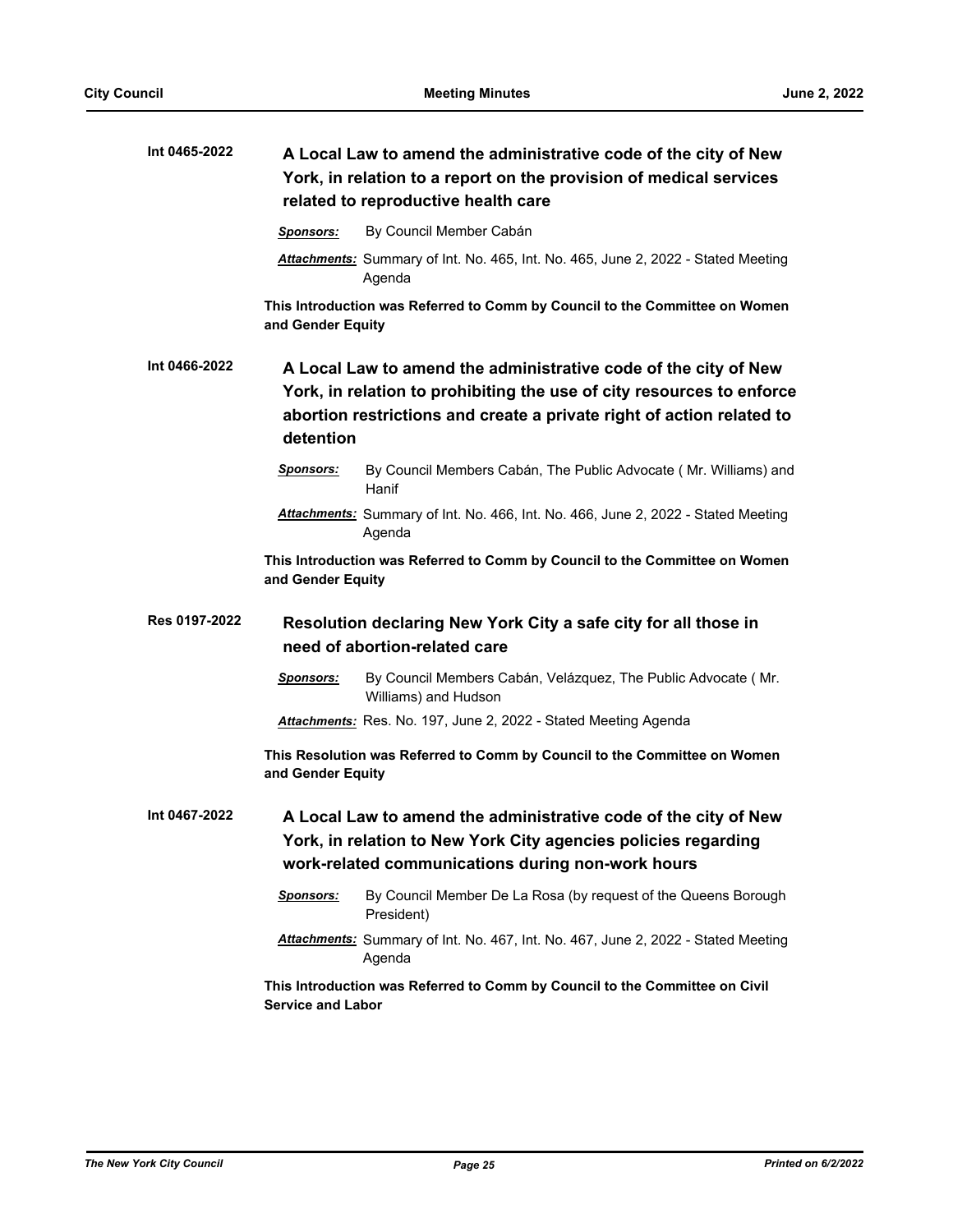| Int 0468-2022 | A Local Law to amend the administrative code of the city of New<br>York, in relation to an invasive species advisory board                                                                                                                                  |  |
|---------------|-------------------------------------------------------------------------------------------------------------------------------------------------------------------------------------------------------------------------------------------------------------|--|
|               | By Council Member Gennaro<br><b>Sponsors:</b>                                                                                                                                                                                                               |  |
|               | Attachments: Summary of Int. No. 468, Int. No. 468, June 2, 2022 - Stated Meeting<br>Agenda                                                                                                                                                                 |  |
|               | This Introduction was Referred to Comm by Council to the Committee on<br><b>Environmental Protection</b>                                                                                                                                                    |  |
| Int 0469-2022 | A Local Law to amend the administrative code of the city of New<br>York, in relation to signs near diaper changing tables                                                                                                                                   |  |
|               | By Council Member Gennaro<br><b>Sponsors:</b>                                                                                                                                                                                                               |  |
|               | Attachments: Summary of Int. No. 469, Int. No. 469, June 2, 2022 - Stated Meeting<br>Agenda                                                                                                                                                                 |  |
|               | This Introduction was Referred to Comm by Council to the Committee on<br><b>Environmental Protection</b>                                                                                                                                                    |  |
| Int 0470-2022 | A Local Law to amend the administrative code of the city of New<br>York, in relation to phasing out the use of fuel oil grade no. 4                                                                                                                         |  |
|               | By Council Members Gennaro and Cabán<br>Sponsors:                                                                                                                                                                                                           |  |
|               | Attachments: Summary of Int. No. 470, Int. No. 470, June 2, 2022 - Stated Meeting<br>Agenda                                                                                                                                                                 |  |
|               | This Introduction was Referred to Comm by Council to the Committee on<br><b>Environmental Protection</b>                                                                                                                                                    |  |
| Int 0471-2022 | A Local Law in relation to clarifying the effective date of local law<br>number 92 for the year 2019 and local law number 94 for the year<br>2019                                                                                                           |  |
|               | By Council Member Gennaro (by request of the Queens Borough<br><u>Sponsors:</u><br>President)                                                                                                                                                               |  |
|               | Attachments: Summary of Int. No. 471, Int. No. 471, June 2, 2022 - Stated Meeting<br>Agenda                                                                                                                                                                 |  |
|               | This Introduction was Referred to Comm by Council to the Committee on<br><b>Environmental Protection</b>                                                                                                                                                    |  |
| Res 0198-2022 | Resolution calling upon the United States Secretary of the Interior<br>to assemble a group of tribal leaders to consider renaming the<br>United States Department of the Interior's Bureau of Indian Affairs<br>to include the phrase Indigenous People(s). |  |
|               | By Council Member Gennaro<br>Sponsors:                                                                                                                                                                                                                      |  |
|               | Attachments: Res. No. 198, June 2, 2022 - Stated Meeting Agenda                                                                                                                                                                                             |  |
|               | This Resolution was Referred to Comm by Council to the Committee on Cultural<br>Affairs, Libraries and International Intergroup Relations                                                                                                                   |  |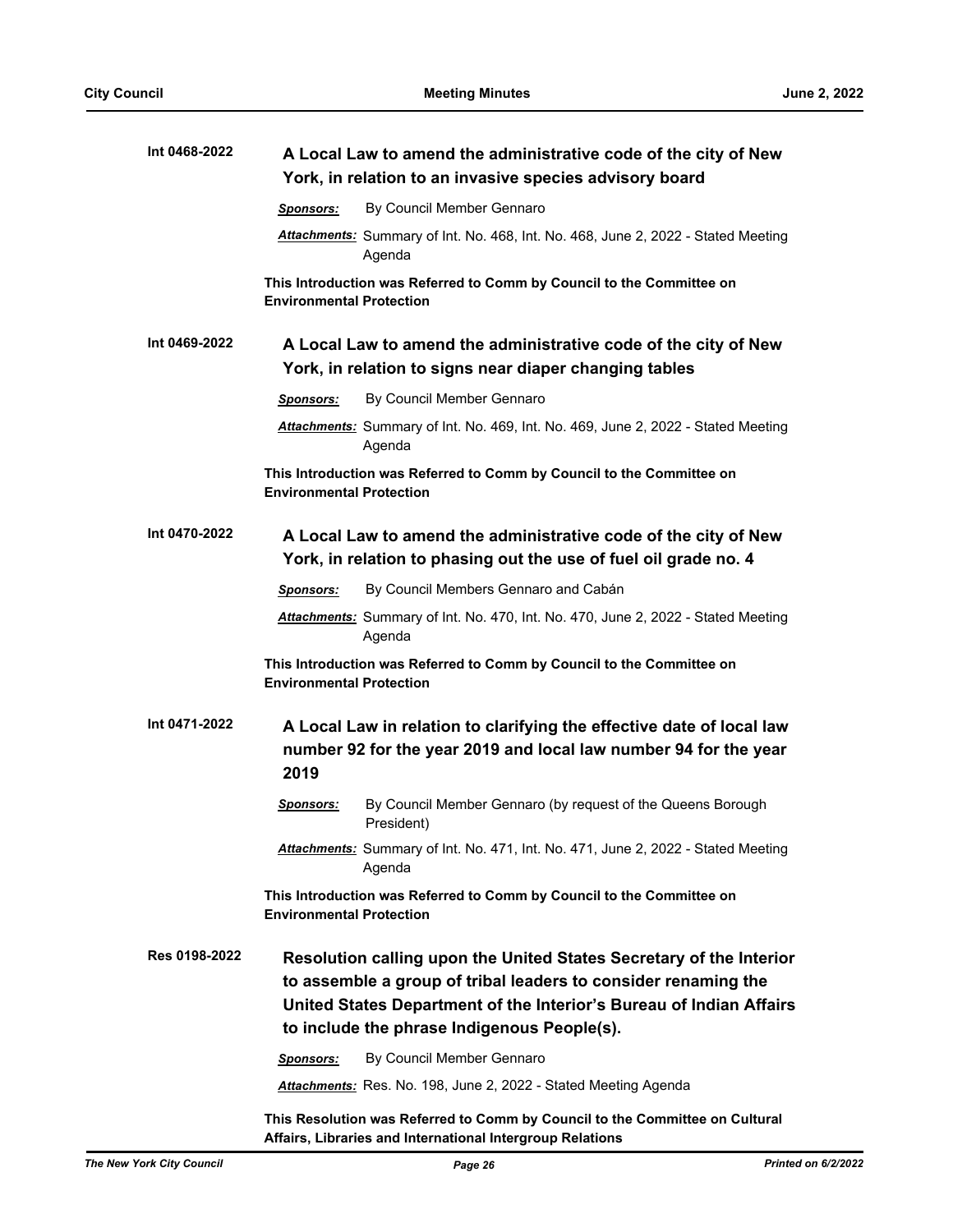| Int 0472-2022 | A Local Law in relation to establishing a pilot program in the<br>department of health and mental hygiene to train doulas and<br>provide doula services to residents in all five boroughs     |
|---------------|-----------------------------------------------------------------------------------------------------------------------------------------------------------------------------------------------|
|               | By Council Members Gutiérrez and Louis<br>Sponsors:                                                                                                                                           |
|               | <b>Attachments:</b> Summary of Int. No. 472, Int. No. 472, June 2, 2022 - Stated Meeting<br>Agenda                                                                                            |
|               | This Introduction was Referred to Comm by Council to the Committee on Health                                                                                                                  |
| Int 0473-2022 | A Local Law to amend the administrative code of the city of New<br>York, in relation to requiring text to 911 and next generation 911 to<br>be available in the designated citywide languages |
|               | By Council Members Gutiérrez, Restler, De La Rosa and Ayala<br><b>Sponsors:</b>                                                                                                               |
|               | Attachments: Summary of Int. No. 473, Int. No. 473, June 2, 2022 - Stated Meeting<br>Agenda                                                                                                   |
|               | This Introduction was Referred to Comm by Council to the Committee on<br><b>Technology</b>                                                                                                    |
| Int 0474-2022 | A Local Law to amend the administrative code of the city of New<br>York, in relation to a public information and outreach campaign<br>regarding safe access to reproductive health care       |
|               | By Council Members Hanif, The Public Advocate ( Mr. Williams), Williams,<br>Sponsors:<br>Hudson and Cabán                                                                                     |
|               | Attachments: Summary of Int. No. 474, Int. No. 474, June 2, 2022 - Stated Meeting<br>Agenda                                                                                                   |
|               | This Introduction was Referred to Comm by Council to the Committee on Civil and<br><b>Human Rights</b>                                                                                        |
| Int 0475-2022 | A Local Law to amend the administrative code of the city of New<br>York, in relation to creating a private right of action related to<br>interference with medical care                       |
|               | <b>Sponsors:</b><br>By Council Members Hanif, Cabán, The Public Advocate (Mr. Williams),<br>Louis, Rivera, Hudson and Farías                                                                  |
|               | <b>Attachments:</b> Summary of Int. No. 475, Int. No. 475, June 2, 2022 - Stated Meeting<br>Agenda                                                                                            |
|               | This Introduction was Referred to Comm by Council to the Committee on Women<br>and Gender Equity                                                                                              |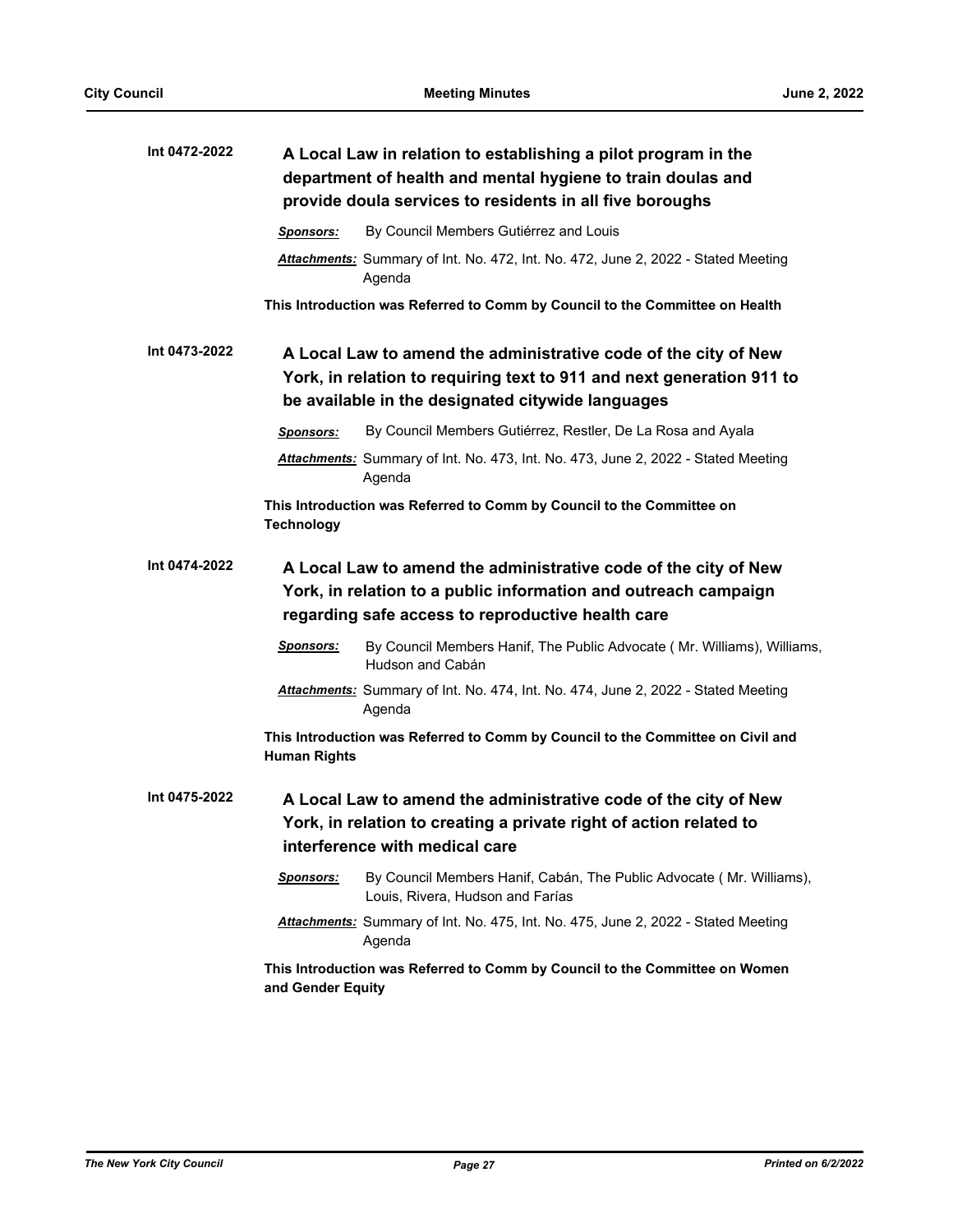| Int 0476-2022 |                                                                                                                                                                                            | A Local Law to amend the administrative code of the city of New<br>York, in relation to procurement opportunities for veteran owned<br>business enterprises                                                                                                                |
|---------------|--------------------------------------------------------------------------------------------------------------------------------------------------------------------------------------------|----------------------------------------------------------------------------------------------------------------------------------------------------------------------------------------------------------------------------------------------------------------------------|
|               | <b>Sponsors:</b>                                                                                                                                                                           | By Council Member Holden                                                                                                                                                                                                                                                   |
|               |                                                                                                                                                                                            | Attachments: Summary of Int. No. 476, Int. No. 476, June 2, 2022 - Stated Meeting<br>Agenda                                                                                                                                                                                |
|               |                                                                                                                                                                                            | This Introduction was Referred to Comm by Council to the Committee on Veterans                                                                                                                                                                                             |
| Int 0477-2022 |                                                                                                                                                                                            | A Local Law in relation to establishing a child care task force                                                                                                                                                                                                            |
|               | Sponsors:                                                                                                                                                                                  | By Council Members Hudson and Menin                                                                                                                                                                                                                                        |
|               |                                                                                                                                                                                            | Attachments: Summary of Int. No. 477, Int. No. 477, June 2, 2022 - Stated Meeting<br>Agenda                                                                                                                                                                                |
|               | Welfare                                                                                                                                                                                    | This Introduction was Referred to Comm by Council to the Committee on General                                                                                                                                                                                              |
| Int 0478-2022 | A Local Law to amend the administrative code of the city of New<br>York, in relation to an outreach and education campaign on the<br>benefits and services provided by doulas and midwives |                                                                                                                                                                                                                                                                            |
|               | <b>Sponsors:</b>                                                                                                                                                                           | By Council Members Hudson, Gutiérrez and Louis                                                                                                                                                                                                                             |
|               |                                                                                                                                                                                            | <b>Attachments:</b> Summary of Int. No. 478, Int. No. 478, June 2, 2022 - Stated Meeting<br>Agenda                                                                                                                                                                         |
|               |                                                                                                                                                                                            | This Introduction was Referred to Comm by Council to the Committee on Health                                                                                                                                                                                               |
| Res 0199-2022 |                                                                                                                                                                                            | Resolution declaring June Caribbean Heritage Month.                                                                                                                                                                                                                        |
|               | <u>Sponsors:</u>                                                                                                                                                                           | By Council Members Hudson, The Public Advocate (Mr. Williams), Farías,<br>Brooks-Powers, Narcisse, Joseph, Riley, Stevens, Nurse, Williams,<br>Richardson Jordan, Ossé, Sanchez, Avilés, Louis, Marte, Velázquez,<br>Abreu, Salamanca Jr., Gutiérrez, Feliz and De La Rosa |
|               |                                                                                                                                                                                            | Attachments: Res. No. 199, June 2, 2022 - Stated Meeting Agenda                                                                                                                                                                                                            |
|               |                                                                                                                                                                                            | This Resolution was Referred to Comm by Council to the Committee on Cultural<br>Affairs, Libraries and International Intergroup Relations                                                                                                                                  |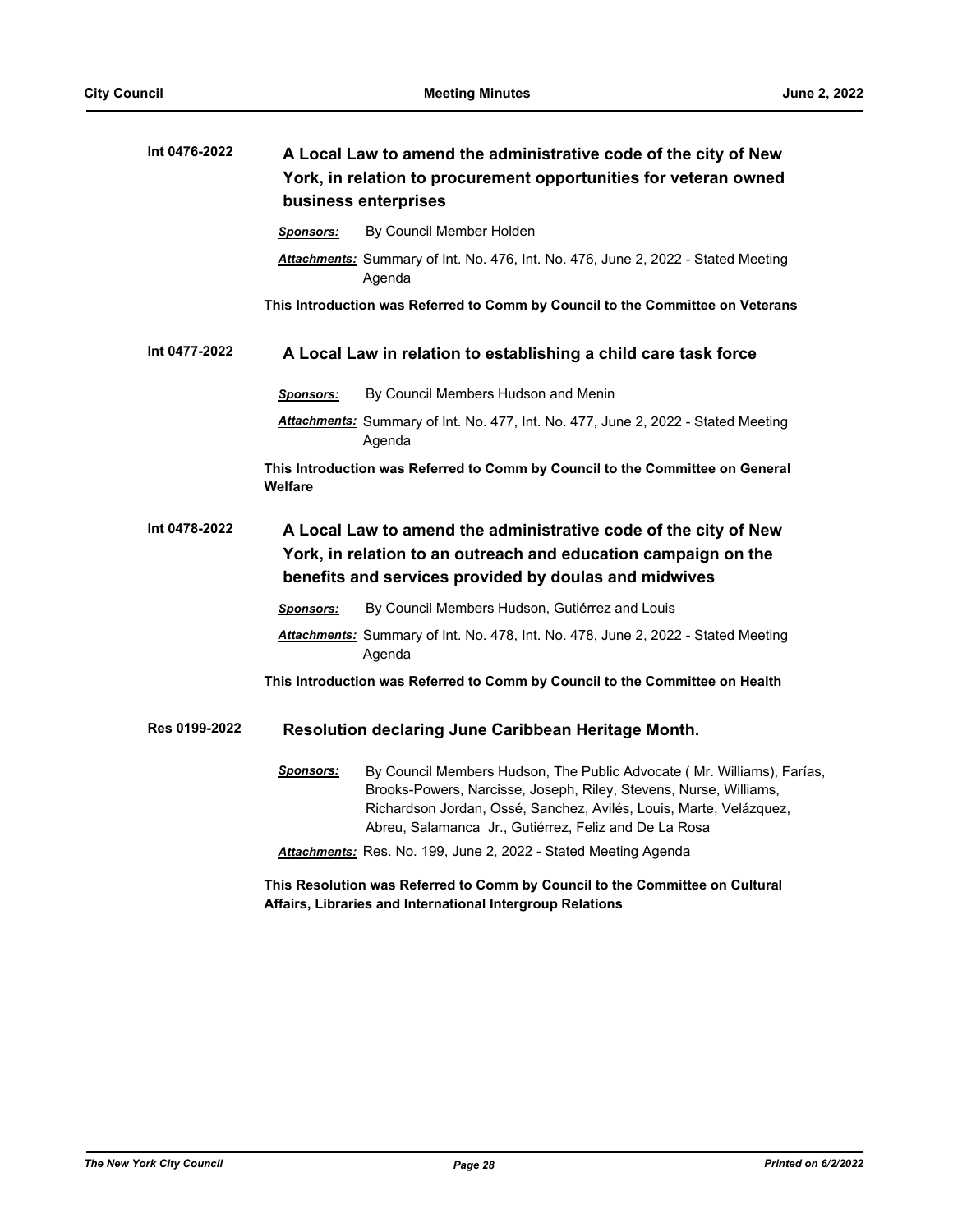**A Local Law to amend the administrative code of the city of New York, in relation to requiring leading pedestrian interval signals at intersections adjacent to hospitals, libraries, schools, and senior centers Int 0479-2022**

*Sponsors:* By Council Members Kagan and Schulman

*Attachments:* Summary of Int. No. 479, Int. No. 479, June 2, 2022 - Stated Meeting Agenda

**This Introduction was Referred to Comm by Council to the Committee on Transportation and Infrastructure**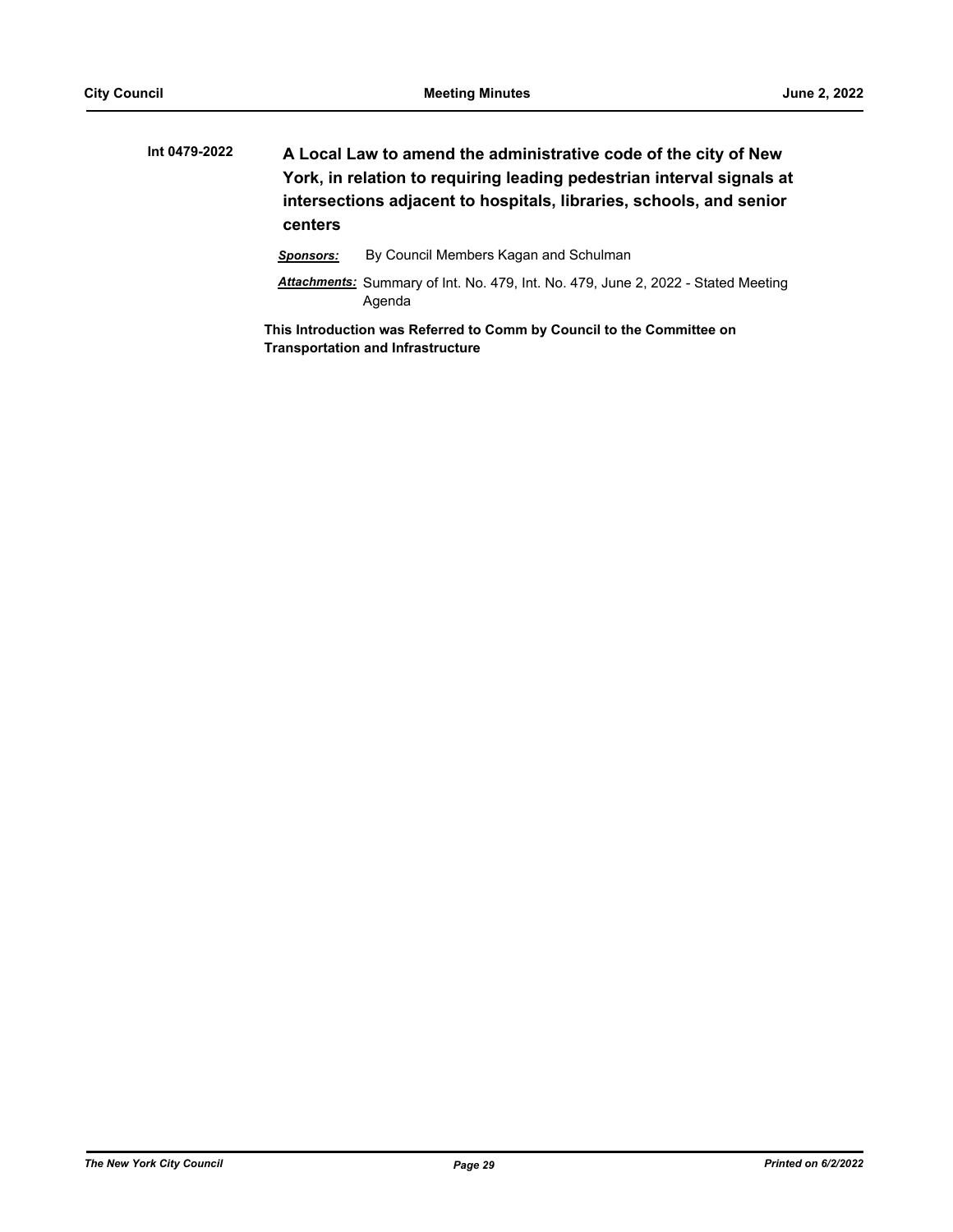**A Local Law in relation to the naming of 79 thoroughfares and public places, Clara Belle Place, Borough of Queens, NYPD SCG Lorraine P. Elliott Way, Borough of Queens, Trinidad and Tobago Street, Borough of Queens, Juan M. Díaz Way, Borough of Manhattan, Hubert T. Delany Way, Borough of Manhattan, Ritawantee "Auntie Rita" Persaud Way, Borough of Queens, Sandra Santos-Vizcaino Street, Borough of Brooklyn, Hiram Maristany Way, Borough of Manhattan, Melvin A. Faulkner Way, Borough of Brooklyn, Jose Rosado Way, Borough of Brooklyn, Frederick Law Olmsted Way, Borough of Staten Island, Firefighter James Cooney Street, Borough of Staten Island, Robert Trentlyon Way, Borough of Manhattan, Jim Houghton Way, Borough of Manhattan, Ralph Schiano's Corner, Borough of Brooklyn, Ballet Hispánico Way, Borough of Manhattan, W. O'Brien Way, Borough of Queens, Oswald Grannum Way, Borough of Queens, Salah Hassanein Way, Borough of Queens, FDNY Lt. Joseph W. Maiello Way, Borough of Staten Island, NYPD Detective Christopher B. McDonnell Way, Borough of Staten Island, Vincent "Jimmy" Anthony Navarino Way, Borough of Staten Island, Joseph Vincent Madory Way, Borough of Staten Island, Ramona Elizabeth Rodriguez Way, Borough of Manhattan, Jason "TATA" Rivera Way, Borough of Manhattan, Victor Aurelio "Classico" Tapia Way, Borough of Manhattan, James F. Nolan Way, Borough of Manhattan, Bill Stone Way, Borough of the Bronx, Marie Reed Way, Borough of the Bronx, Detective Raymond Abear Way, Borough of Queens, Rabbi Fabian Schonfeld Way, Borough of Queens, Detective Barbara Taylor-Burnette Way, Borough of Brooklyn, Aidan Seeger Way, Borough of Brooklyn, Little Bangladesh, Borough of Brooklyn, Kenny "Scats" Scanlon Way, Borough of Staten Island, The Force MD's Way, Borough of Staten Island, Monsignor Peter Finn Way, Borough of Staten Island, Monsignor Ferdinando Berardi Way, Borough of Staten Island, Louis Iorio Way, Borough of Queens, Captain Thomas G. Abbey Place, Borough of Queens, Mary Anne Verbil Walter Way, Borough of Queens, Msgr. Peter Zendzian Way, Borough of Queens, Eudes Pierre Way, Borough of Brooklyn, Lou's Deli Way, Borough of Brooklyn, Frank Giordano Way, Borough of Brooklyn, Francesco LoPresti Street, Borough of Brooklyn, Dr. Sergio I. Rubio Way, Borough of Queens, Little Thailand Way, Borough of Queens, Harold Lui Way, Borough of Manhattan, Edie Windsor and Thea Spyer Way, Borough of Manhattan, Beastie Boys Square, Borough of Manhattan, Kade Ashton Tyler Lewin Way, Borough of Brooklyn, Jimmy Neary Way, Borough of Manhattan, Int 0480-2022**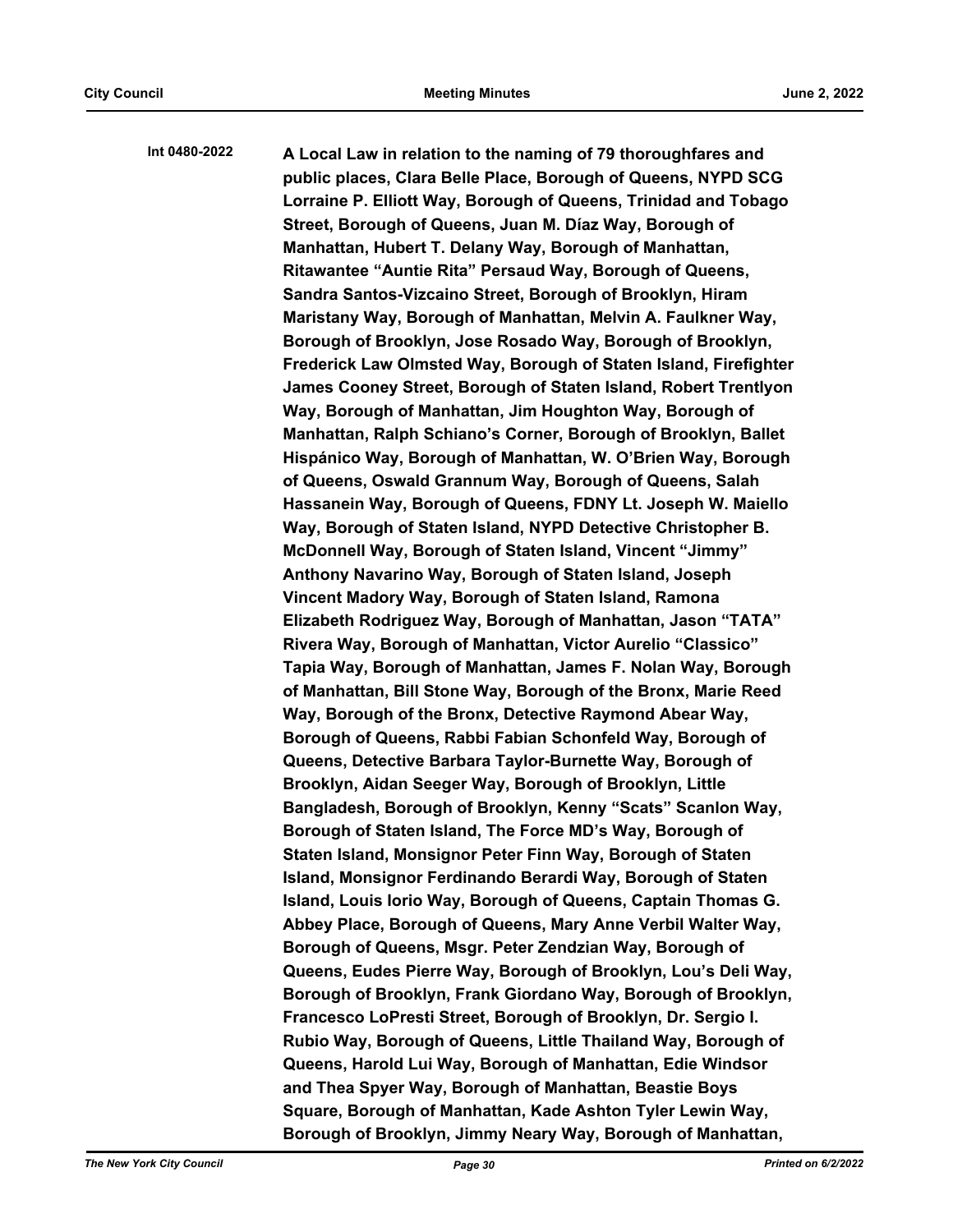**Pujari Basdeo Mangal Way, Borough of Brooklyn, Delrawn Small Way, Borough of Brooklyn, Police Officer Raymond Harris Way, Borough of Brooklyn, SGT Firefighter Shawn E. Powell Way, Borough of Brooklyn, Bishop Marvin D. Williams, Sr. Way, Borough of Brooklyn, Police Officer Timothy Motto Way, Borough of Queens, James "Big Jim" Corcoran Way, Borough of Queens, Jane Walentas Way, Borough of Brooklyn, Rita Saunders Way, Borough of Brooklyn, Dr. May Edward Chinn Place, Borough of Manhattan, Adela Fargas Way, Borough of Manhattan, Private First Class Luis Moreno Way, Borough of the Bronx, Joseph Hennessy Way, Borough of Queens, Greg Stein Way, Borough of Queens, Venancio "Benny" Catala, Jr. Way, Borough of the Bronx, Bishop Earl W. McKay Way, Borough of the Bronx, Don Capalbi Way, Borough of Queens, Boris Talis Way, Borough of Brooklyn, Rabbi Melvin I. Burg Way, Borough of Brooklyn, Ukrainian Way, Borough of Brooklyn, Sarita Rein Way, Borough of Brooklyn, Fred Schneider Way, Borough of Brooklyn, Detective Mollie A. Gustine Way, Borough of Queens, Dharmacharya Seerattan Way, Borough of Queens, Maharshi Dayananda Gurukula Way, Borough of Queens, David and Renee Bluford Way, Borough of Queens and the repeal of section 105 of local law number 54 for the year 2022.**

- *Sponsors:* By Council Members Krishnan, Abreu, The Speaker (Council Member Adams), Ariola, Avilés, Ayala, Barron, Borelli, Bottcher, Brannan, Brewer, Brooks-Powers, Cabán, Carr, De La Rosa, Dinowitz, Farías, Gennaro, Gutiérrez, Hanif, Hanks, Holden, Hudson, Kagan, Marte, Mealy, Menin, Nurse, Ossé, Paladino, Restler, Rivera, Sanchez, Schulman, Stevens, Ung, Vernikov and Williams
- *Attachments:* Summary of Int. No. 480, Int. No. 480, June 2, 2022 Stated Meeting Agenda

**This Introduction was Referred to Comm by Council to the Committee on Parks and Recreation**

**A Local Law to amend the administrative code of the city of New York, in relation to requiring the department of transportation to notify property owners ordered to repair sidewalks of existing department plans to make repairs on same sidewalks Int 0481-2022**

*Sponsors:* By Council Members Lee and Yeger

*Attachments:* Summary of Int. No. 481, Int. No. 481, June 2, 2022 - Stated Meeting Agenda

**This Introduction was Referred to Comm by Council to the Committee on Transportation and Infrastructure**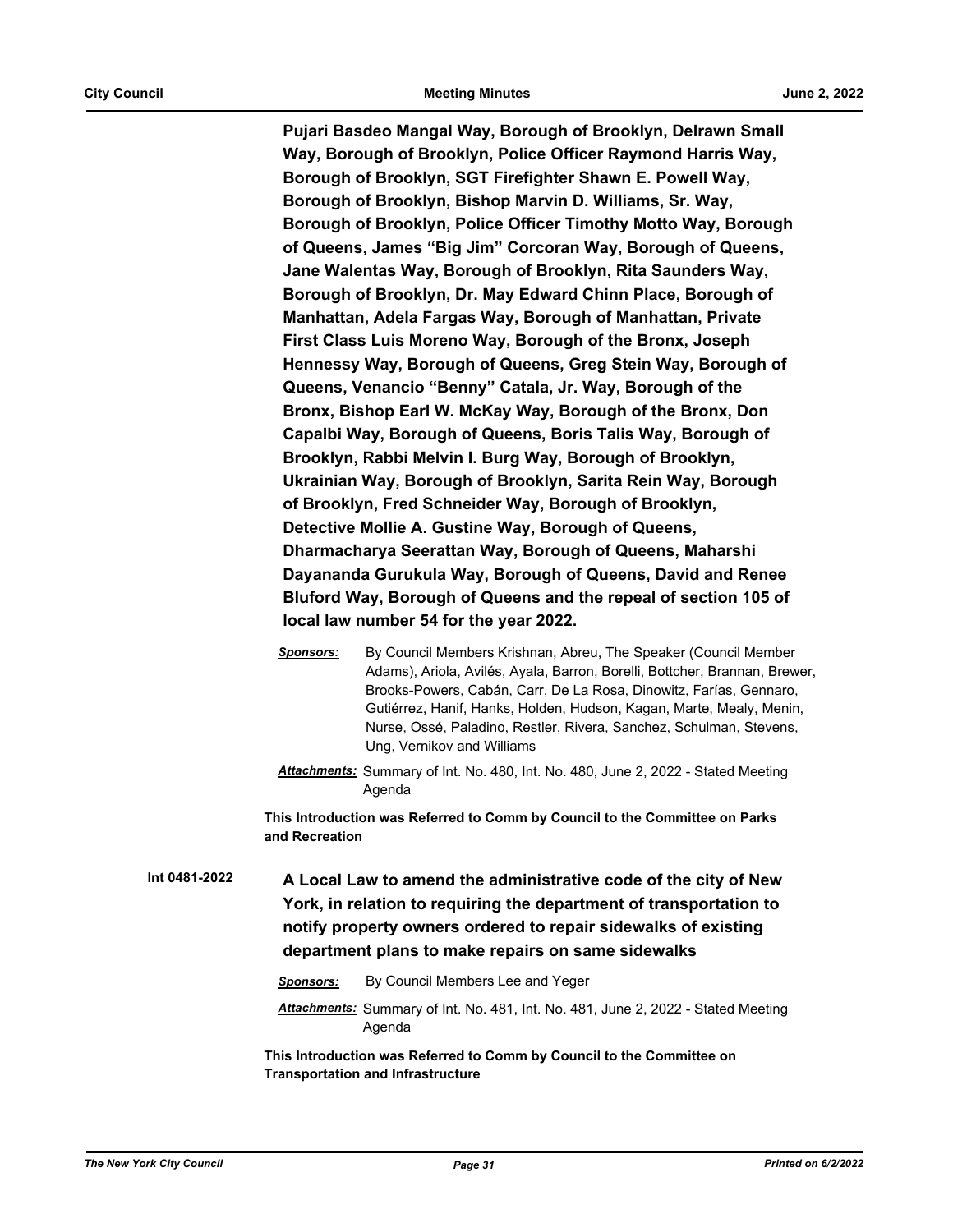| Int 0482-2022 | A Local Law to amend the administrative code of the city of New<br>York, in relation to requiring the department of health and mental<br>hygiene to report on polycystic ovary syndrome and<br>endometriosis |  |
|---------------|--------------------------------------------------------------------------------------------------------------------------------------------------------------------------------------------------------------|--|
|               | By Council Member Louis<br>Sponsors:                                                                                                                                                                         |  |
|               | Attachments: Summary of Int. No. 482, Int. No. 482, June 2, 2022 - Stated Meeting<br>Agenda                                                                                                                  |  |
|               | This Introduction was Referred to Comm by Council to the Committee on Health                                                                                                                                 |  |
| Int 0483-2022 | A Local Law to amend the New York city charter, in relation to<br>requiring simultaneous translation of certain city public meetings                                                                         |  |
|               | By Council Member Marte<br>Sponsors:                                                                                                                                                                         |  |
|               | Attachments: Summary of Int. No. 483, Int. No. 483, June 2, 2022 - Stated Meeting<br>Agenda                                                                                                                  |  |
|               | This Introduction was Referred to Comm by Council to the Committee on<br><b>Governmental Operations</b>                                                                                                      |  |
| Int 0484-2022 | A Local Law to amend the administrative code of the city of New<br>York, in relation to requiring photographic documentation<br>evidencing certain violations enforced by the department of<br>buildings     |  |
|               | By Council Member Marte<br><b>Sponsors:</b>                                                                                                                                                                  |  |
|               | Attachments: Summary of Int. No. 484, Int. No. 484, June 2, 2022 - Stated Meeting<br>Agenda                                                                                                                  |  |
|               | This Introduction was Referred to Comm by Council to the Committee on Housing<br>and Buildings                                                                                                               |  |
| Int 0485-2022 | A Local Law to amend the administrative code of the city of New<br>York, in relation to an electronic child care directory                                                                                   |  |
|               | By Council Members Menin, Ayala, Schulman, Riley, Won, Narcisse,<br><u>Sponsors:</u><br>Hudson, Joseph, De La Rosa, Stevens, Gutiérrez, Cabán, Louis and Lee                                                 |  |
|               | Attachments: Summary of Int. No. 485, Int. No. 485, June 2, 2022 - Stated Meeting<br>Agenda                                                                                                                  |  |
|               | This Introduction was Referred to Comm by Council to the Committee on General<br>Welfare                                                                                                                     |  |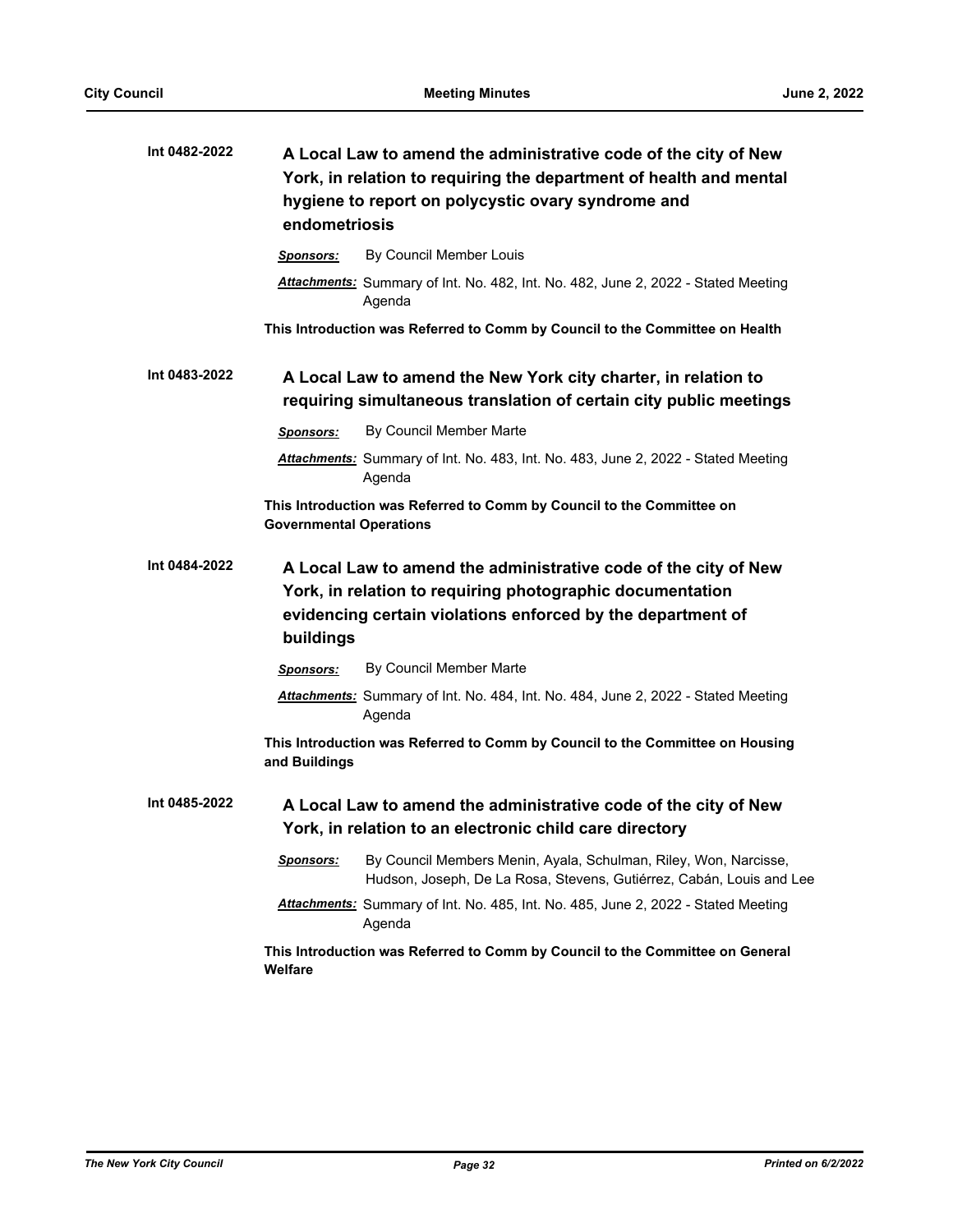| Int 0486-2022 | A Local Law to amend the New York city charter, in relation to<br>establishing a child care advisory board                                                   |  |
|---------------|--------------------------------------------------------------------------------------------------------------------------------------------------------------|--|
|               | By Council Members Menin, Ayala, Schulman, Riley, Won, Narcisse,<br><b>Sponsors:</b><br>Hudson, Joseph, De La Rosa, Stevens, Gutiérrez, Cabán, Louis and Lee |  |
|               | Attachments: Summary of Int. No. 486, Int. No. 486, June 2, 2022 - Stated Meeting<br>Agenda                                                                  |  |
|               | This Introduction was Referred to Comm by Council to the Committee on General<br>Welfare                                                                     |  |
| Int 0487-2022 | A Local Law to amend the administrative code of the city of New<br>York, in relation to establishing a child care subsidy information<br>portal              |  |
|               | By Council Members Menin, Ayala, Schulman, Riley, Won, Narcisse,<br><u>Sponsors:</u><br>Hudson, Joseph, De La Rosa, Stevens, Gutiérrez, Cabán, Louis and Lee |  |
|               | Attachments: Summary of Int. No. 487, Int. No. 487, June 2, 2022 - Stated Meeting<br>Agenda                                                                  |  |
|               | This Introduction was Referred to Comm by Council to the Committee on General<br>Welfare                                                                     |  |
| Int 0488-2022 | A Local Law to amend the administrative code of the city of New<br>York, in relation to establishing a child care program fund                               |  |
|               | <b>Sponsors:</b><br>By Council Members Menin, Ayala, Schulman, Riley, Won, Narcisse,<br>Hudson, Joseph, De La Rosa, Stevens, Gutiérrez, Cabán, Louis and Lee |  |
|               | Attachments: Summary of Int. No. 488, Int. No. 488, June 2, 2022 - Stated Meeting<br>Agenda                                                                  |  |
|               | This Introduction was Referred to Comm by Council to the Committee on General<br>Welfare                                                                     |  |
| Int 0489-2022 | A Local Law to amend the administrative code of the city of New<br>York, in relation to a child care certification program                                   |  |
|               | By Council Members Menin and Louis<br><u>Sponsors:</u>                                                                                                       |  |
|               | Attachments: Summary of Int. No. 489, Int. No. 489, June 2, 2022 - Stated Meeting<br>Agenda                                                                  |  |
|               | This Introduction was Referred to Comm by Council to the Committee on General<br>Welfare                                                                     |  |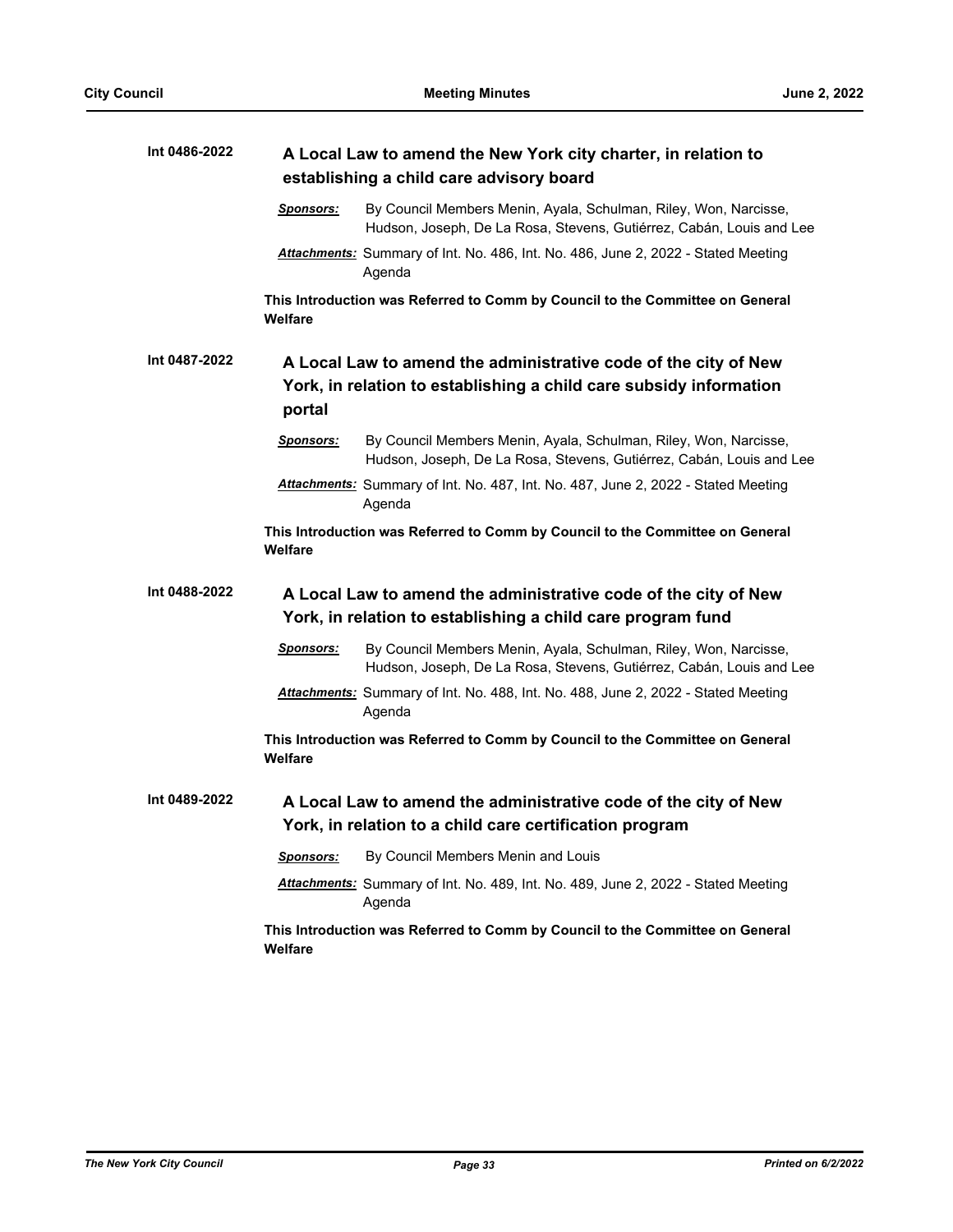| Int 0490-2022 | A Local Law to amend the administrative code of the city of New<br>York, in relation to the establishment of an office of sexual and<br>reproductive health within the New York city department of health<br>and mental hygiene                                               |
|---------------|-------------------------------------------------------------------------------------------------------------------------------------------------------------------------------------------------------------------------------------------------------------------------------|
|               | By Council Members Menin and Louis<br><b>Sponsors:</b>                                                                                                                                                                                                                        |
|               | Attachments: Summary of Int. No. 490, Int. No. 490, June 2, 2022 - Stated Meeting<br>Agenda                                                                                                                                                                                   |
|               | This Introduction was Referred to Comm by Council to the Committee on Health                                                                                                                                                                                                  |
| Int 0491-2022 | A Local Law to amend the administrative code of the city of New<br>York, in relation to reducing civil penalties where food service<br>establishments donate left over food                                                                                                   |
|               | By Council Members Menin and Abreu<br><b>Sponsors:</b>                                                                                                                                                                                                                        |
|               | Attachments: Summary of Int. No. 491, Int. No. 491, June 2, 2022 - Stated Meeting<br>Agenda                                                                                                                                                                                   |
|               | This Introduction was Referred to Comm by Council to the Committee on Small<br><b>Business</b>                                                                                                                                                                                |
| Res 0200-2022 | Resolution declaring January 22, 2023 as Roe v. Wade Day in the<br>City of New York to commemorate the 50th anniversary of the<br>landmark United States Supreme Court decision.                                                                                              |
|               | By Council Member Menin<br><b>Sponsors:</b>                                                                                                                                                                                                                                   |
|               | Attachments: Res. No. 200, June 2, 2022 - Stated Meeting Agenda                                                                                                                                                                                                               |
|               | This Resolution was Referred to Comm by Council to the Committee on Women<br>and Gender Equity                                                                                                                                                                                |
| Int 0492-2022 | A Local Law to amend the administrative code of the city of New<br>York, in relation to requiring third-party food delivery services to<br>agree to reimburse third-party food delivery workers for certain<br>costs related to vehicle crashes that happen during deliveries |
|               | By Council Member Moya<br><b>Sponsors:</b>                                                                                                                                                                                                                                    |
|               | Attachments: Summary of Int. No. 492, Int. No. 492, June 2, 2022 - Stated Meeting<br>Agenda                                                                                                                                                                                   |
|               | This Introduction was Referred to Comm by Council to the Committee on Small<br><b>Business</b>                                                                                                                                                                                |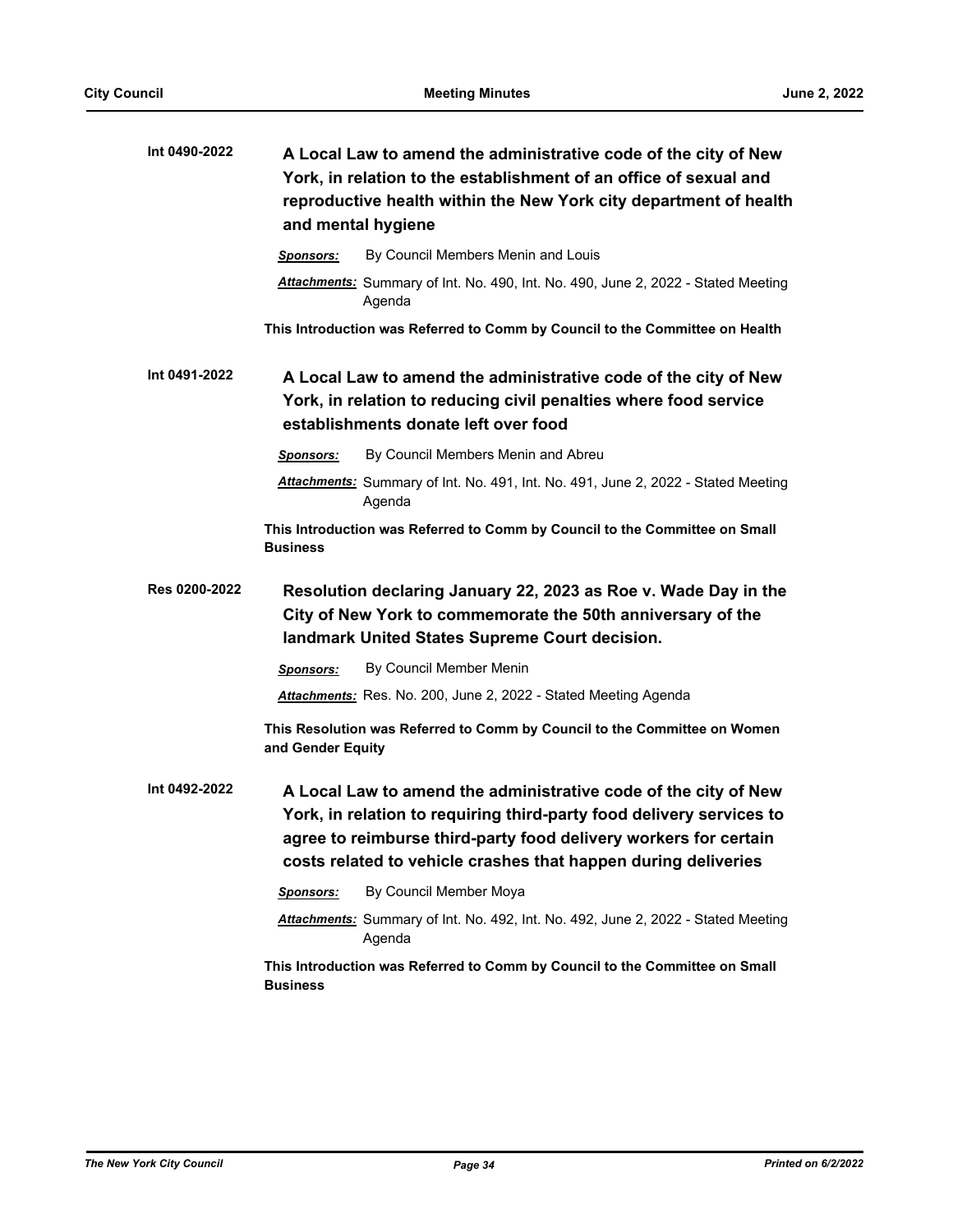| Res 0201-2022 | Resolution calling upon New York State Legislature to establish<br>full insurance coverage for fertility treatments.                                                                                                                 |
|---------------|--------------------------------------------------------------------------------------------------------------------------------------------------------------------------------------------------------------------------------------|
|               | By Council Member Narcisse<br><b>Sponsors:</b>                                                                                                                                                                                       |
|               | Attachments: Res. No. 201, June 2, 2022 - Stated Meeting Agenda                                                                                                                                                                      |
|               | This Resolution was Referred to Comm by Council to the Committee on Health                                                                                                                                                           |
| Int 0493-2022 | A Local Law to amend the administrative code of the city of New<br>York, in relation to requiring the department of sanitation to<br>establish a plan for accepting commercial solid waste at<br>city-owned marine transfer stations |
|               | By Council Member Nurse (by request of the Brooklyn Borough President)<br><b>Sponsors:</b>                                                                                                                                           |
|               | Attachments: Summary of Int. No. 493, Int. No. 493, June 2, 2022 - Stated Meeting<br>Agenda                                                                                                                                          |
|               | This Introduction was Referred to Comm by Council to the Committee on<br><b>Sanitation and Solid Waste Management</b>                                                                                                                |
| Int 0494-2022 | A Local Law in relation to a study of single-use plastics                                                                                                                                                                            |
|               | Sponsors:<br>By Council Member Nurse (by request of the Manhattan Borough<br>President)                                                                                                                                              |
|               | Attachments: Summary of Int. No. 494, Int. No. 494, June 2, 2022 - Stated Meeting<br>Agenda                                                                                                                                          |
|               | This Introduction was Referred to Comm by Council to the Committee on<br><b>Sanitation and Solid Waste Management</b>                                                                                                                |
| Int 0495-2022 | A Local Law in relation to requiring the department of<br>transportation to conduct a pilot project on the use of cool<br>pavement                                                                                                   |
|               | By Council Members Nurse and Brooks-Powers<br>Sponsors:                                                                                                                                                                              |
|               | Attachments: Summary of Int. No. 495, Int. No. 495, June 2, 2022 - Stated Meeting<br>Agenda                                                                                                                                          |
|               | This Introduction was Referred to Comm by Council to the Committee on<br><b>Transportation and Infrastructure</b>                                                                                                                    |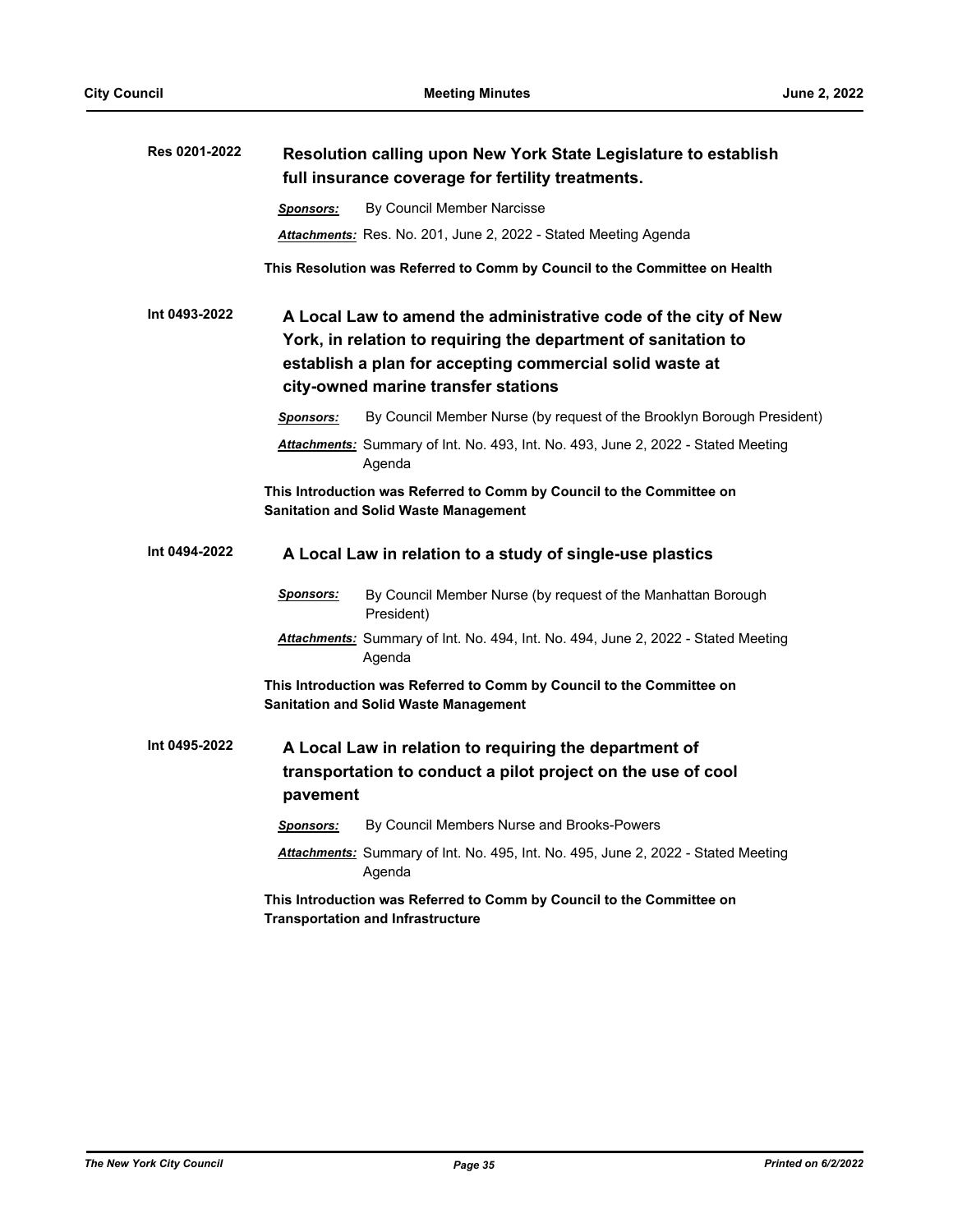| Res 0202-2022 |                                                                                                                                   | Resolution calling on the New York City Department of Sanitation<br>and the Department of Parks and Recreation to continue to<br>engage and collaborate with local communities to encourage and<br>allow community composting to be carried out on parkland. |
|---------------|-----------------------------------------------------------------------------------------------------------------------------------|--------------------------------------------------------------------------------------------------------------------------------------------------------------------------------------------------------------------------------------------------------------|
|               | <b>Sponsors:</b>                                                                                                                  | By Council Members Nurse and Krishnan                                                                                                                                                                                                                        |
|               |                                                                                                                                   | Attachments: Res. No. 202, June 2, 2022 - Stated Meeting Agenda                                                                                                                                                                                              |
|               | <b>Recreation</b>                                                                                                                 | This Resolution was Referred to Comm by Council to the Committee on Parks and                                                                                                                                                                                |
| Int 0496-2022 | A Local Law to amend the administrative code of the city of New<br>York, in relation to an exemption from the commercial rent tax |                                                                                                                                                                                                                                                              |
|               | <u>Sponsors:</u>                                                                                                                  | By Council Members Powers, Brewer, Rivera, Menin, Bottcher, Abreu,<br>Ayala and Marte (in conjunction with the Manhattan Borough President)                                                                                                                  |
|               |                                                                                                                                   | Attachments: Summary of Int. No. 496, Int. No. 496, June 2, 2022 - Stated Meeting<br>Agenda                                                                                                                                                                  |
|               |                                                                                                                                   | This Introduction was Referred to Comm by Council to the Committee on Finance                                                                                                                                                                                |
| Int 0497-2022 |                                                                                                                                   | A Local Law in relation to a temporary exemption from the                                                                                                                                                                                                    |
|               |                                                                                                                                   | payment of the commercial rent tax for certain businesses                                                                                                                                                                                                    |
|               | <u>Sponsors:</u>                                                                                                                  | By Council Members Powers, Yeger, Brewer, Rivera, Menin, Bottcher,<br>Abreu, Ayala and Marte (in conjunction with the Manhattan Borough<br>President)                                                                                                        |
|               |                                                                                                                                   | Attachments: Summary of Int. No. 497, Int. No. 497, June 2, 2022 - Stated Meeting<br>Agenda                                                                                                                                                                  |
|               |                                                                                                                                   | This Introduction was Referred to Comm by Council to the Committee on Finance                                                                                                                                                                                |
| Int 0498-2022 |                                                                                                                                   | A Local Law to amend the New York city charter, in relation to                                                                                                                                                                                               |
|               |                                                                                                                                   | reporting on moneys on deposit                                                                                                                                                                                                                               |
|               | <u>Sponsors:</u>                                                                                                                  | By Council Members Powers, De La Rosa, Restler and Abreu (by request<br>of the Manhattan Borough President)                                                                                                                                                  |
|               |                                                                                                                                   | Attachments: Summary of Int. No. 498, Int. No. 498, June 2, 2022 - Stated Meeting<br>Agenda                                                                                                                                                                  |
|               |                                                                                                                                   | This Introduction was Referred to Comm by Council to the Committee on Finance                                                                                                                                                                                |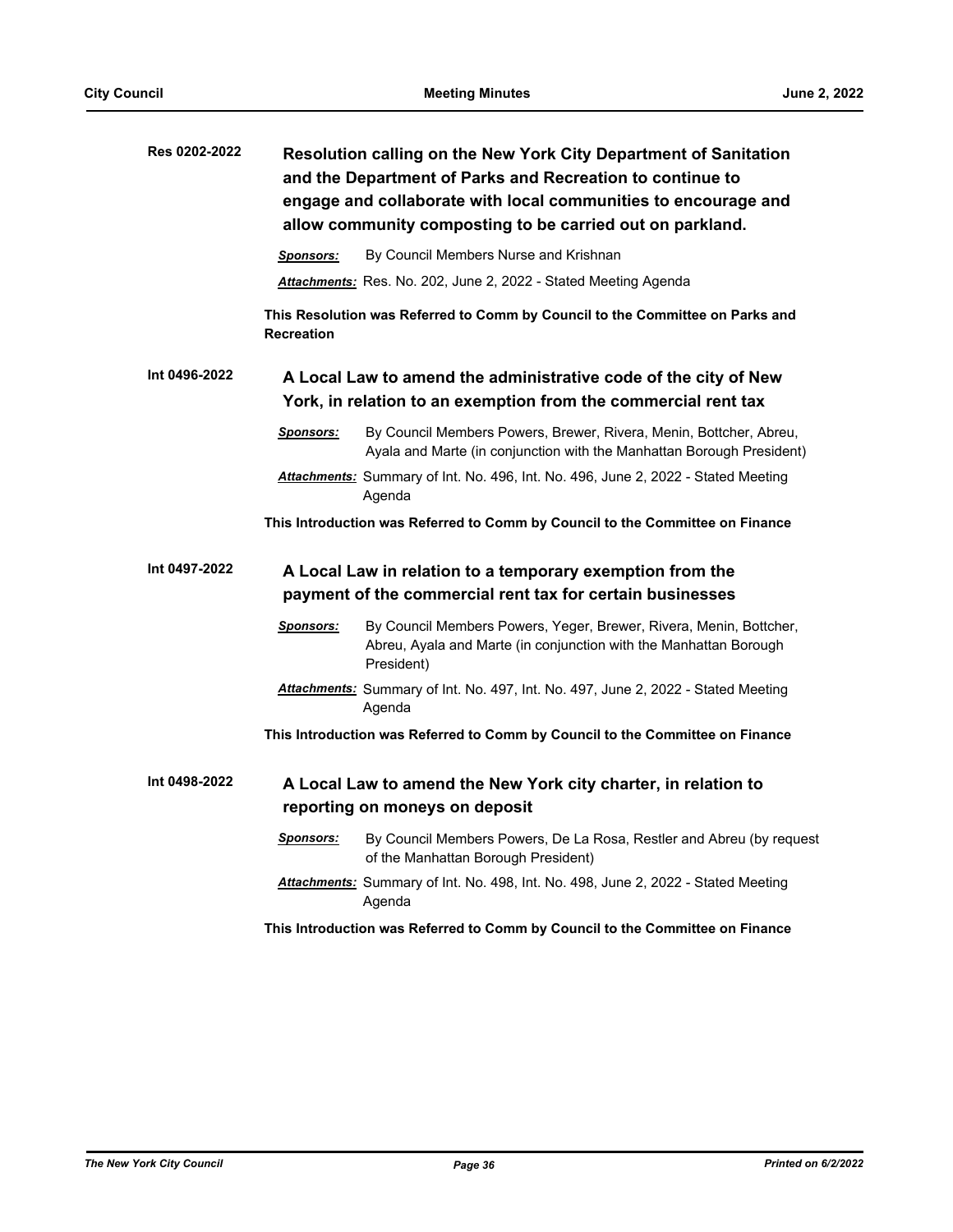| Int 0499-2022 | A Local Law to amend the administrative code of the city of New<br>York, in relation to the reporting on non-depository city financial<br>services                                                                                                                                                                                                                                                                                           |  |
|---------------|----------------------------------------------------------------------------------------------------------------------------------------------------------------------------------------------------------------------------------------------------------------------------------------------------------------------------------------------------------------------------------------------------------------------------------------------|--|
|               | By Council Members Powers, Restler, De La Rosa and Abreu (by request<br><u>Sponsors:</u><br>of the Manhattan Borough President)                                                                                                                                                                                                                                                                                                              |  |
|               | Attachments: Summary of Int. No. 499, Int. No. 499, June 2, 2022 - Stated Meeting<br>Agenda                                                                                                                                                                                                                                                                                                                                                  |  |
|               | This Introduction was Referred to Comm by Council to the Committee on Finance                                                                                                                                                                                                                                                                                                                                                                |  |
| Res 0203-2022 | Resolution calling upon the State Legislature to pass, and the<br>Governor to sign, A.8290-A/S.1762-B, which would establish the<br><b>New York Public Banking Act.</b>                                                                                                                                                                                                                                                                      |  |
|               | <b>Sponsors:</b><br>By Council Members Powers, Abreu, De La Rosa and Restler (by request<br>of the Manhattan Borough President)                                                                                                                                                                                                                                                                                                              |  |
|               | Attachments: Res. No. 203, June 2, 2022 - Stated Meeting Agenda                                                                                                                                                                                                                                                                                                                                                                              |  |
|               | This Resolution was Referred to Comm by Council to the Committee on Finance                                                                                                                                                                                                                                                                                                                                                                  |  |
| Res 0204-2022 | Resolution pursuant to the State Open Meetings Law providing<br>that the Council and its Committees and Subcommittees may use<br>videoconferencing to conduct meetings in accordance with the<br>State Open Meetings Law and that the Speaker shall take all<br>actions necessary to accomplish this and make any and all<br>determinations during a disaster emergency relating to the<br>in-person participation requirements of such law. |  |
|               | By Council Member Powers<br><b>Sponsors:</b>                                                                                                                                                                                                                                                                                                                                                                                                 |  |
|               | Attachments: Res. No. 204, Committee Report, June 2, 2022 - Stated Meeting Agenda                                                                                                                                                                                                                                                                                                                                                            |  |
|               | This Resolution was Referred to Comm by Council to the Committee on Rules,<br><b>Privileges and Elections</b>                                                                                                                                                                                                                                                                                                                                |  |
| Int 0500-2022 | A Local Law to amend the administrative code of the city of New<br>York, in relation to prohibiting the issuance of private vehicle<br>parking permits and revoking such existing permits, and<br>repealing subdivisions d, h and i of section 19-162.3 of the<br>administrative code of the city of New York, and sections 14-183,<br>14-183.1, and 19-162.4 of the administrative code of the city of<br>New York in relation thereto      |  |
|               | By Council Member Restler<br><b>Sponsors:</b>                                                                                                                                                                                                                                                                                                                                                                                                |  |
|               | <b>Attachments:</b> Summary of Int. No. 500, Int. No. 500, June 2, 2022 - Stated Meeting<br>Agenda                                                                                                                                                                                                                                                                                                                                           |  |
|               | This Introduction was Referred to Comm by Council to the Committee on<br><b>Transportation and Infrastructure</b>                                                                                                                                                                                                                                                                                                                            |  |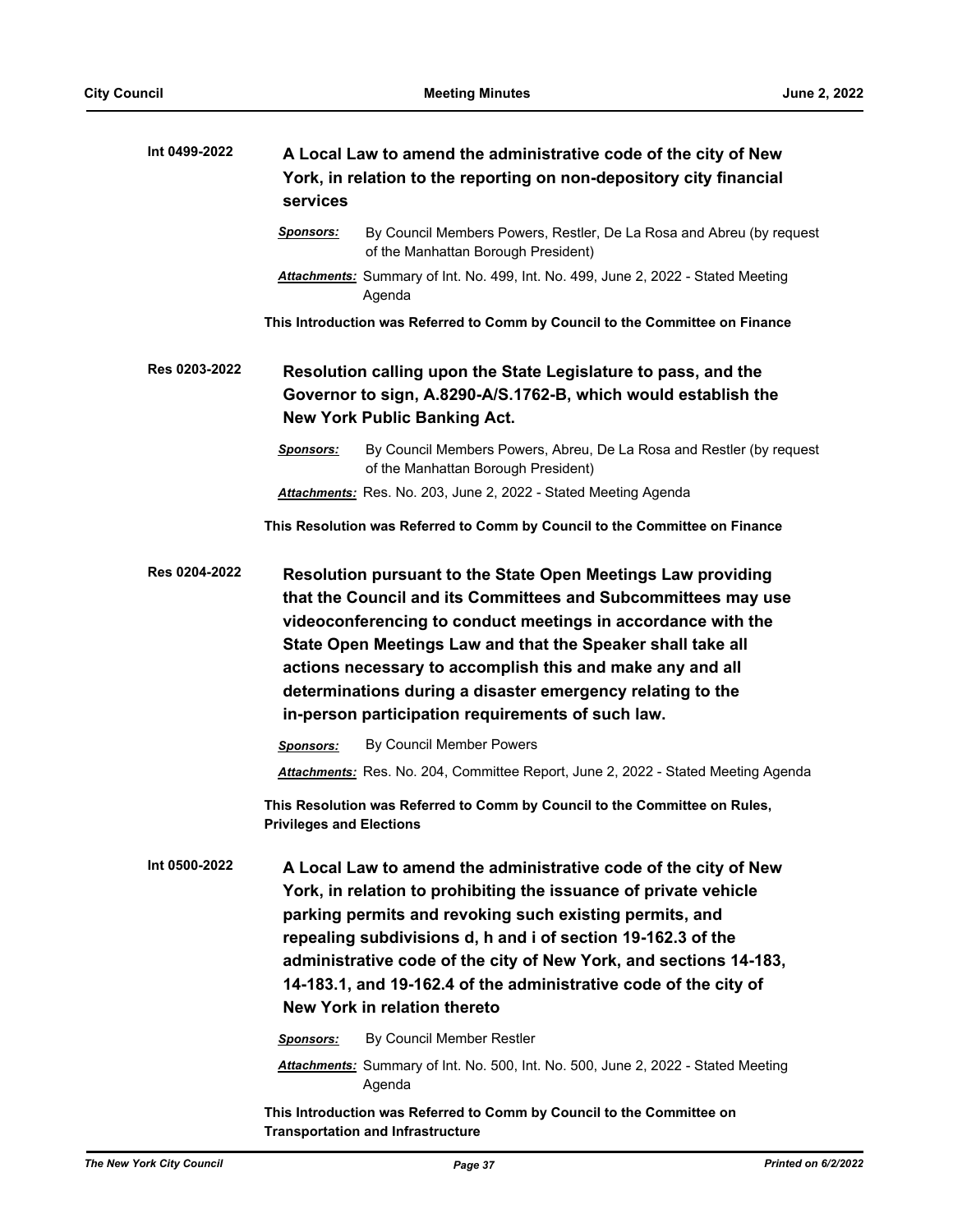| Int 0501-2022 |                             | A Local Law to amend the administrative code of the city of New<br>York, in relation to hazardous obstruction by vehicles and civilian<br>complaints to the department of transportation for hazardous<br>obstruction violations |
|---------------|-----------------------------|----------------------------------------------------------------------------------------------------------------------------------------------------------------------------------------------------------------------------------|
|               | <u>Sponsors:</u>            | By Council Members Restler, Rivera and Marte                                                                                                                                                                                     |
|               |                             | Attachments: Summary of Int. No. 501, Int. No. 501, June 2, 2022 - Stated Meeting<br>Agenda                                                                                                                                      |
|               |                             | This Introduction was Referred to Comm by Council to the Committee on<br><b>Transportation and Infrastructure</b>                                                                                                                |
| Int 0502-2022 |                             | A Local Law to amend the administrative code of the city of New<br>York, in relation to requiring the human resources administration<br>to provide rental assistance to disabled veterans                                        |
|               | <b>Sponsors:</b>            | By Council Members Richardson Jordan and Ayala                                                                                                                                                                                   |
|               |                             | Attachments: Summary of Int. No. 502, Int. No. 502, June 2, 2022 - Stated Meeting<br>Agenda                                                                                                                                      |
|               | Welfare                     | This Introduction was Referred to Comm by Council to the Committee on General                                                                                                                                                    |
| Int 0503-2022 |                             | A Local Law to amend the administrative code of the city of New<br>York, in relation to prohibiting discrimination against occupants<br>of rent-regulated and rent-subsidized housing accommodations                             |
|               | Sponsors:                   | By Council Members Richardson Jordan and Hudson                                                                                                                                                                                  |
|               |                             | Attachments: Summary of Int. No. 503, Int. No. 503, June 2, 2022 - Stated Meeting<br>Agenda                                                                                                                                      |
|               | and Buildings               | This Introduction was Referred to Comm by Council to the Committee on Housing                                                                                                                                                    |
| Int 0504-2022 |                             | A Local Law to amend the New York city charter, in relation to a                                                                                                                                                                 |
|               |                             | cannabis business directory                                                                                                                                                                                                      |
|               | Sponsors:                   | By Council Member Rivera                                                                                                                                                                                                         |
|               |                             | <b>Attachments:</b> Summary of Int. No. 504, Int. No. 504, June 2, 2022 - Stated Meeting<br>Agenda                                                                                                                               |
|               | <b>Economic Development</b> | This Introduction was Referred to Comm by Council to the Committee on                                                                                                                                                            |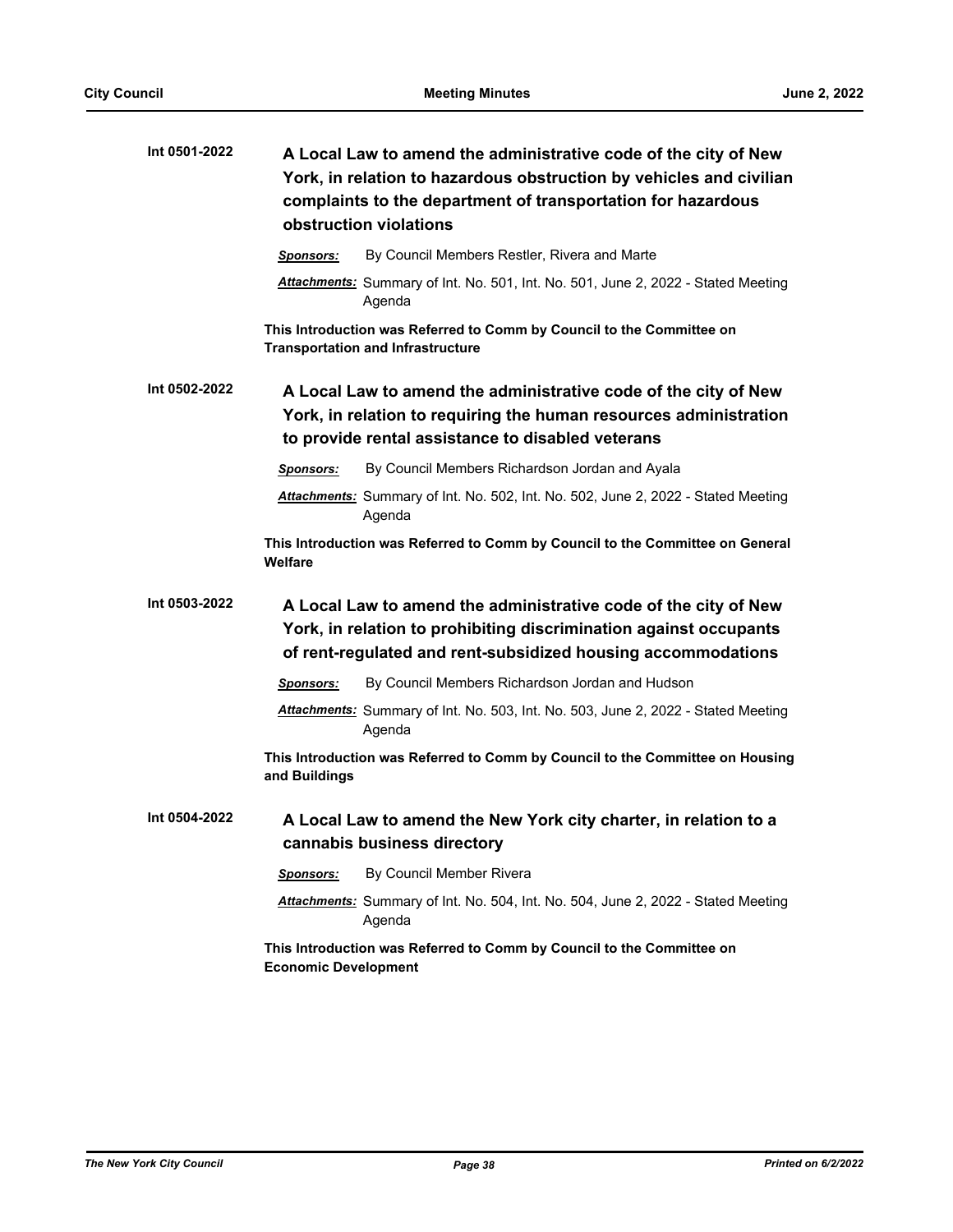| Int 0505-2022 | A Local Law in relation to requiring the commissioner of buildings<br>to recommend updates to the construction codes to facilitate the<br>conversion of buildings into temporary hospitals in the event of a<br>pandemic or other public health emergency                                               |
|---------------|---------------------------------------------------------------------------------------------------------------------------------------------------------------------------------------------------------------------------------------------------------------------------------------------------------|
|               | By Council Member Rivera<br>Sponsors:                                                                                                                                                                                                                                                                   |
|               | Attachments: Summary of Int. No. 505, Int. No. 505, June 2, 2022 - Stated Meeting<br>Agenda                                                                                                                                                                                                             |
|               | This Introduction was Referred to Comm by Council to the Committee on Housing<br>and Buildings                                                                                                                                                                                                          |
| Int 0506-2022 | A Local Law to amend the administrative code of the city of New<br>York, in relation to requiring the department of consumer and<br>worker protection to report information on pregnancy services<br>centers in the city and implement an information campaign on<br>such centers                       |
|               | By Council Member Rivera (by request of the Bronx Borough President)<br>Sponsors:                                                                                                                                                                                                                       |
|               | Attachments: Summary of Int. No. 506, Int. No. 506, June 2, 2022 - Stated Meeting<br>Agenda                                                                                                                                                                                                             |
|               | This Introduction was Referred to Comm by Council to the Committee on<br><b>Consumer and Worker Protection</b>                                                                                                                                                                                          |
| Int 0507-2022 | A Local Law to amend the administrative code of the city of New<br>York, in relation to requiring the department of health and mental<br>hygiene to make mifepristone and misoprostol available free of<br>charge at its health centers, health stations, health clinics and<br>other health facilities |
|               | By Council Members Rivera, Gutiérrez and Joseph<br>Sponsors:                                                                                                                                                                                                                                            |
|               | Attachments: Summary of Int. No. 507, Int. No. 507, June 2, 2022 - Stated Meeting<br>Agenda                                                                                                                                                                                                             |
|               | This Introduction was Referred to Comm by Council to the Committee on Women<br>and Gender Equity                                                                                                                                                                                                        |
| Res 0205-2022 | Resolution calling on the New York State Legislature to pass, and<br>the Governor to sign, legislation making doulas more accessible<br>to individuals with Medicaid and those without health insurance.                                                                                                |
|               | By Council Member Rivera<br><b>Sponsors:</b>                                                                                                                                                                                                                                                            |
|               | Attachments: Res. No. 205, June 2, 2022 - Stated Meeting Agenda                                                                                                                                                                                                                                         |
|               | This Resolution was Referred to Comm by Council to the Committee on Health                                                                                                                                                                                                                              |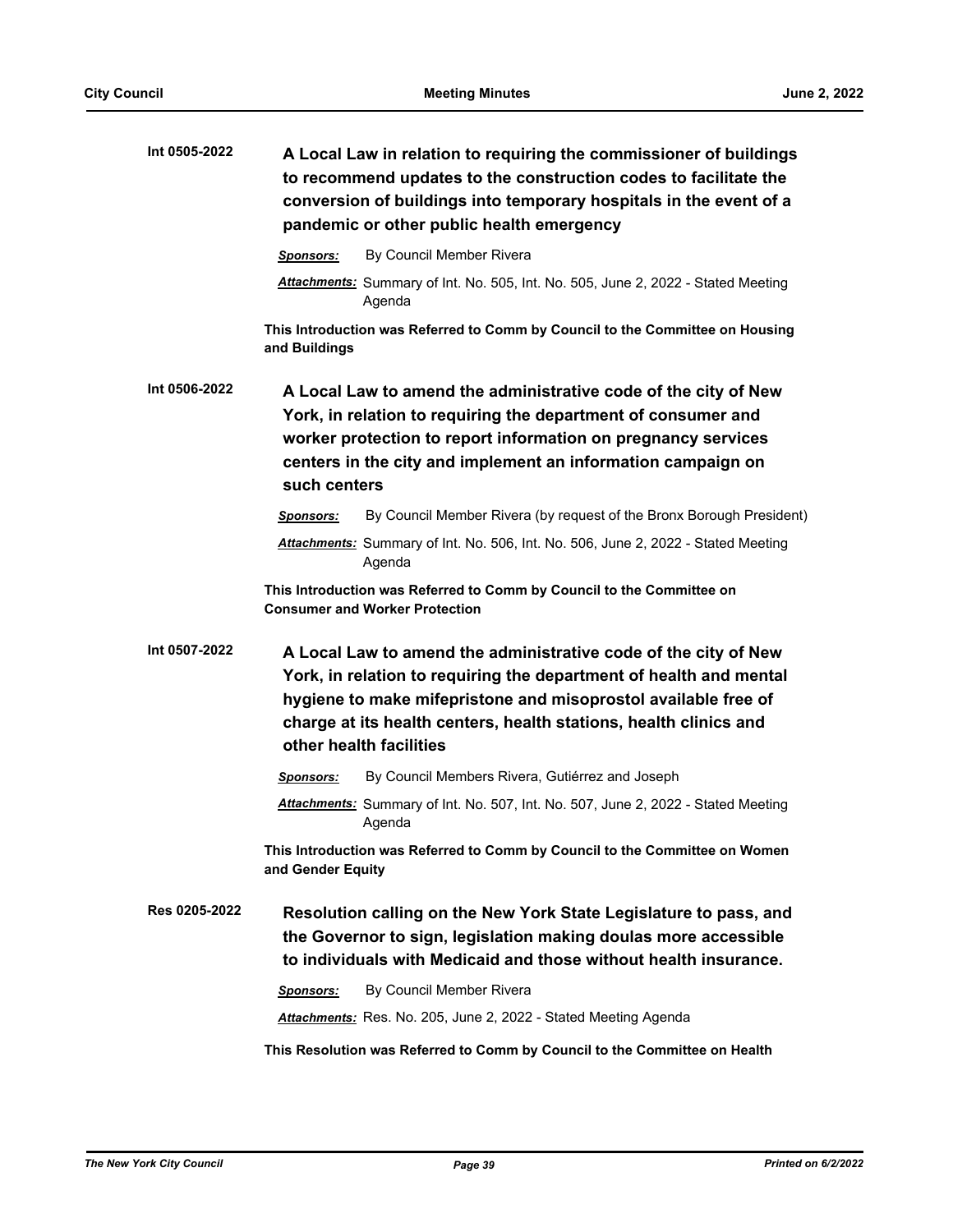| Res 0206-2022 | Resolution calling on the United States Congress to pass, and<br>the President to sign, the Affordable Housing Credit Improvement<br>Act S.1136/H.R.2573 which expands and strengthens the Low<br><b>Income Housing Tax Credit.</b>                                                                                         |
|---------------|-----------------------------------------------------------------------------------------------------------------------------------------------------------------------------------------------------------------------------------------------------------------------------------------------------------------------------|
|               | By Council Member Rivera<br><b>Sponsors:</b>                                                                                                                                                                                                                                                                                |
|               | <b>Attachments:</b> Res. No. 206, June 2, 2022 - Stated Meeting Agenda                                                                                                                                                                                                                                                      |
|               | This Resolution was Referred to Comm by Council to the Committee on Housing<br>and Buildings                                                                                                                                                                                                                                |
| Res 0207-2022 | Resolution calling on the New York State Senate to pass S.470,<br>and the Governor to sign A.5499/S.470, to direct the<br>commissioner of health to conduct a study and issue a report<br>examining the unmet health and resource needs facing pregnant<br>New Yorkers and the impact of limited service pregnancy centers. |
|               | By Council Member Rivera (by request of the Bronx Borough President)<br>Sponsors:                                                                                                                                                                                                                                           |
|               | Attachments: Res. No. 207, June 2, 2022 - Stated Meeting Agenda                                                                                                                                                                                                                                                             |
|               | This Resolution was Referred to Comm by Council to the Committee on Consumer<br>and Worker Protection                                                                                                                                                                                                                       |
| Int 0508-2022 | A Local Law to amend the administrative code of the city of New<br>York, in relation to requiring family building benefits for city<br>employees                                                                                                                                                                            |
|               | By Council Member Schulman<br><b>Sponsors:</b>                                                                                                                                                                                                                                                                              |
|               | Attachments: Summary of Int. No. 508, Int. No. 508, June 2, 2022 - Stated Meeting<br>Agenda                                                                                                                                                                                                                                 |
|               | This Introduction was Referred to Comm by Council to the Committee on Health                                                                                                                                                                                                                                                |
| Int 0509-2022 | A Local Law to amend the administrative code of the city of New<br>York, in relation to a public education and outreach campaign on<br>the risks of caesarean sections                                                                                                                                                      |
|               | By Council Member Stevens<br><b>Sponsors:</b>                                                                                                                                                                                                                                                                               |
|               | Attachments: Summary of Int. No. 509, Int. No. 509, June 2, 2022 - Stated Meeting<br>Agenda                                                                                                                                                                                                                                 |
|               | This Introduction was Referred to Comm by Council to the Committee on Health                                                                                                                                                                                                                                                |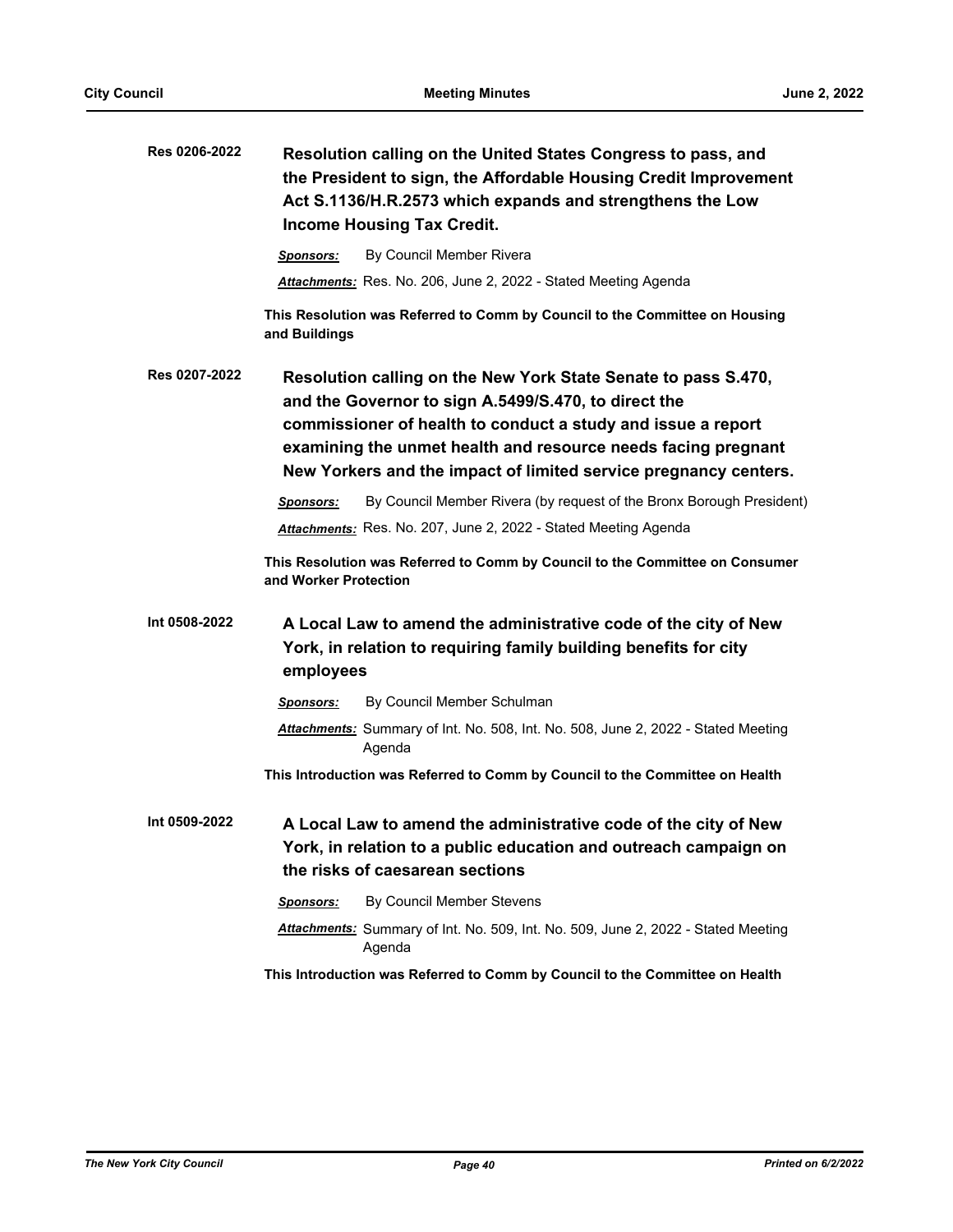| Int 0510-2022 | A Local Law to amend the administrative code of the city of New<br>York, in relation to establishing prevailing wage requirements for<br>city-contracted human service workers                                                                              |  |
|---------------|-------------------------------------------------------------------------------------------------------------------------------------------------------------------------------------------------------------------------------------------------------------|--|
|               | <b>Sponsors:</b><br>By Council Members Stevens, Restler, Won, Lee, Riley, Williams and<br>Krishnan                                                                                                                                                          |  |
|               | Attachments: Summary of Int. No. 510, Int. No. 510, June 2, 2022 - Stated Meeting<br>Agenda                                                                                                                                                                 |  |
|               | This Introduction was Referred to Comm by Council to the Committee on<br>Contracts                                                                                                                                                                          |  |
| Int 0511-2022 | A Local Law to amend the administrative code of the city of New<br>York, in relation to setting time limits for the procurement process,<br>reporting on agency compliance and developing an online<br>platform for managing procurement                    |  |
|               | By Council Members Stevens and Won<br><b>Sponsors:</b>                                                                                                                                                                                                      |  |
|               | Attachments: Summary of Int. No. 511, Int. No. 511, June 2, 2022 - Stated Meeting<br>Agenda                                                                                                                                                                 |  |
|               | This Introduction was Referred to Comm by Council to the Committee on<br><b>Contracts</b>                                                                                                                                                                   |  |
| Int 0512-2022 | A Local Law in relation to panic buttons for small business<br>operators                                                                                                                                                                                    |  |
|               | By Council Members Stevens, Riley and Williams<br><b>Sponsors:</b>                                                                                                                                                                                          |  |
|               | Attachments: Summary of Int. No. 512, Int. No. 512, June 2, 2022 - Stated Meeting<br>Agenda                                                                                                                                                                 |  |
|               | This Introduction was Referred to Comm by Council to the Committee on Small<br><b>Business</b>                                                                                                                                                              |  |
| Int 0513-2022 | A Local Law in relation to requiring the department of homeless<br>services to report on the feasibility of partnering with<br>community-based nonprofit organizations to accept and process<br>applications for shelter intake from families with children |  |
|               | By Council Members Ung, Lee, Cabán and Joseph<br>Sponsors:                                                                                                                                                                                                  |  |
|               | Attachments: Summary of Int. No. 513, Int. No. 513, June 2, 2022 - Stated Meeting<br>Agenda                                                                                                                                                                 |  |
|               | This Introduction was Referred to Comm by Council to the Committee on General<br>Welfare                                                                                                                                                                    |  |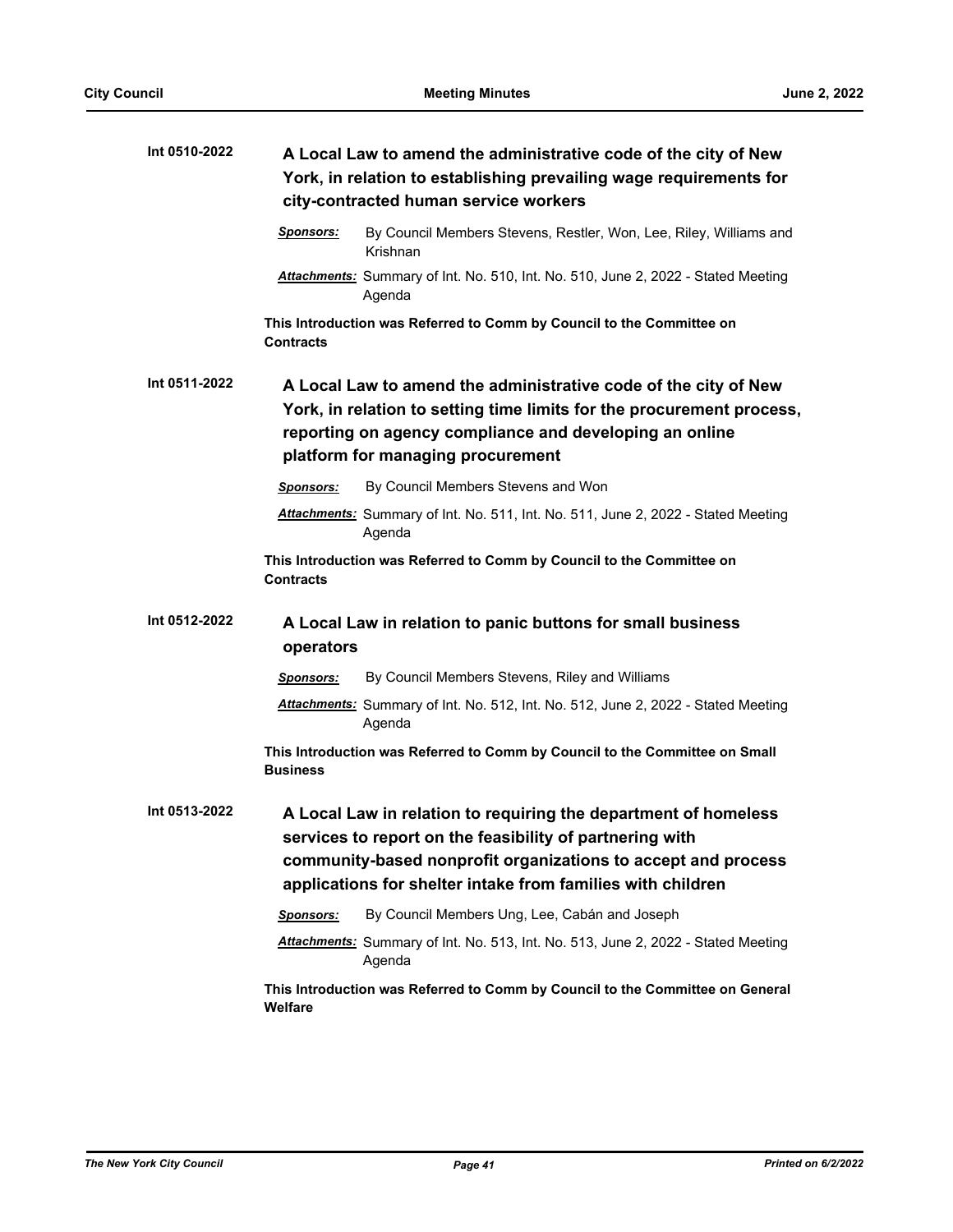| Res 0208-2022<br>Resolution calling upon the New York State Legislature to pass,<br>and the Governor to sign, S.9077/A.10372, which would provide<br>judicial protections to abortion providers in New York                                   |                                                                                                                                                                                                                                                                                                                                                                                                                                                                                                                                                                                                                                                                                                                                                                                                                                                                                                           |  |
|-----------------------------------------------------------------------------------------------------------------------------------------------------------------------------------------------------------------------------------------------|-----------------------------------------------------------------------------------------------------------------------------------------------------------------------------------------------------------------------------------------------------------------------------------------------------------------------------------------------------------------------------------------------------------------------------------------------------------------------------------------------------------------------------------------------------------------------------------------------------------------------------------------------------------------------------------------------------------------------------------------------------------------------------------------------------------------------------------------------------------------------------------------------------------|--|
| By Council Member Velázquez<br>Sponsors:                                                                                                                                                                                                      |                                                                                                                                                                                                                                                                                                                                                                                                                                                                                                                                                                                                                                                                                                                                                                                                                                                                                                           |  |
| Attachments: Res. No. 208, June 2, 2022 - Stated Meeting Agenda                                                                                                                                                                               |                                                                                                                                                                                                                                                                                                                                                                                                                                                                                                                                                                                                                                                                                                                                                                                                                                                                                                           |  |
| This Resolution was Referred to Comm by Council to the Committee on Women<br>and Gender Equity                                                                                                                                                |                                                                                                                                                                                                                                                                                                                                                                                                                                                                                                                                                                                                                                                                                                                                                                                                                                                                                                           |  |
| Int 0514-2022<br>A Local Law to amend the administrative code of the city of New<br>York, in relation to a public procurement database                                                                                                        |                                                                                                                                                                                                                                                                                                                                                                                                                                                                                                                                                                                                                                                                                                                                                                                                                                                                                                           |  |
| By Council Members Won and Stevens<br>Sponsors:                                                                                                                                                                                               |                                                                                                                                                                                                                                                                                                                                                                                                                                                                                                                                                                                                                                                                                                                                                                                                                                                                                                           |  |
| Attachments: Summary of Int. No. 514, Int. No. 514, June 2, 2022 - Stated Meeting<br>Agenda                                                                                                                                                   |                                                                                                                                                                                                                                                                                                                                                                                                                                                                                                                                                                                                                                                                                                                                                                                                                                                                                                           |  |
| This Introduction was Referred to Comm by Council to the Committee on<br><b>Contracts</b>                                                                                                                                                     |                                                                                                                                                                                                                                                                                                                                                                                                                                                                                                                                                                                                                                                                                                                                                                                                                                                                                                           |  |
| LU 0067-2022<br>Application number C 220232 ZMQ (Resilient Edgemere<br>an existing R4 District a C2-4 District; establishing within a<br>Coastal Risk District (CR), Borough of Queens, Community<br><b>District 14, Council District 31.</b> | Community Initiative) submitted by the Department of Housing<br>Preservation and Development (HPD), pursuant to Sections 197-c<br>and 201 of the New York City Charter for an amendment of the<br>Zoning Map, Section Nos. 30c and 31a, eliminating from within an<br>existing R4 District a C1-2 District; eliminating from within an<br>existing R4 District, a C2-2 District; eliminating from within an<br>existing R5 District a C1-2: changing from an R4 District to an<br>R3A District; changing from an R4-1 District to an R3A District;<br>changing from an R4 District to an R4-1 District; changing from<br>an R4 District to an R6A District; changing from an R5 District to<br>an R6A District; changing from a C8-1 District to an R6A District;<br>changing from a C3 District to an C3A District; establishing within<br>proposed R6A District a C2-4 District; establishing a Special |  |
| By Council Member Salamanca Jr.<br>Sponsors:                                                                                                                                                                                                  |                                                                                                                                                                                                                                                                                                                                                                                                                                                                                                                                                                                                                                                                                                                                                                                                                                                                                                           |  |
| Attachments: June 2, 2022 - Stated Meeting Agenda                                                                                                                                                                                             |                                                                                                                                                                                                                                                                                                                                                                                                                                                                                                                                                                                                                                                                                                                                                                                                                                                                                                           |  |

**Land Use**

*Attachments:* June 2, 2022 - Stated Meeting Agenda

**This Land Use Application was Referred to Comm by Council to the Subcommittee on Landmarks, Public Sitings and Dispositions**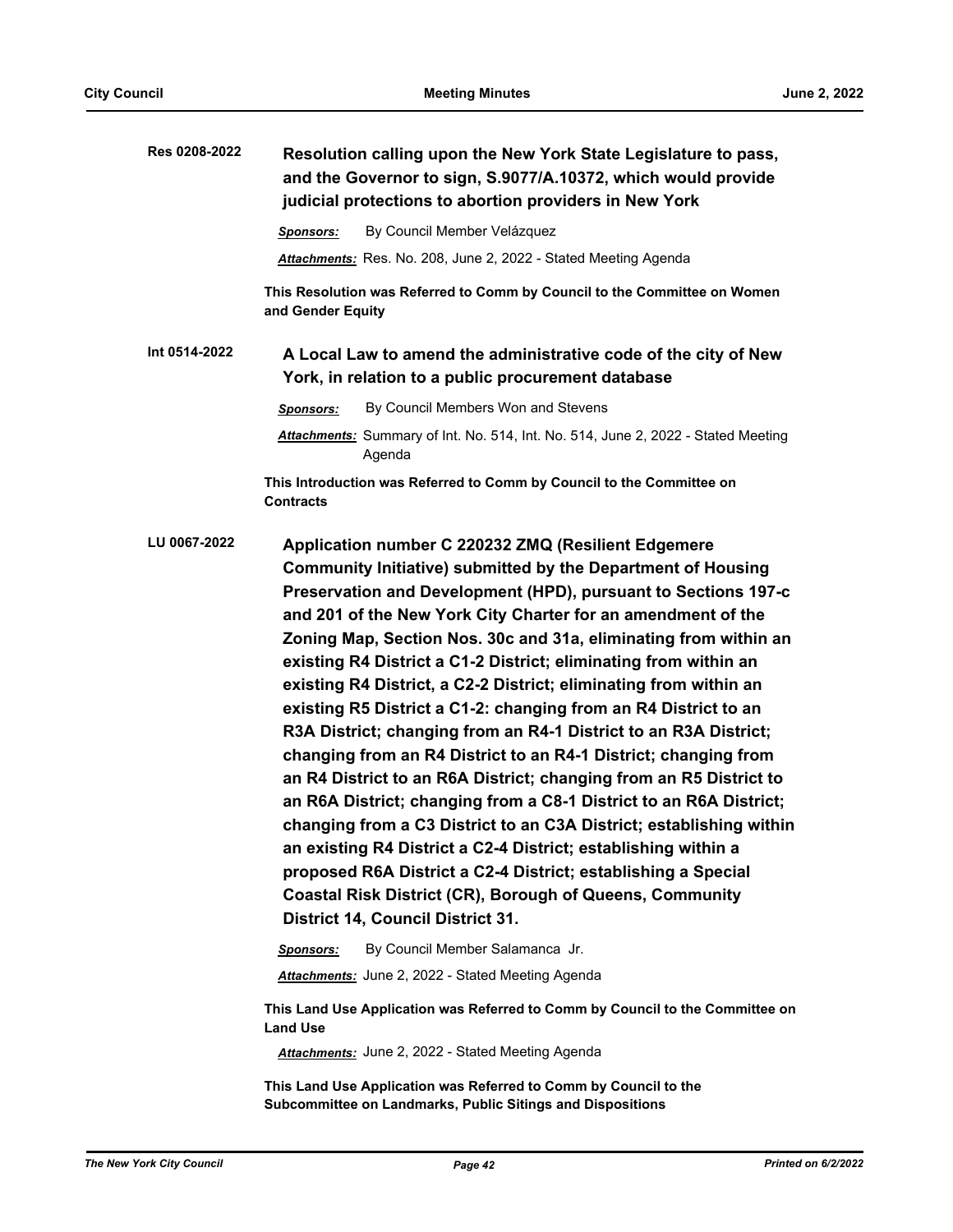**Application number N 220233 ZRQ (Resilient Edgemere Community Initiative) submitted by the Department of Housing Preservation and Development, pursuant to Section 201 of the New York City Charter, for an amendment of the Zoning Resolution of the City of New York, modifying Article XIII, Chapter 7 (Special Coastal Risk District) to establish the Edgemere Special Coastal Risk District, and modifying APPENDIX F to establish Mandatory Inclusionary Housing areas, Borough of Queens, Community District 14, Council District 31. LU 0068-2022**

*Sponsors:* By Council Member Salamanca Jr.

*Attachments:* June 2, 2022 - Stated Meeting Agenda

**This Land Use Application was Referred to Comm by Council to the Committee on Land Use**

*Attachments:* June 2, 2022 - Stated Meeting Agenda

**This Land Use Application was Referred to Comm by Council to the Subcommittee on Landmarks, Public Sitings and Dispositions**

**Application number C 220235 PPQ (Resilient Edgemere Community Initiative) submitted by the Department of Housing Preservation and Development (HPD) pursuant to Section 197-c of the New York City Charter, for the disposition of city owned properties for uses identified in the Edgemere Urban Renewal Plan, Borough of Queens, Community District 14, Council District 31. LU 0069-2022**

*Sponsors:* By Council Member Salamanca Jr.

*Attachments:* June 2, 2022 - Stated Meeting Agenda

**This Land Use Application was Referred to Comm by Council to the Committee on Land Use**

*Attachments:* June 2, 2022 - Stated Meeting Agenda

**This Land Use Application was Referred to Comm by Council to the Subcommittee on Landmarks, Public Sitings and Dispositions**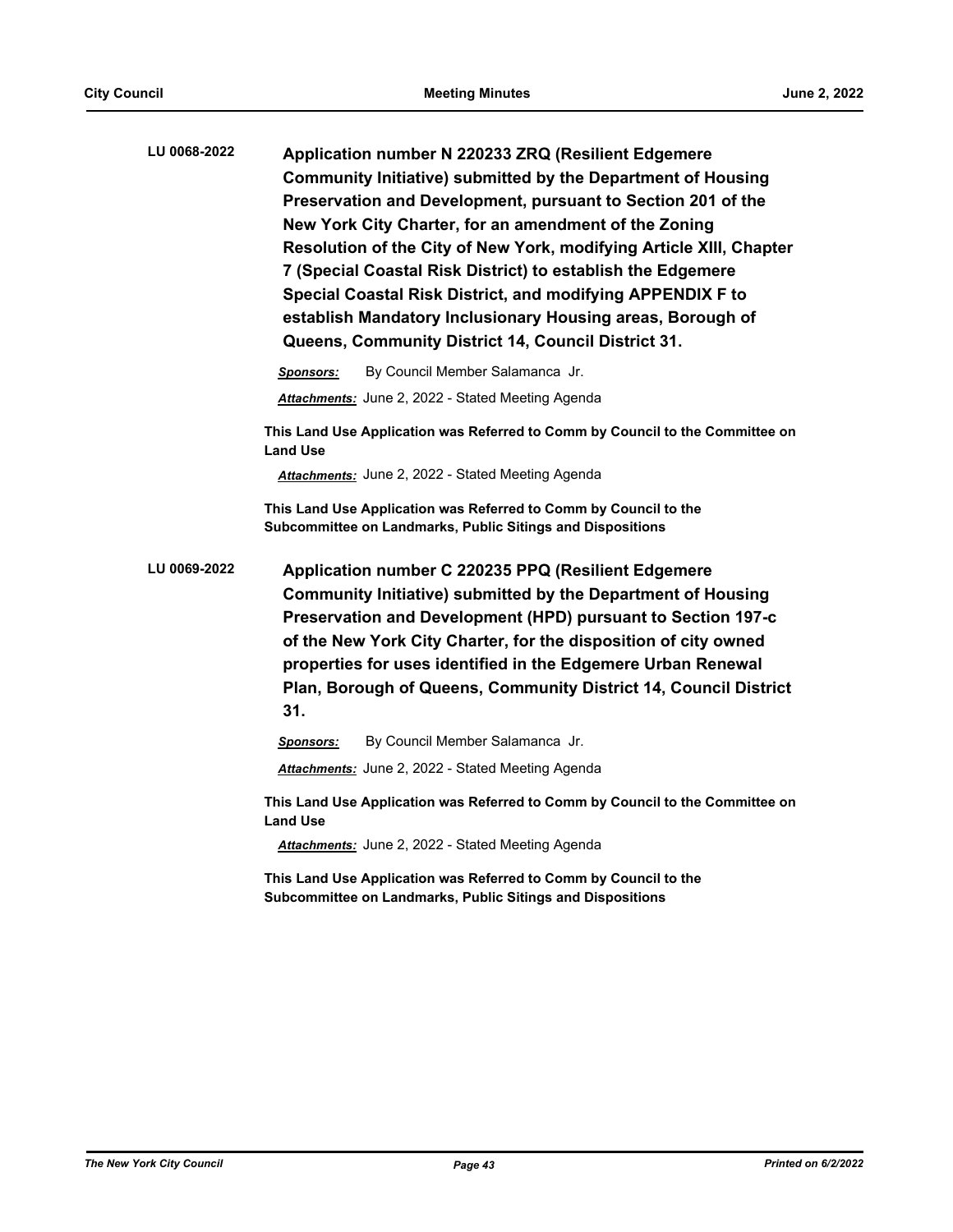| LU 0070-2022 | Application number C 220236 HAQ (Resilient Edgemere<br>Community Initiative) submitted by the Department of Housing<br>Preservation and Development (HPD), pursuant to Article 16 of<br>the General Municipal Law of New York State for the designation<br>of an Urban Development Action Area and an Urban Development<br>Action Area Project for such area, and pursuant to Section 197-c<br>of the New York City Charter for the disposition of such property<br>to a developer to be selected by HPD, to facilitate the<br>development of approximately 1,222 residential housing units,<br>and commercial, community facility and open space on property |
|--------------|---------------------------------------------------------------------------------------------------------------------------------------------------------------------------------------------------------------------------------------------------------------------------------------------------------------------------------------------------------------------------------------------------------------------------------------------------------------------------------------------------------------------------------------------------------------------------------------------------------------------------------------------------------------|
|              | located at (Block 15852, Lots 64 and 68); (Block 15851, Lots 33,<br>35, 40, 42, 44, 58, and 59); (Block 15850, Lot 6); (Block 15849, Lots<br>6, 8, 9, 10, 17, 18, 19, 20, 27, 28, and 29); (Block 15848, Lots 52, 54,<br>55, 57, 58, 60, 62, 63, 65, and 67), (Block 15847, Lots 79, 80, 81, 82,<br>83, 84, 85, 86, 87, 88, and 89), the demapped roadbed of Beach<br>43rd Street between Blocks 15852 and 15851 and the demapped<br>roadbed of Beach 39th Street between Blocks 15848 and 15849,<br>Borough of Queens, Community District 14, Council District 31.                                                                                           |
|              | By Council Member Salamanca Jr.<br>Sponsors:<br>Attachments: June 2, 2022 - Stated Meeting Agenda                                                                                                                                                                                                                                                                                                                                                                                                                                                                                                                                                             |
|              | This Land Use Application was Referred to Comm by Council to the Committee on<br><b>Land Use</b>                                                                                                                                                                                                                                                                                                                                                                                                                                                                                                                                                              |
|              | Attachments: June 2, 2022 - Stated Meeting Agenda                                                                                                                                                                                                                                                                                                                                                                                                                                                                                                                                                                                                             |
|              | This Land Use Application was Referred to Comm by Council to the<br>Subcommittee on Landmarks, Public Sitings and Dispositions                                                                                                                                                                                                                                                                                                                                                                                                                                                                                                                                |
| LU 0071-2022 | Application number C 220237 HUQ (Resilient Edgemere<br><b>Community Initiative) submitted by the Department of Housing</b><br>Preservation and Development pursuant to Section 505 of Article<br>15 of the General Municipal (Urban Renewal) Law of New York<br>State and Section 197-c of the New York City Charter, for the<br>second amendment to the Edgemere Urban Renewal Plan,<br>Borough of Queens, Community District 14, Council District 31.                                                                                                                                                                                                       |
|              | By Council Member Salamanca Jr.<br><b>Sponsors:</b>                                                                                                                                                                                                                                                                                                                                                                                                                                                                                                                                                                                                           |
|              | <b>Attachments:</b> June 2, 2022 - Stated Meeting Agenda                                                                                                                                                                                                                                                                                                                                                                                                                                                                                                                                                                                                      |
|              | This Land Use Application was Referred to Comm by Council to the Committee on<br><b>Land Use</b>                                                                                                                                                                                                                                                                                                                                                                                                                                                                                                                                                              |
|              | <b>Attachments:</b> June 2, 2022 - Stated Meeting Agenda                                                                                                                                                                                                                                                                                                                                                                                                                                                                                                                                                                                                      |

**This Land Use Application was Referred to Comm by Council to the Subcommittee on Landmarks, Public Sitings and Dispositions**